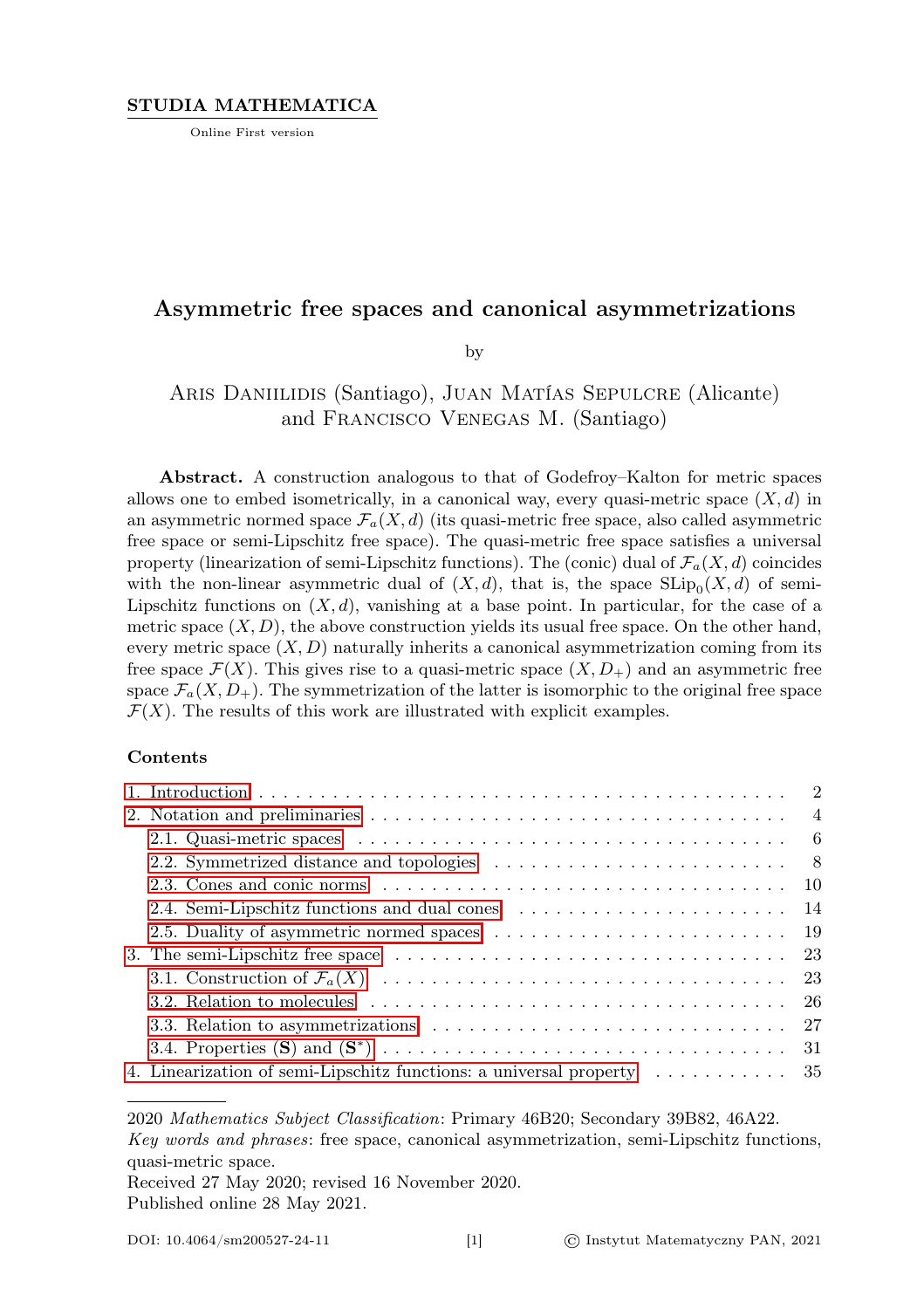| 5.1. A 3-point quasi-metric space $\ldots \ldots \ldots \ldots \ldots \ldots \ldots \ldots \ldots \ldots \ldots$ 39                     |  |
|-----------------------------------------------------------------------------------------------------------------------------------------|--|
| 5.2. N as a metric or quasi-metric space $\ldots \ldots \ldots \ldots \ldots \ldots \ldots \ldots$ 40                                   |  |
|                                                                                                                                         |  |
|                                                                                                                                         |  |
| 6. Conclusions, future research $\ldots$ , $\ldots$ , $\ldots$ , $\ldots$ , $\ldots$ , $\ldots$ , $\ldots$ , $\ldots$ , $\phantom{a}44$ |  |
|                                                                                                                                         |  |

<span id="page-1-0"></span>1. Introduction. Arens and Eells [\[4\]](#page-46-1) showed that every metric space  $(X, D)$  can be isometrically embedded as a closed subset of a normed linear space. The closed linear span of the image of  $X$  under this embedding is called the Arens–Eells space [\[39,](#page-47-0) Section 2.2]. The idea of considering isometric embeddings of metric spaces in linear spaces goes back to Kuratowski, Wojdysławski and Klee [\[29\]](#page-47-1). It also implicitly appears in classical works of Kantorovich [\[27,](#page-47-2) [28\]](#page-47-3), where a new distance in the space of finite measures on X was defined (known as the Kantorovich–Rubinstein distance, [\[24\]](#page-47-4) e.g.) in a way that entails an isometric embedding of  $(X, D)$  into the dual space  $C(X)^*$ . The authors of [\[4\]](#page-46-1) also obtained an analogous embedding of a uniform space in a locally convex linear space. The terms free Banach space and, respectively, free locally convex space have then been conceived [\[35,](#page-47-5) [34\]](#page-47-6) to refer to the resulting spaces.

The terminology *Lipschitz free space* (or simply, *free space*) over a metric space  $(X, D)$  has been introduced and highly popularized with the seminal work of Godefroy and Kalton [\[22\]](#page-47-7), where they employed this term to describe a very similar construction to the one of the Arens–Eells space (see Remark [3.9](#page-26-1) for a comparison), but with emphasis on the linearization of both the metric space and its natural morphisms (Lipschitz functions between metric spaces). Free spaces, in this new terminology, have rapidly gained the interest of many researchers in functional analysis ([\[2,](#page-46-2) [3,](#page-46-3) [8,](#page-46-4) [13,](#page-46-5) [16,](#page-46-6) [20,](#page-47-8) [23\]](#page-47-9) e.g.) and the topic has become, arguably, one of its most active trends nowadays.

Let us outline the construction. Given a metric space  $(X, D)$  with a distinguished point  $x_0$  (called a *base point*), the free space  $\mathcal{F}(X)$  is constructed as follows: we first consider as *pivot* space (*non-linear dual* of  $X$ ) the Banach space  $\mathrm{Lip}_0(X)$  of real-valued Lipschitz functions vanishing at the base point, endowed with the norm

$$
||f||_{\text{Lip}} = \sup_{\substack{x,y \in X \\ x \neq y}} \frac{|f(x) - f(y)|}{D(x,y)}.
$$

Then each  $x \in X$  is identified to a Dirac measure  $\delta_x$  acting linearly on  $\text{Lip}_0(X)$  as evaluation. Then the mapping

$$
\widehat{\delta}: X \to \mathrm{Lip}_0(X)^*
$$

that maps x to  $\delta_x$  is an isometric embedding. The Lipschitz free space  $\mathcal{F}(X)$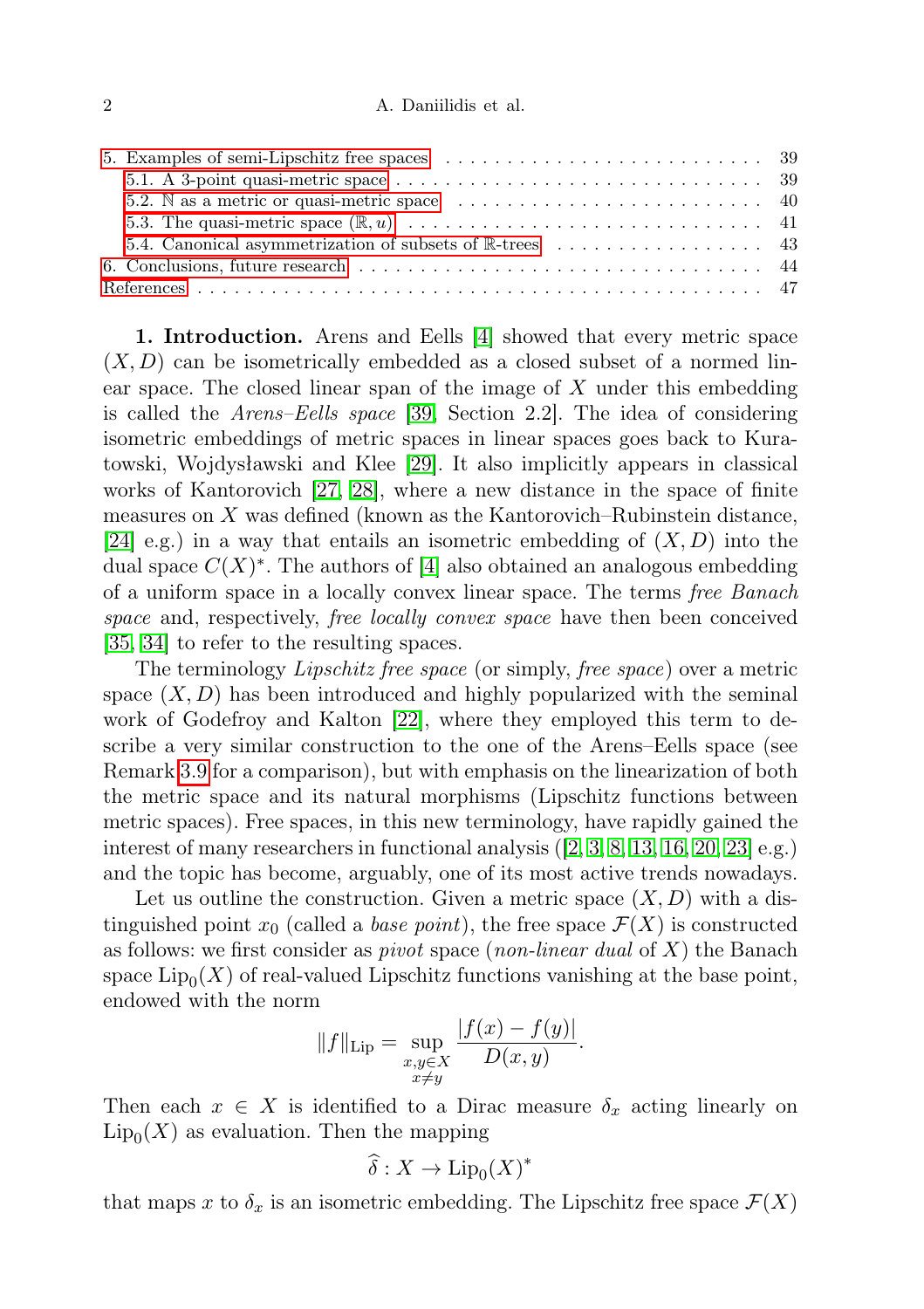over X is defined as the closed linear span of  $\widehat{\delta}(X)$  in  $\text{Lip}_0(X)^*$ . Furthermore, the free space is a predual for  $\mathrm{Lip}_0(X)$ , meaning that  $\mathcal{F}(X)^*$  is isometrically isomorphic to  $\text{Lip}_0(X)$  (therefore, the space  $\text{Lip}_0(X)$  is at the same time the (linear) dual of  $\mathcal{F}(X)$  and the non-linear dual of X). For a survey on the properties and development of Lipschitz free spaces, we refer the reader to [\[21\]](#page-47-10). We also refer to Bachir [\[5\]](#page-46-7) for prior constructions based on evaluations over some algebra of functions acting on X.

In the present work, using the aforementioned embedding, we show that metric spaces can be asymmetrized in a canonical way, giving rise to quasimetric spaces, that is, spaces equipped with an asymmetric distance (see Definition [2.2\)](#page-5-1). Semi-Lipschitz functions (Definition [2.26\)](#page-14-0) are the natural morphisms for such spaces. Starting from a quasi-metric space  $(X, d)$  with a base point  $x_0 \in X$ , the normed cone structure (Definition [2.16\)](#page-10-0) of the set  $\mathrm{SLip}_0(X)$  of real-valued semi-Lipschitz functions on X vanishing at  $x_0$  is used as an asymmetric pivot space to obtain a semi-Lipschitz free construction, which is analogous to the Kalton–Godefroy symmetric construction (this latter uses as pivot the Lipschitz functions). This leads the notion of semi-Lipschitz free space (or quasi-metric free space)  $\mathcal{F}_a(X, d)$  for  $(X, d)$ , where the set  $\text{SLip}_0(X)$  is both the non-linear (conic) dual of X and the (linear, conic) dual of  $\mathcal{F}_a(X, d)$ . We emphasize that  $\text{SLip}_0(X)$  is not a linear space in general, therefore we need to enhance the duality of normed cones. This being said, the semi-Lipschitz free construction remains compatible with the classical one in the symmetric case. Moreover, it is also compatible with the aforementioned canonical asymmetrization, in the sense that the semi-Lipschitz free space of the canonical asymmetrization of a metric space and the asymmetrization of its free space are often identical (Proposition [3.18\)](#page-30-1) and in any case they have isomorphic symmetrizations (Theorem [3.12\)](#page-28-0).

Quasi-metric spaces and asymmetric norms have recently attracted a lot of interest: they arise naturally when considering non-reversible Finsler manifolds  $[9, 14, 33]$  $[9, 14, 33]$  $[9, 14, 33]$  (see also  $[7, 15]$  $[7, 15]$ ), and have applications in physics  $[25]$ , as well as in game theory [\[1,](#page-46-12) [19\]](#page-46-13). The properties of spaces with asymmetric norms have been studied by several authors (see [\[11,](#page-46-14) [36\]](#page-47-13) and references therein), emphasizing similarities and differences with respect to the theory of (symmetric) normed spaces. Besides its intrinsic interest, and the aforementioned applications, this theory was also stimulated by the study of oriented graphs and by applications in computer science, mainly to the complexity of algorithms.

In this work we endeavor a new insight into the current state-of-the-art, by showing that morphisms of quasi-metric spaces can be linearized in a similar manner to what is done in the symmetric case through an asymmetric free space, and that this asymmetric free theory behaves equally well and is fully compatible with the symmetric theory in a canonical manner. Indeed,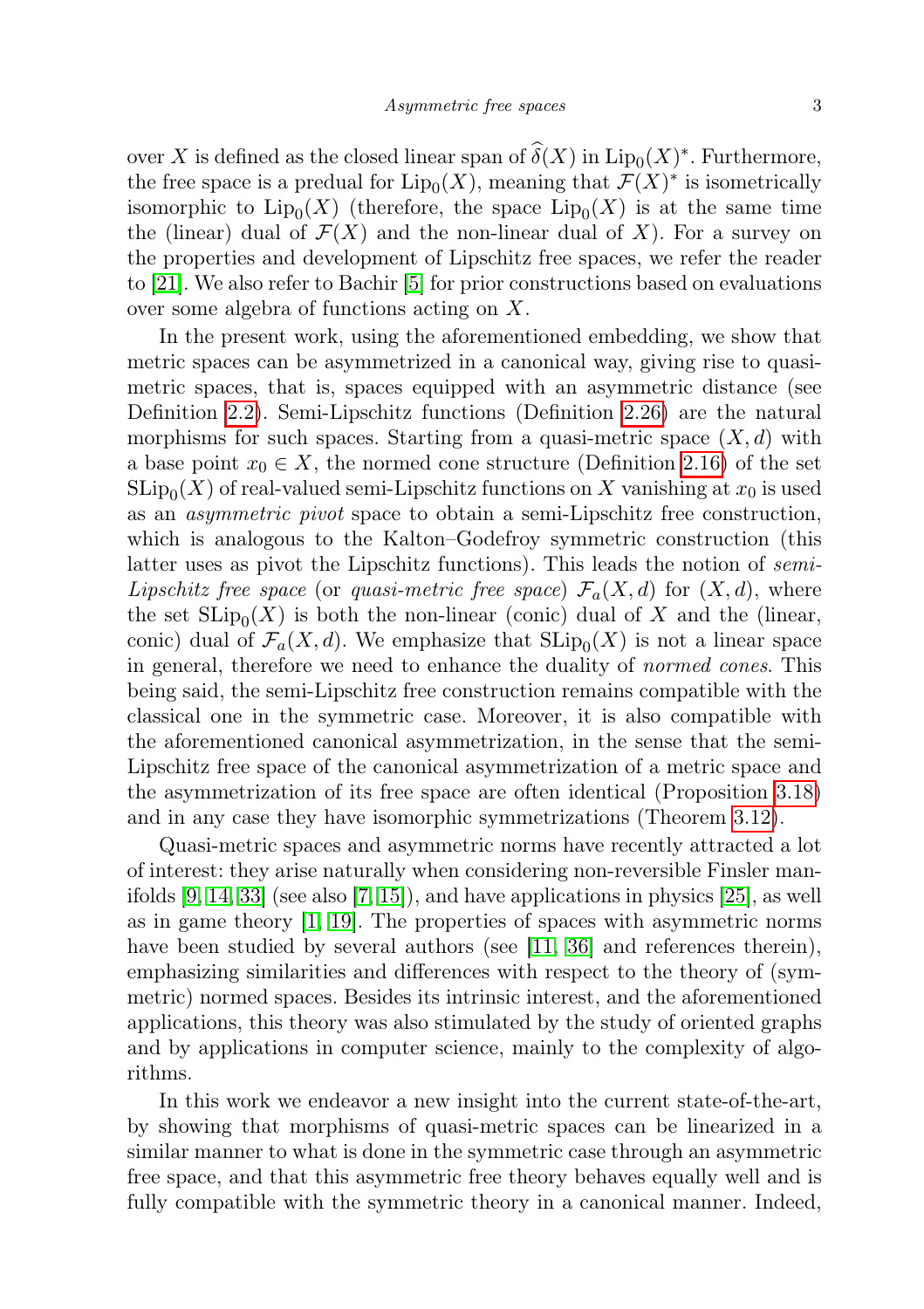there is a canonical way to move from a symmetric to an asymmetric space and vice versa, which in addition is compatible with the embeddings into their free spaces.

The manuscript is organized as follows: In Section [2](#page-3-0) we recall basic notions and definitions and we fix our notation. We also give some auxiliary results required for the development of the theory in the asymmetric case, together with results about linear functionals, dual conic norms and continuity on normed cones. We also give the definition of a canonical asymmetrization of a metric space. The main result is established in Section [3,](#page-22-0) with the definition of the semi-Lipschitz free space  $\mathcal{F}_a(X)$  of a quasi-metric space X (Definition [3.4\)](#page-24-0) and its characteristic feature that its dual is exactly the space  $\text{SLip}_0(X)$  (Theorem [3.5\)](#page-24-1). The semi-Lipschitz free space  $\mathcal{F}_a(X)$  is a bicomplete asymmetric normed space (it is naturally endowed with an asymmetric norm). For this reason, we shall also refer to it as the asymmetric free space of X. In Section [4,](#page-34-0) through a simple diagram chasing argument, we show that semi-Lipschitz free spaces enjoy a canonical (and useful) linearization property: every semi-Lipschitz map between pointed quasi-metric spaces extends to a linear map between the corresponding semi-Lipschitz free spaces (Corollary [4.4\)](#page-36-0). In Section [5](#page-38-0) we give concrete examples of asymmetric free spaces in order to help the reader to get an insight into this new theory. Finally, Section [6](#page-43-0) contains open questions and outlines possible further research lines.

<span id="page-3-0"></span>2. Notation and preliminaries. Throughout this article we denote by  $\mathbb{R}_+$  the set of non-negative real numbers and we use the convention inf  $\emptyset =$  $+\infty$ . Given a vector space E, we denote by  $\|\cdot\|: E \to \mathbb{R}_+$  a norm on E and by  $\|\cdot\|: E \to \mathbb{R}_+$  an *asymmetric norm* on E, that is, a function satisfying:

- (i)  $\forall x, y \in E : ||x + y|| \le ||x| + ||y||;$
- (ii)  $\forall x \in E : x = 0 \Leftrightarrow ||x|| = 0;$
- (iii)  $\forall x \in E, \forall r > 0 : ||rx| = r||x|.$

If we replace the second condition by

(ii)' 
$$
x = 0 \Leftrightarrow \begin{cases} ||x| = 0, \\ ||-x| = 0 \end{cases}
$$

then we say that  $\|\cdot\| : E \to \mathbb{R}_+$  is an *asymmetric hemi-norm* on E. The term asymmetric normed space refers to pairs  $(E, \|\cdot\|)$  having either an asymmetric norm or an asymmetric hemi-norm. Notice that an asymmetric (hemi-)norm differs from a norm in that  $\|-x| = \|x\|$  is not necessarily true.

<span id="page-3-1"></span>We may also consider, keeping the same notation, extended asymmetric *norms*, allowing  $\|\cdot\|$  to take the value  $+\infty$ . Finally, we denote by u the asymmetric hemi-norm on R defined by

(2.1) 
$$
u(x) = \max\{x, 0\} \text{ for every } x \in \mathbb{R}.
$$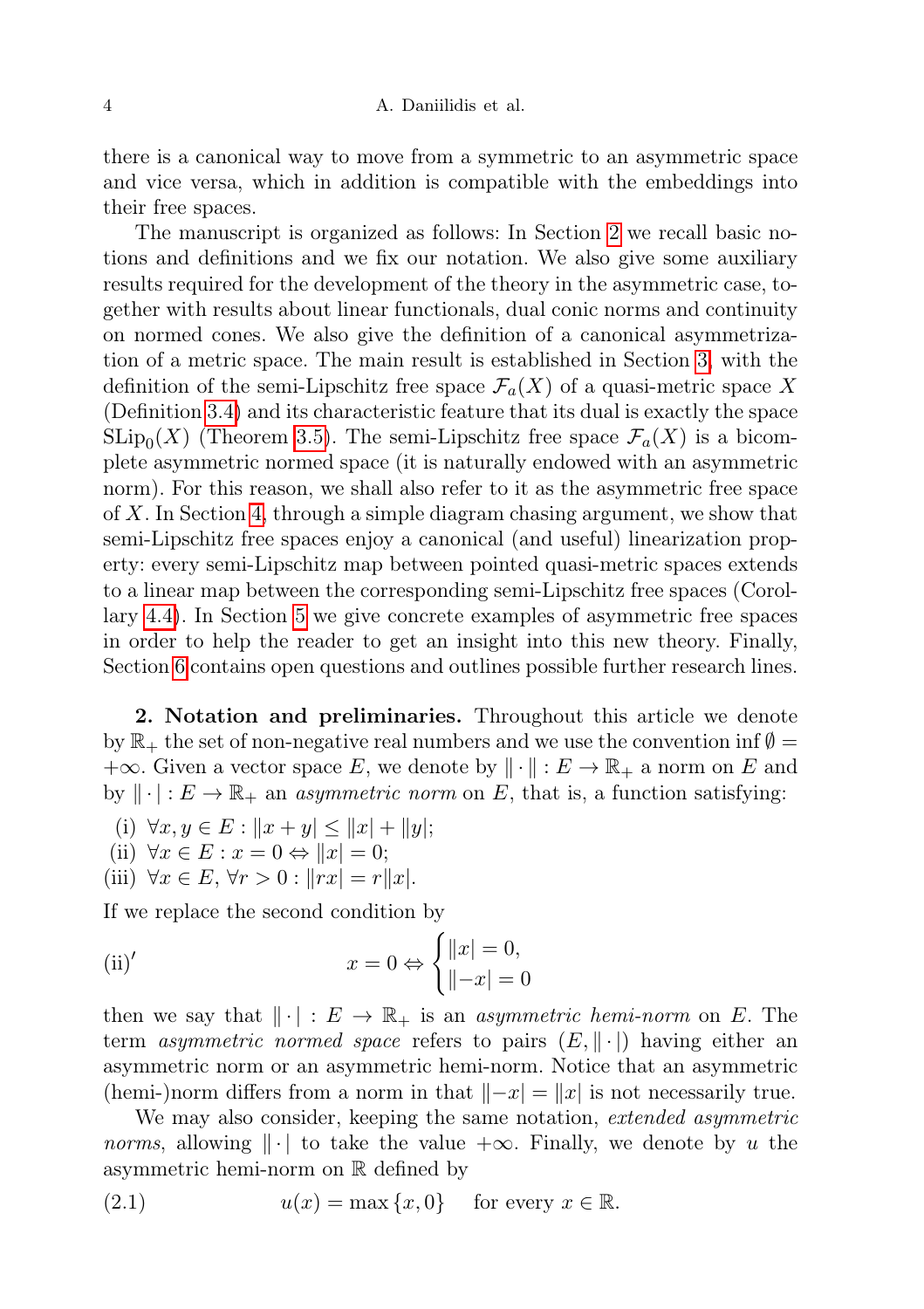<span id="page-4-3"></span>REMARK 2.1 (Asymmetrizations in  $\mathcal{F}(X)$ ). There is a natural way to asymmetrize the norm  $\|\cdot\|_{\mathcal{F}}$  of the free space  $\mathcal{F}(X)$  of a given metric space  $(X, D)$ , based on the dual space  $L := \text{Lip}_0(X)$ . Let us denote by  $\langle \cdot, \cdot \rangle$  the duality map of the duality pair  $(L, \mathcal{F}(X))$ . Then the norm  $\lVert \cdot \rVert_{\mathcal{F}}$  of  $\mathcal{F}(X)$  can be represented as follows:

<span id="page-4-0"></span>(2.2) 
$$
\|Q\|_{\mathcal{F}} := \sup_{\substack{\phi \in L \\ \|\phi\|_{L} \le 1}} \langle \phi, Q \rangle \quad \text{for every } Q \in \mathcal{F}(X).
$$

Let us recall that a (convex) *cone* in a linear space is a (convex) subset  $P$ such that  $\lambda x \in P$  for every  $x \in P$  and  $\lambda \in \mathbb{R}_+$ . In this work we shall use the term cone to refer to a convex cone. Consider any generating closed cone P of L (i.e.,  $L = \text{span}(P) = P - P$ ) that satisfies

<span id="page-4-1"></span>(2.3) 
$$
\forall \phi \in L, \exists \phi_1, \phi_2 \in P:
$$
  

$$
\begin{cases} \phi = \phi_1 - \phi_2, \\ \max{\{\|\phi_1\|_L, \|\phi_2\|_L\}} \le \|\phi\|_L \le \|\phi_1\|_L + \|\phi_2\|_L. \end{cases}
$$

<span id="page-4-2"></span>We set

(2.4) 
$$
\|Q|_{\mathcal{F}_P} := \sup_{\substack{\phi \in P \\ \|\phi\|_L \le 1}} \langle \phi, Q \rangle \quad \text{for every } Q \in \mathcal{F}(X).
$$

Notice that for any  $Q \in \mathcal{F}(X)$  we have  $\max\{\|Q|\mathcal{F}_P, \|-Q|\mathcal{F}_P\} \leq \|Q\|\mathcal{F}.$ Since the supremum in [\(2.2\)](#page-4-0) is attained at some  $\phi \in L$  with  $\|\phi\|_{L} = 1$  (by the Hahn–Banach theorem), using the decomposition [\(2.3\)](#page-4-1) we deduce

(2.5) 
$$
||Q||_{\mathcal{F}} = \langle \phi, Q \rangle = \langle \phi_1, Q \rangle + \langle \phi_2, -Q \rangle \le ||Q|_{\mathcal{F}_P} + ||-Q|_{\mathcal{F}_P}.
$$

This shows that  $(ii)'$  holds and  $(2.4)$  defines an asymmetric (hemi-)norm  $\|\cdot\|_{\mathcal{F}_P}$  on the vector space  $\mathcal{F}(X)$ .

We shall refer to the asymmetric norm  $\|\cdot|_{\mathcal{F}_P}$  defined in [\(2.4\)](#page-4-2) as the *P*-asymmetrization of the free space  $\mathcal{F}(X)$ , for which we implicitly assume that  $(2.3)$  holds. We shall mainly deal with the case where P is the cone of positive Lipschitz functions, that is,

<span id="page-4-4"></span>
$$
P = L_{+} := \{ \phi \in L : \phi \ge 0 \}.
$$

In this case, we denote the arising asymmetric norm by  $\|\cdot\|_{\mathcal{F}_+}$ . Notice that if  $\phi$  (=  $\phi^+$  –  $\phi^-$ )  $\in$  L then both its positive part  $\phi^+$  and its negative part  $\phi^-$  are also in L and they satisfy  $|\phi^+(x) - \phi^+(y)| \leq |\phi(x) - \phi(y)|$  and  $|\phi^-(x) - \phi^-(y)| \leq |\phi(x) - \phi(y)|$  for all  $x, y \in X$ , which leads to [\(2.3\)](#page-4-1).

More generally, a P-asymmetrization of  $\mathcal{F}(X)$  is called *canonical* if P is of the form

$$
P := \{ \phi \in L : T\phi \ge 0 \},
$$

where  $T$  is a *linear isometry* that identifies  $L$  with some Banach lattice in a canonical way.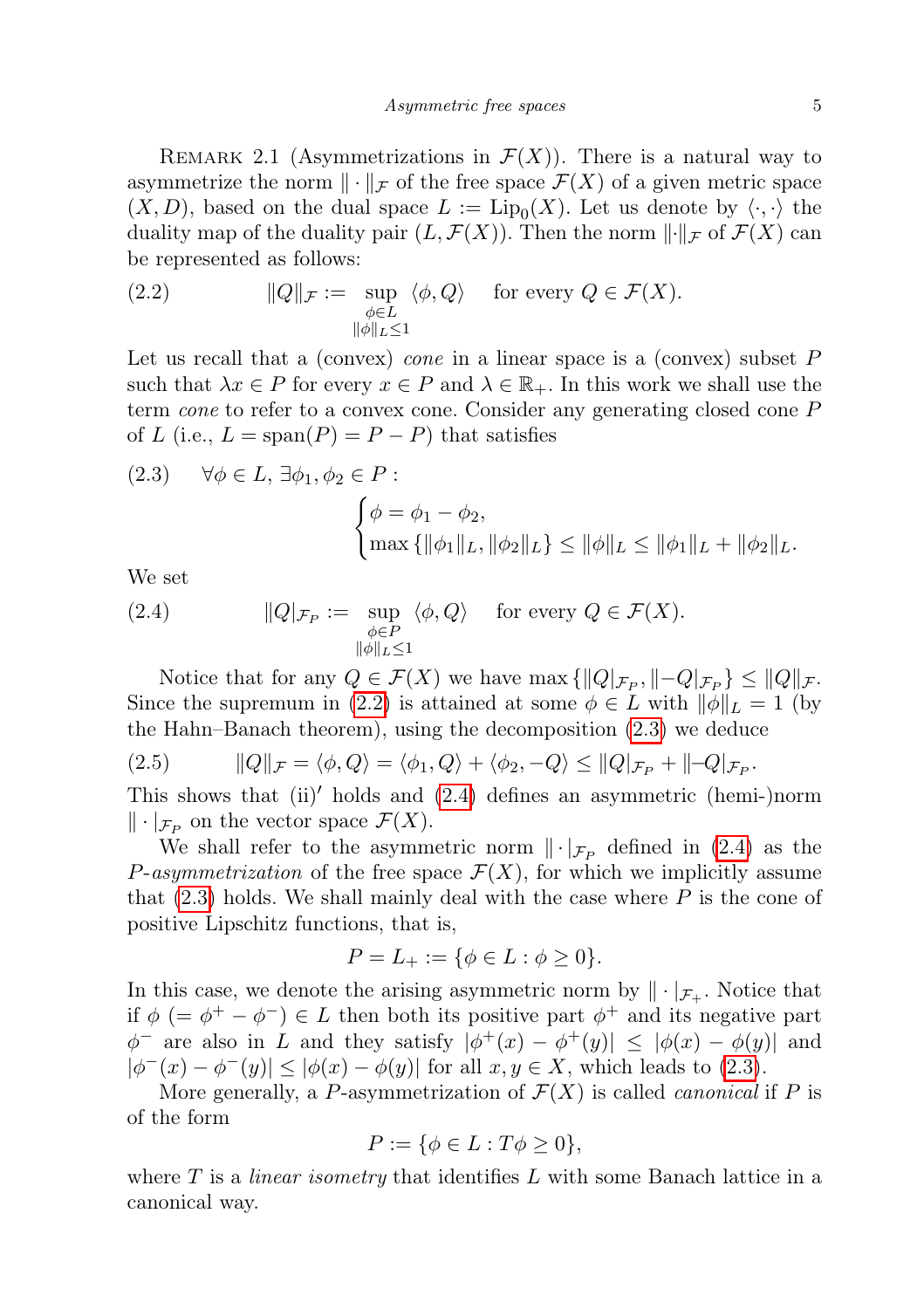6 A. Daniilidis et al.

<span id="page-5-0"></span>2.1. Quasi-metric spaces. Let us introduce the notion of a quasimetric space, which will be the main focus of this work.

<span id="page-5-1"></span>DEFINITION 2.2 (Quasi-metric space). A *quasi-metric space* is a pair  $(X, d)$ , where  $X \neq \emptyset$  and

$$
d: X \times X \to [0, \infty)
$$

is a function, called a quasi-metric (or quasi-distance), satisfying:

(i)  $\forall x, y, z \in X: d(x, y) \leq d(x, z) + d(z, y)$  (triangular inequality); (ii)  $\forall x, y \in X: x = y \Leftrightarrow d(x, y) = 0.$ 

Note that a quasi-metric does not have the symmetry property  $d(x, y) =$  $d(y, x)$  of a distance. If we replace (ii) by

(ii)' 
$$
x = y \Leftrightarrow \begin{cases} d(x, y) = 0 \\ d(y, x) = 0 \end{cases}
$$

then we say that  $d$  is a *quasi-hemi-metric*. In this work we shall also consider extended quasi-metrics  $d : X \times X \to [0, \infty]$ , that is, quasi-metrics that satisfy the same two conditions above, but are also allowed to take the value  $+\infty$ . If X is a vector space equipped with an (extended) asymmetric (hemi-)norm  $\|\cdot\|$ , then the function

<span id="page-5-3"></span>
$$
(2.6) \t d(x,y) := \|y - x\| \text{ for all } x, y \in X
$$

is an (extended) quasi-(hemi-)metric on  $X$  that satisfies

(2.7) 
$$
d(x + z, y + z) = d(x, y) \text{ and } d(rx, ry) = rd(x, y),
$$

for all  $x, y, z \in X$  and  $r \in \mathbb{R}_+$ . Furthermore, for all  $x, y \in X$  the *reverse* quasi-metric  $d$  is defined by

<span id="page-5-2"></span>
$$
\bar{d}(x, y) = d(y, x).
$$

Throughout this paper, we shall be dealing with both variants of quasimetric spaces. The term *quasi-metric space* will thus refer to a pair  $(X, d)$ where d is either a quasi-distance or a quasi-hemi-distance.

REMARK 2.3 (Terminology alert I). The reader should be alerted that the terminology may vary in the literature. Some authors allow a quasi-hemimetric and a asymmetric hemi-norm to also take negative values. They also use the terms hemi-metric and hemi-norm to refer to what we call quasi-hemi-metric and asymmetric hemi-norm, respectively (see, for instance, [\[19\]](#page-46-13)). In our work, the qualifier *quasi* refers to the asymmetry of the metric, and hemi to the fact that distinct elements  $x, y$  in X may have quasi-distance  $d(x, y)$  equal to 0.

Two quasi-metric spaces can be completely identified via isometries. (The reader should be alerted that the slightly weaker notion of *almost isometry*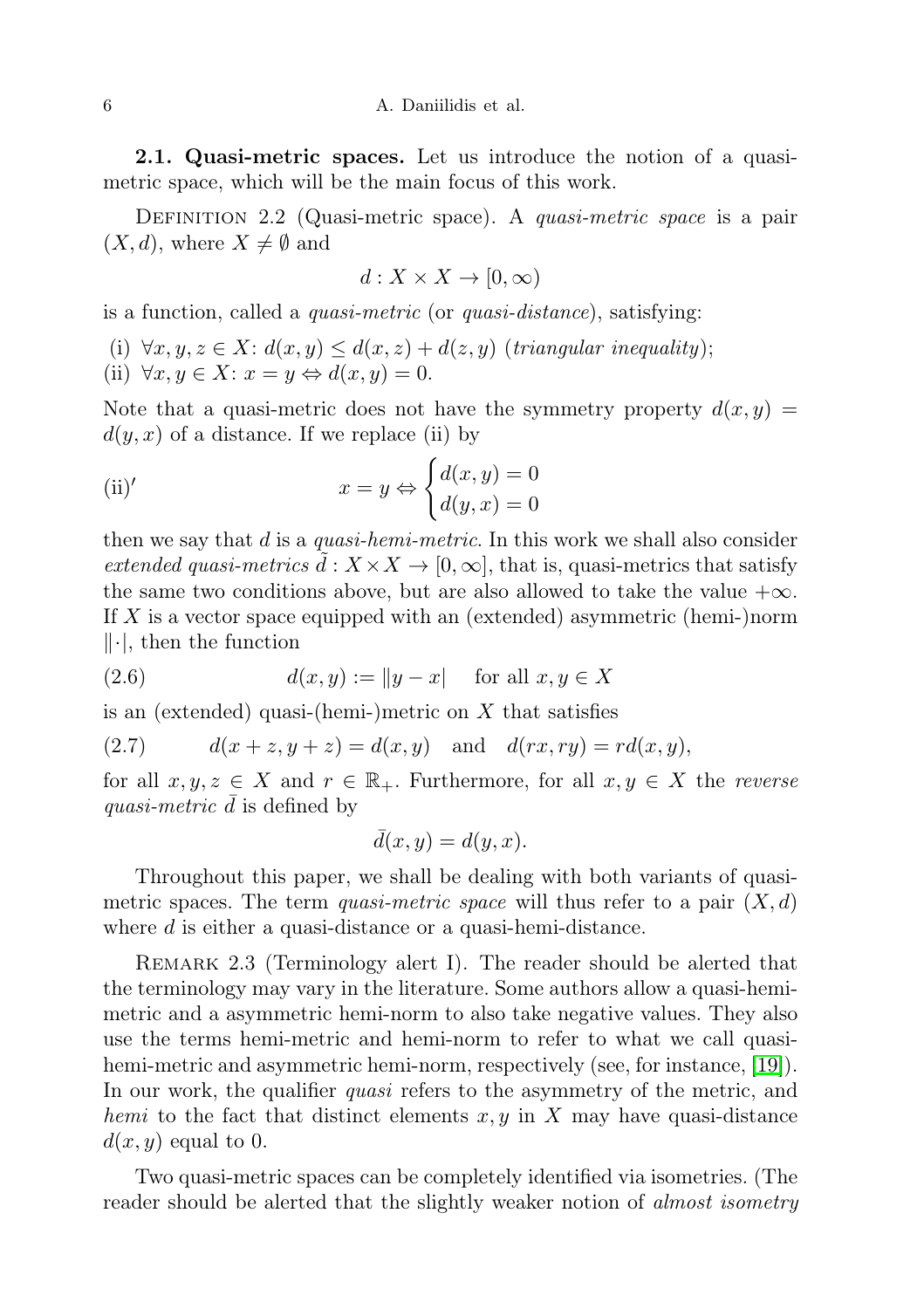also exists, and is more appropriate in relation to Banach–Stone type theorems [\[9,](#page-46-8) [14\]](#page-46-9).)

DEFINITION 2.4 (Isometry). A bijective mapping  $\Phi$  between extended quasi-metric spaces  $(X, d)$  and  $(Y, \rho)$  is called an *isometry* if for all  $x_1, x_2 \in X$ ,

$$
\rho(\Phi(x_1), \Phi(x_2)) = d(x_1, x_2).
$$

<span id="page-6-0"></span>DEFINITION 2.5 (Canonical asymmetrization of a metric space). Let  $(X, D)$  be a metric space with a base point  $x_0 \in X$ . Every P-asymmetrization of the free space  $\mathcal{F}(X)$  (cf. Remark [2.1\)](#page-4-3) induces, via the isometric injection of X into  $\mathcal{F}(X)$ , an asymmetrization of the distance D, given by

$$
D_P(x, y) = \|\delta_y - \delta_x\|_{\mathcal{F}_P} = \sup_{\substack{\phi \in P \\ \|\phi\|_{L} \le 1}} (\phi(y) - \phi(x)) \quad \text{for all } x, y \in X.
$$

The quasi-(hemi-)distance  $D_P$  is called the P-asymmetrization of  $(X, D)$ . If  $\|\cdot\|_{\mathcal{F}_P}$  is a canonical asymmetrization of  $\mathcal{F}(X)$ , then  $D_P$  will be called a canonical asymmetrization of D. If  $P = L_{+}$ , the canonical asymmetrization will be denoted by  $D_{+}$ . The diagram below depicts the situation.



Let us illustrate the above notion of canonical asymmetrization by means of the following simple example.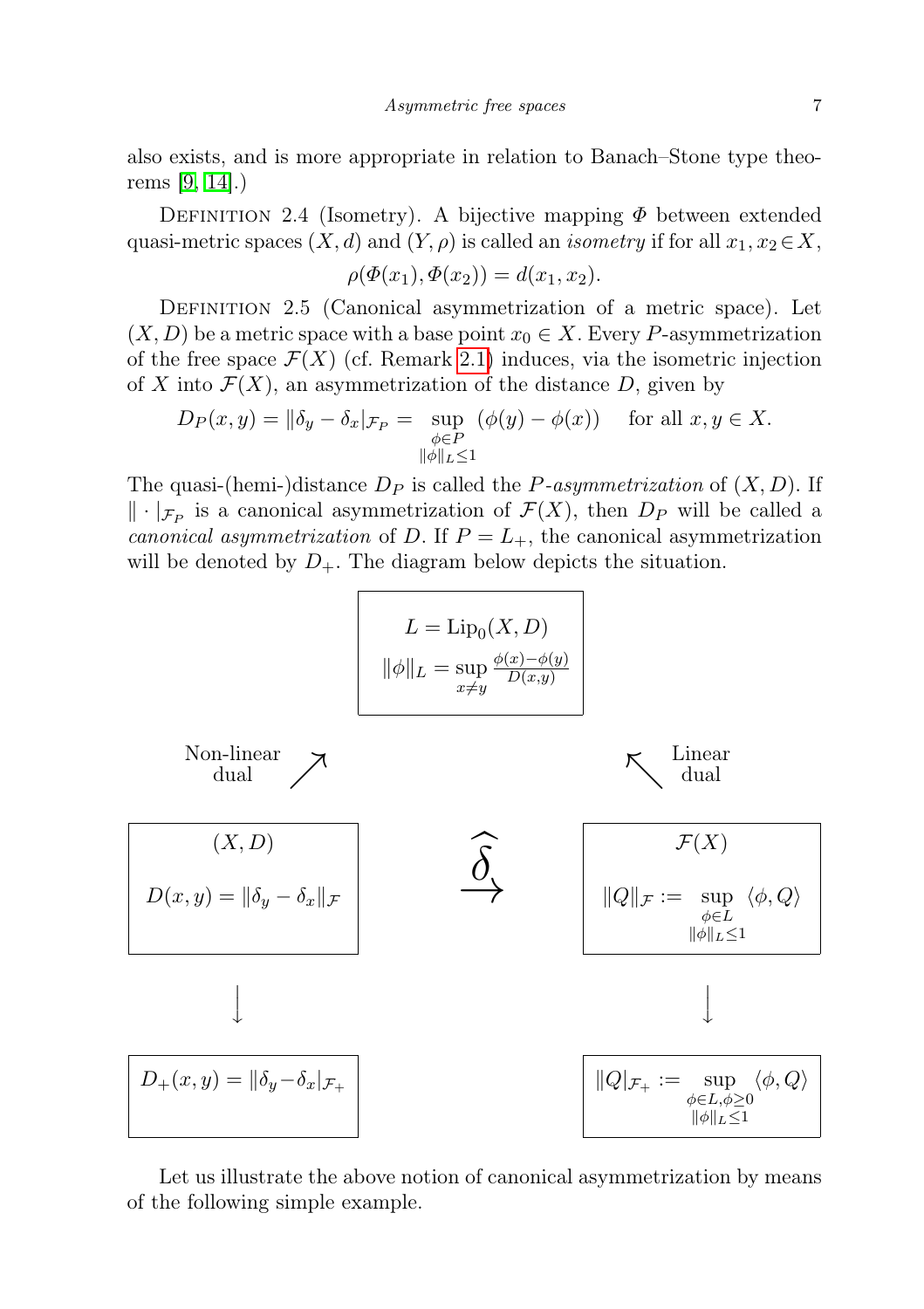<span id="page-7-2"></span>EXAMPLE 2.6 (Canonical asymmetrizations of  $\mathbb{R}$ ). Let us consider  $\mathbb{R}$  as a metric space, with its usual distance  $D(x, y) = |y - x|$  for all  $x, y \in \mathbb{R}$ , and  $x_0 = 0$  as a distinguished point. It is well known [\[20,](#page-47-8) [39\]](#page-47-0) that the free space  $\mathcal{F}(\mathbb{R})$  can be identified with the space of Lebesgue-integrable functions  $\mathcal{L}^1(\mathbb{R})$ , provided we identify the space  $L = (\text{Lip}_0(X, D), \|\cdot\|_L)$  of real-valued Lipschitz functions vanishing at 0 with the Banach space  $\mathcal{L}^{\infty}(\mathbb{R})$  (essentially bounded Lebesgue-measurable functions) via the canonical linear isometry  $T\phi = \phi'$  (a.e.), for all  $\phi \in L$  (cf. the Rademacher theorem). Then taking either

$$
P = L_+ = \{ \phi \in L : \phi \ge 0 \} \quad \text{or, respectively,} \quad P = \{ \phi \in L : \phi' \ge 0 \}
$$

leads to two different canonical asymmetrizations of  $\mathbb R$  (via the asymmetrizations  $\lVert \cdot \rVert_{\mathcal{F}_+}$  and respectively  $\lVert \cdot \rVert_{\mathcal{F}_P}$  of its free space). The first asymmetrization is given by the formula

$$
D_{+}(x, y) = ||\delta(y) - \delta(x)|_{\mathcal{F}_{+}} = \sup_{\substack{\phi \in L_{+} \\ ||\phi||_{L} \le 1}} (\phi(y) - \phi(x)).
$$

Notice that  $D_+(x, y) \leq \max\{|y-x|, |y|\}.$  It can be easily seen that if either  $y > x > 0$  or  $y < x < 0$ , then  $D_+(x, y) = |y - x|$  (take  $\phi_*(t) = |t|$  in  $L_+$  with  $\|\phi_*\|_L = 1$ . However,  $D_+(1, n) = n - 1$ , while  $D_+(n, 1) = 1$  for every  $n \geq 2$ .

The second asymmetrization, thanks to the monotonicity of every  $\phi$  in P, implies that for all  $x, y \in X$ ,

$$
D_P(x, y) = ||\delta_y - \delta_x|_{\mathcal{F}_P} = \sup_{\substack{\phi \in L, \phi' \ge 0 \\ ||\phi||_L \le 1}} (\phi(y) - \phi(x))
$$
  
= max {y - x, 0} = u(y - x) = d\_u(x, y),

where  $u(\cdot)$  is the asymmetric hemi-norm given by  $u(x) = \max\{x, 0\}$  for all  $x \in \mathbb{R}$  and  $d_u$  is the corresponding quasi-hemi-distance.

<span id="page-7-0"></span>2.2. Symmetrized distance and topologies. Every quasi-metric distance can be symmetrized in the sense of the following definition.

<span id="page-7-3"></span><span id="page-7-1"></span>DEFINITION 2.7 (Symmetrized distance). Let  $(X, d)$  be a quasi-metric space. Then

(2.8) 
$$
d^{s_0}(x, y) = \max \{d(x, y), d(y, x)\}\
$$
 and  $d^{s}(x, y) = d(x, y) + d(y, x)$ 

are two natural symmetrizations of the quasi-distance d, which are equivalent to each other:

$$
d^{s_0}(x,y) \le d^s(x,y) \le 2d^{s_0}(x,y) \quad \text{ for all } x, y \in X.
$$

If d is an extended quasi-metric, then so is  $d$  and consequently the symmetrizations  $d^s$  and  $d^{s_0}$  give rise to extended metrics. In the case that X is a vector space and d satisfies [\(2.7\)](#page-5-2), the above symmetrizations preserve the invariance by translations and homothety. Notice further that [\(2.5\)](#page-4-4) shows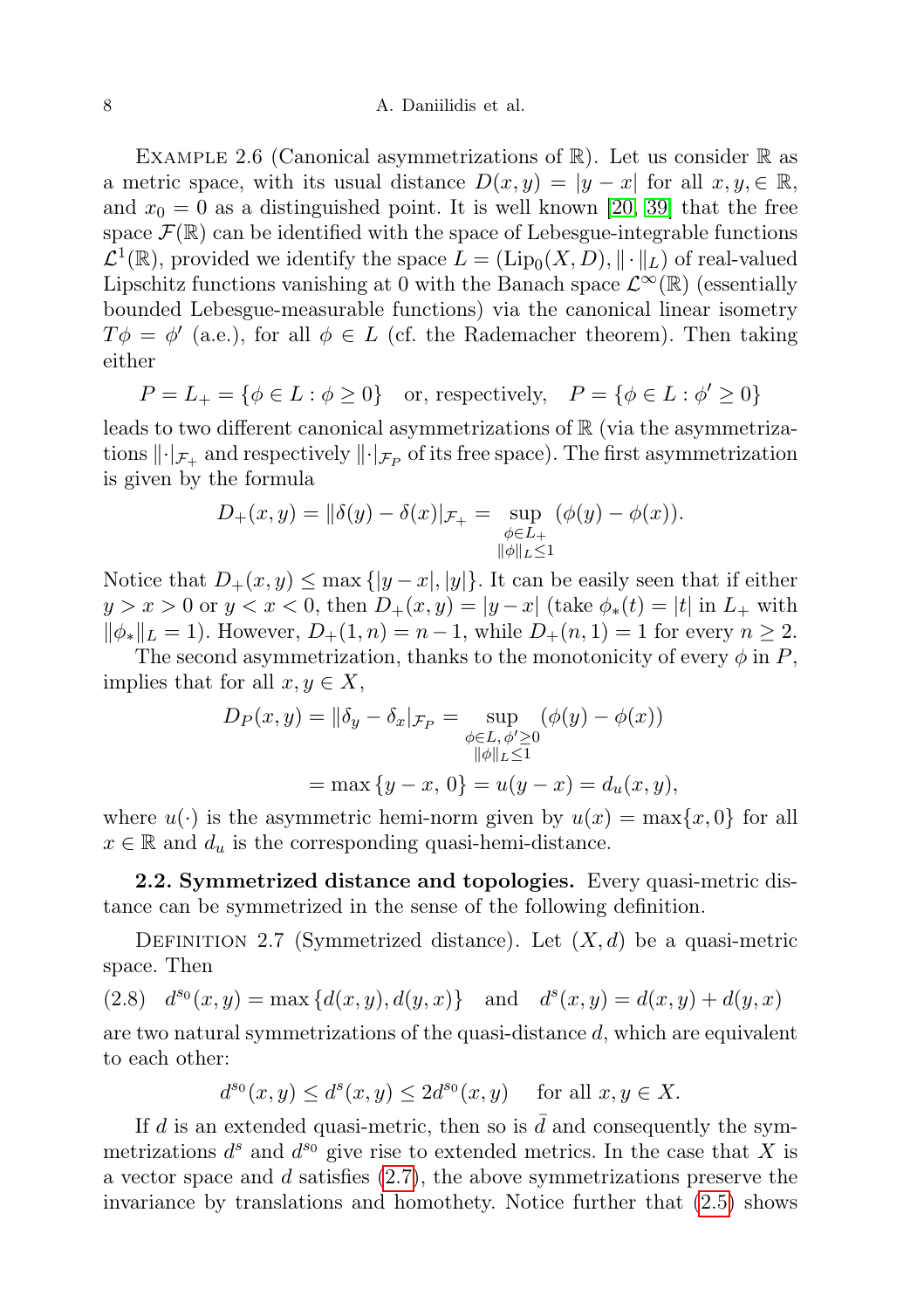that the symmetrization of the P-asymmetrized norm  $\lVert \cdot \rVert_{\mathcal{F}_P}$  of a free space  $\mathcal{F}(X)$  is equivalent to  $\lVert \cdot \rVert_{\mathcal{F}}$  (cf. Remark [2.1\)](#page-4-3). A similar remark applies to the symmetrization of the P-asymmetrization of the distance of a metric space  $(X, D)$  (cf. Definition [2.5\)](#page-6-0).

PROPOSITION 2.8 (Asymmetrization vs. symmetrization). Assume that  $(X, D_P)$  is a P-asymmetrization of a metric space  $(X, D)$  (cf. Definition 2.[5\)](#page-6-0). Then the symmetrizations  $D_P^s$  and  $D_P^{s_0}$  are bi-Lipschitz equivalent to the initial distance D, and consequently, the Banach spaces  $\text{Lip}_0(X, D)$ ,  $\mathrm{Lip}_0(X, D_P^s)$  and  $\mathrm{Lip}_0(X, D_P^{s_0})$  are isomorphic.

*Proof.* It suffices to prove the result for  $D_P^s$ . Take  $x, y \in X$ . Let  $\hat{\phi}$  be a function in  $L = \text{Lip}_0(X, D)$  with  $\|\hat{\phi}\|_{L} \leq 1$  such that

$$
D(x,y) = \sup_{\substack{\phi \in L \\ \|\phi\|_{L} \le 1}} (\phi(y) - \phi(x)) = \hat{\phi}(y) - \hat{\phi}(x).
$$

Let  $\hat{\phi}_1$  and  $\hat{\phi}_2$  be functions in P such that  $\hat{\phi} = \hat{\phi}_1 - \hat{\phi}_2$ , with the inequality  $\max\{\|\hat{\phi}_1\|_L, \|\hat{\phi}_2\|_L\} \le \|\hat{\phi}\|_L = 1.$  Then

$$
D(x,y) = (\hat{\phi}_1(y) - \hat{\phi}_1(x)) + (\hat{\phi}_2(x) - \hat{\phi}_2(y))
$$
  
\n
$$
\leq \sup_{\substack{\psi \in P \\ \|\psi\|_L \leq 1}} (\psi(y) - \psi(x)) + \sup_{\substack{\psi \in P \\ \|\psi\|_L \leq 1}} (\psi(x) - \psi(y)),
$$

which coincides with  $D_P(x, y) + D_P(y, x) = D_P^s(x, y)$ . Furthermore, it is clear that

$$
D_P^s(x, y) = D_P(x, y) + D_P(y, x) \le 2D(x, y).
$$

Thus, the distances  $D_P^s$  and D are equivalent, and  $\text{Lip}_0(X, D)$  is linearly isomorphic to  $\text{Lip}_0(X, D_P^s)$ .

Every (possibly extended) quasi-metric space  $(X, d)$  can be endowed with three "natural" topologies:

(i) The forward topology  $\mathcal{T}(d)$ , generated by the family of open forwardballs

$$
\{B_d(x,r) : x \in X, r > 0\},\
$$

where  $B_d(x,r) := \{y \in X : d(x,y) < r\}$  for all  $x \in X$  and  $r > 0$ .

(ii) The backward topology  $\mathcal{T}(\bar{d})$ , generated by the family of backward-balls

$$
\{B_{\bar{d}}(x,r) : x \in X, r > 0\},\
$$

where  $B_{\bar{d}}(x,r) := \{y \in X : d(y,x) < r\}$  for all  $x \in X$  and  $r > 0$ . (iii) The *symmetric topology*  $\mathcal{T}^s$ , generated by the family of sets

$$
\{B_d(x,r)\cap B_{\hat{d}}(x,r):x\in X,\,r>0\}.
$$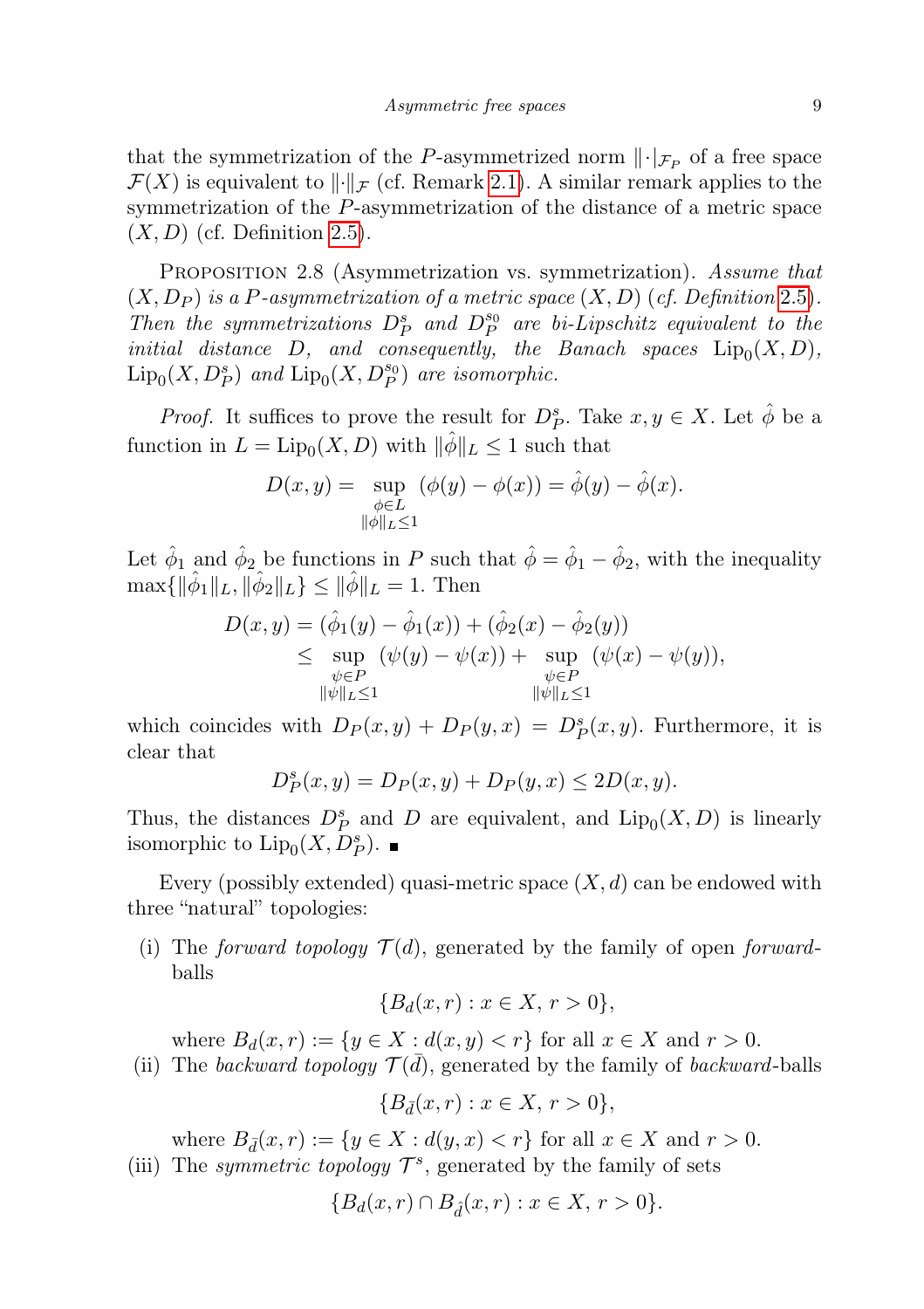The symmetric topology being generated by the symmetrized distance  $d^{s_0}$ or  $d^s$  defined in [\(2.8\)](#page-7-1) is obviously a metric topology. On the other hand,  $\mathcal{T}(d)$ and  $\mathcal{T}(\bar{d})$  are not in principle metric topologies. Nevertheless, they are both first countable topologies, since they have local bases consisting of balls of rational radii.

In what follows, unless stated otherwise, the default topology on a quasimetric space  $(X, d)$  will be its forward topology, which is either a  $T_1$ -topology (when d is a quasi-metric) or a  $T_0$ -topology (when d is a quasi-hemimetric).

EXAMPLE 2.9 (The space  $(\mathbb{R}, d_u)$ ). Let us consider  $\mathbb R$  with its (canonical) asymmetric distance  $d_u$  (see Example [2.6\)](#page-7-2). It is easy to check that  $\mathcal{T}(d_u)$ has a local basis of the form  $\{[x_0, x_0 + \varepsilon) : \varepsilon > 0\}$  for each  $x_0 \in \mathbb{R}$ , while  $\mathcal{T}(\bar{d}_u)$  has a local basis consisting of sets of the form  $(x_0 - \varepsilon, x_0]$ , and  $\mathcal{T}(d_u^s)$ is the usual topology of R.

Notice that  $d_u$  is issued from the asymmetric hemi-norm  $u(x)=\max\{x, 0\}$ for all  $x \in \mathbb{R}$ ; see [\(2.1\)](#page-3-1) and [\(2.6\)](#page-5-3). Moreover, the unit ball  $B(0,1) = \{y \in \mathbb{R} :$  $d_u(0, y) \leq 1$  =  $(-\infty, 1]$  is not  $\mathcal{T}(d_u)$ -closed because  $(1, \infty)$  is not  $\mathcal{T}(d_u)$ open. Notice also that, for every topological space X, a function  $f: X \to \mathbb{R}$ is upper semicontinuous if and only if  $f: X \to (\mathbb{R}, u)$  is continuous.

The following example reveals that the topology of a quasi-metric space which is  $T_1$  may not be  $T_2$ .

EXAMPLE 2.10. Let  ${x_n}_{n\in\mathbb{N}}$  be a sequence of distinct elements and consider the space

$$
X = \{x_n : n \in \mathbb{N}\} \cup \{\bar{x}, \bar{y}\},\
$$

where  $\bar{x}$  and  $\bar{y}$  are different from each other and from any element of the sequence. Then the function d defined on  $X \times X$  by  $d(\bar{x}, x_n) = d(\bar{y}, x_n) = 1/n$ for every  $n \in \mathbb{N}$ , and  $d(x, y) = 1$  for all other cases where  $x \neq y$ , is a quasimetric on X. In this case, the forward topology  $\mathcal{T}(d)$  cannot be  $T_2$ , since  ${x_n}_n$  converges to both  $\bar{x}$  and  $\bar{y}$ . Notice that the symmetrized distance  $d^s$ is discrete, with  $d^s(x, y) > 1$ , whenever  $x \neq y$ .

<span id="page-9-0"></span>2.3. Cones and conic norms. In this subsection we shall recall from [\[38\]](#page-47-14) the notion of an abstract cone. To this end, let us first recall that a *monoid* is a semigroup  $(X,+)$  with neutral element 0.

DEFINITION 2.11 (Abstract cone). A cone on  $\mathbb{R}_+$  is a triple  $(C, +, \cdot)$  such that  $(C, +)$  is an abelian monoid (with neutral element 0), and  $\cdot$  is a mapping from  $\mathbb{R}_+ \times X$  to X such that for all  $x, y \in C$  and  $r, s \in \mathbb{R}_+$ :

(i)  $r \cdot (s \cdot x) = (rs) \cdot x;$ (ii)  $r \cdot (x + y) = (r \cdot x) + (r \cdot y)$  and  $(r + s) \cdot x = (r \cdot x) + (s \cdot x);$ (iii)  $1 \cdot x = x$  and  $0 \cdot x = 0$ .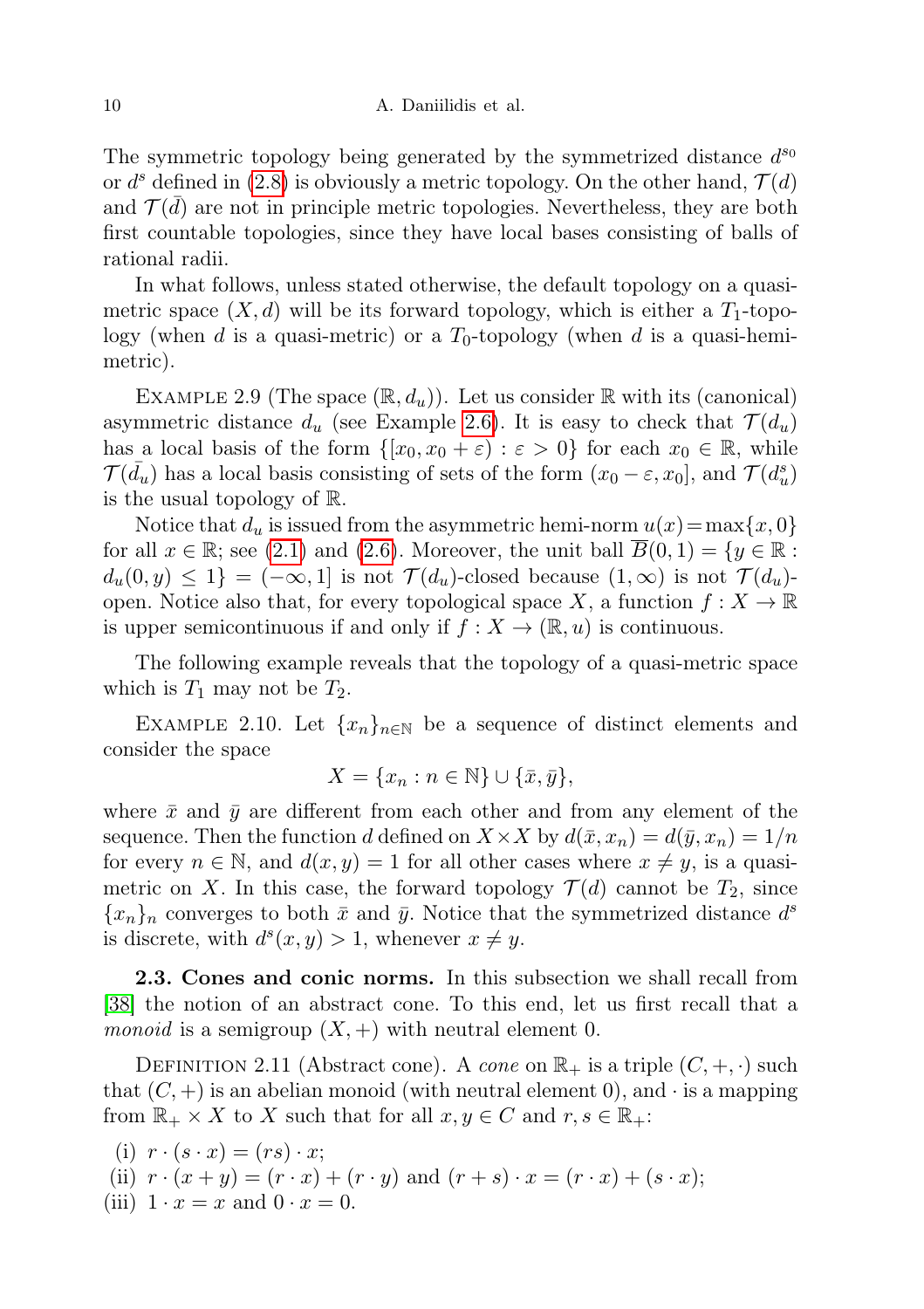Note that this definition does not include the existence of additive inverses. However, when such an inverse exists for some  $x \in C$ , it is unique, and we denote it by  $-x$ .

A subcone of a cone  $(C, +, \cdot)$  is a cone  $(S, +|_S, \cdot|_S)$  such that S is a subset of C and  $+|_S$  and  $\cdot|_S$  are, respectively, the restriction of  $+$  and  $\cdot$  to  $S \times S$ .

DEFINITION 2.12 (Cancellative cone). A cone  $(C, +, \cdot)$  is called *cancella*tive if for any  $x, y, z \in C$ ,

$$
x + z = y + z \implies x = y.
$$

It follows readily that every cone that embeds in a linear space is cancellative. Before we proceed, let us give two examples of abstract cones which are not cancellative.

EXAMPLE 2.13 (Non-cancellative cone). (i) Consider a cone  $C$  and let  $\mathcal{S}(C)$  be the set of subcones of C, under the usual operations of subset addition and scalar product. Then  $\mathcal{S}(C)$  may not be cancellative. Indeed, for  $C = \mathbb{R}^2$ , let us consider the following elements of  $S(C)$ :

$$
X = \{(x, 0) : x \in \mathbb{R}\}, \quad Y = \{(0, x) : x \in \mathbb{R}\}, \quad Z = \{(x, x) : x \in \mathbb{R}\}.
$$

Then  $X + Z = Y + Z$  but  $X \neq Y$ .

(ii) For a non-empty set  $X$ , consider the set  $\mathbb{R}^X_+$  of non-negative functions, with the operations  $\lambda \odot f = f^{\lambda}$  (product with external scalar) and  $f \oplus g = f \cdot g$ (addition). Then  $\mathbb{R}^X_+$  is not cancellative.

<span id="page-10-1"></span>DEFINITION 2.14 (Cone morphisms). A *linear mapping* from a cone  $(C_1, +, \cdot)$  to a cone  $(C_2, +, \cdot)$  is a mapping  $f : C_1 \to C_2$  such that  $f(\alpha \cdot x)$  $+\beta \cdot y = \alpha \cdot f(x) + \beta \cdot f(y)$  for any  $x, y \in C_1$  and any  $\alpha, \beta \in \mathbb{R}_+$ .

REMARK 2.15 (Compatibility of cone morphisms). Let  $f$  be a linear mapping between two cones  $C_1$  and  $C_2$ . Then if  $H_i := \{x \in C_i : -x \in C_i\}$ denotes the linear part of the cone  $C_i$  for  $i \in \{1, 2\}$ , then it is straightforward to see that for every  $x \in H_1$ ,  $f(-x) = -f(x)$ . In particular, the restriction of f to  $H_1$  yields a linear mapping between the linear spaces  $H_1$  and  $H_2$ .

We shall now introduce the notion of a *conic norm*, which will be relevant for our developments.

<span id="page-10-0"></span>DEFINITION 2.16 (Conic norm). A *conic norm* on a cone  $(C, +, \cdot)$  is a function  $\|\cdot\|: C \to \mathbb{R}_+$  such that for all  $x, y \in C$  and  $r > 0$ :

- (i)  $||x + y|| \le ||x| + ||y||;$
- (ii)  $||x| = 0 \Leftrightarrow x = 0;$
- (iii)  $\|r \cdot x\| = r\|x\|.$

The pair  $(C, \|\cdot|)$  is called a *normed cone*. If we replace condition (ii) by (ii)'  $x = 0 \Leftrightarrow \forall z \in C : [x + z = 0 \Rightarrow ||x| = ||z| = 0],$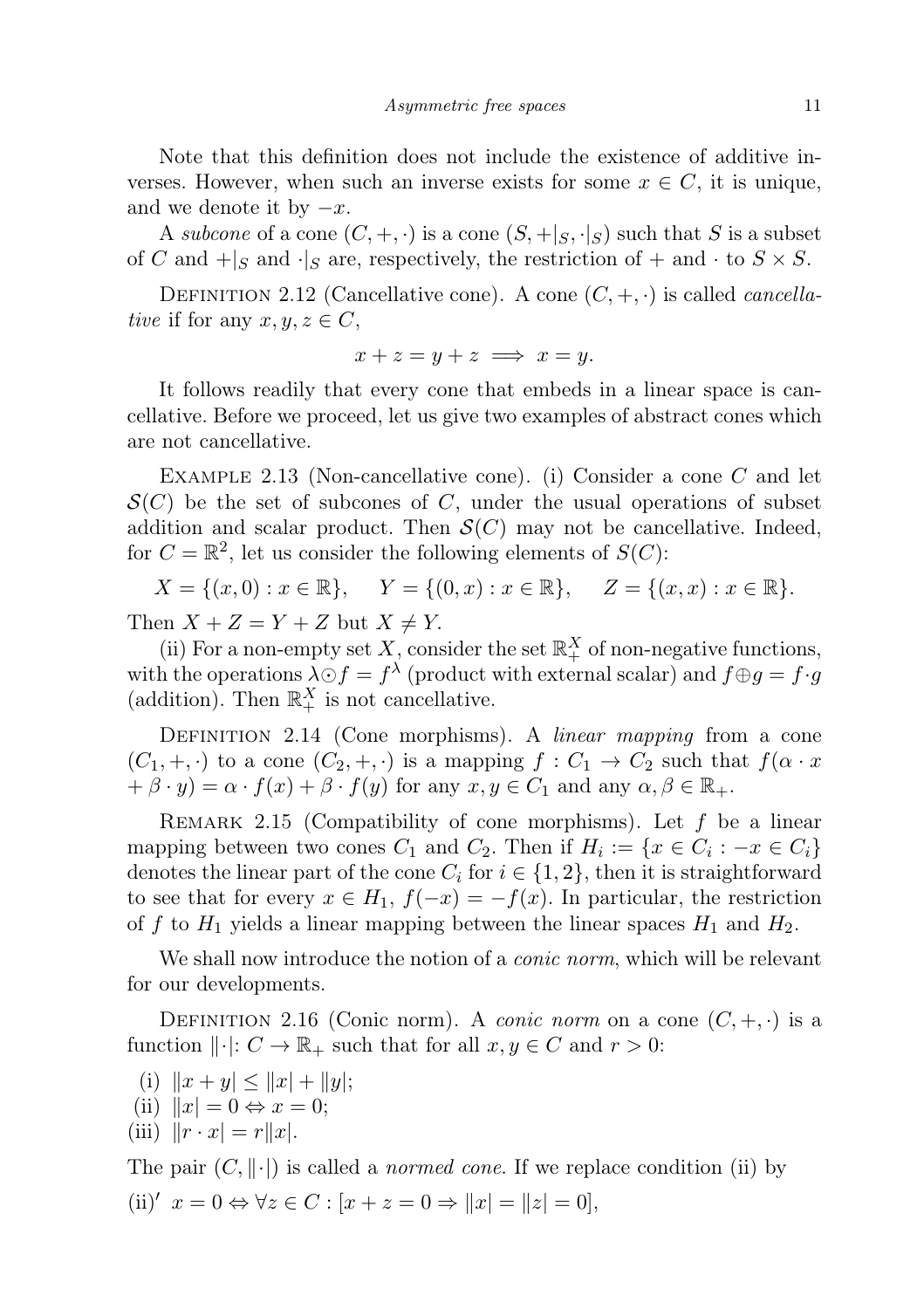then we say that  $\lVert \cdot \rVert : C \to \mathbb{R}_+$  is a *conic hemi-norm*. A cone equipped with either a conic norm or a conic hemi-norm will be called a normed cone. This is in accordance with the term asymmetric normed space, which refers to a vector space equipped with either an asymmetric norm or an asymmetric hemi-norm. (The asymmetry is now stemming from the use of a cone, rather than a vector space. Notice however that  $C$  is not necessarily a cancellative cone.)

<span id="page-11-0"></span>EXAMPLE 2.17. Consider the pair  $(\mathbb{R}^2, \|\cdot|)$ , with

$$
||(x_1, x_2)|| := u(x_1) + u(x_2),
$$

where u is the canonical asymmetric hemi-norm of R given by  $u(x) =$  $\max\{x, 0\}$  for all  $x \in \mathbb{R}$  (see also Example [2.6\)](#page-7-2). By restricting  $\|\cdot\|$  to any cone  $C \subseteq \mathbb{R}^2$ , we obtain a conic hemi-norm. The case  $C = \mathbb{R}^2$  corresponds to an example of normed cone with the trivial conic hemi-norm equal to 0 everywhere.



Fig. 1. Illustration of Example [2.17](#page-11-0)

REMARK 2.18 (Terminology alert II). The reader should again be alerted that some authors ([\[38\]](#page-47-14) e.g.) employ the term quasi-norm to refer to what we call "conic hemi-norm". We opt for "conic hemi-norm" because it is more suggestive. At the same time, "quasi-norm" might have a different meaning in the theory of Banach spaces ([\[2\]](#page-46-2) e.g.). The asymmetric aspect of the conic norm is inherent to the definition of a cone, and therefore does not require the prefix "quasi".

REMARK 2.19 (Conic norm vs. asymmetric norm). If the cone happens to be a linear space  $X$ , then the conic norm corresponds to an asymmetric norm on  $X$ , and instead of the term "normed cone" we use the term *asymmetric*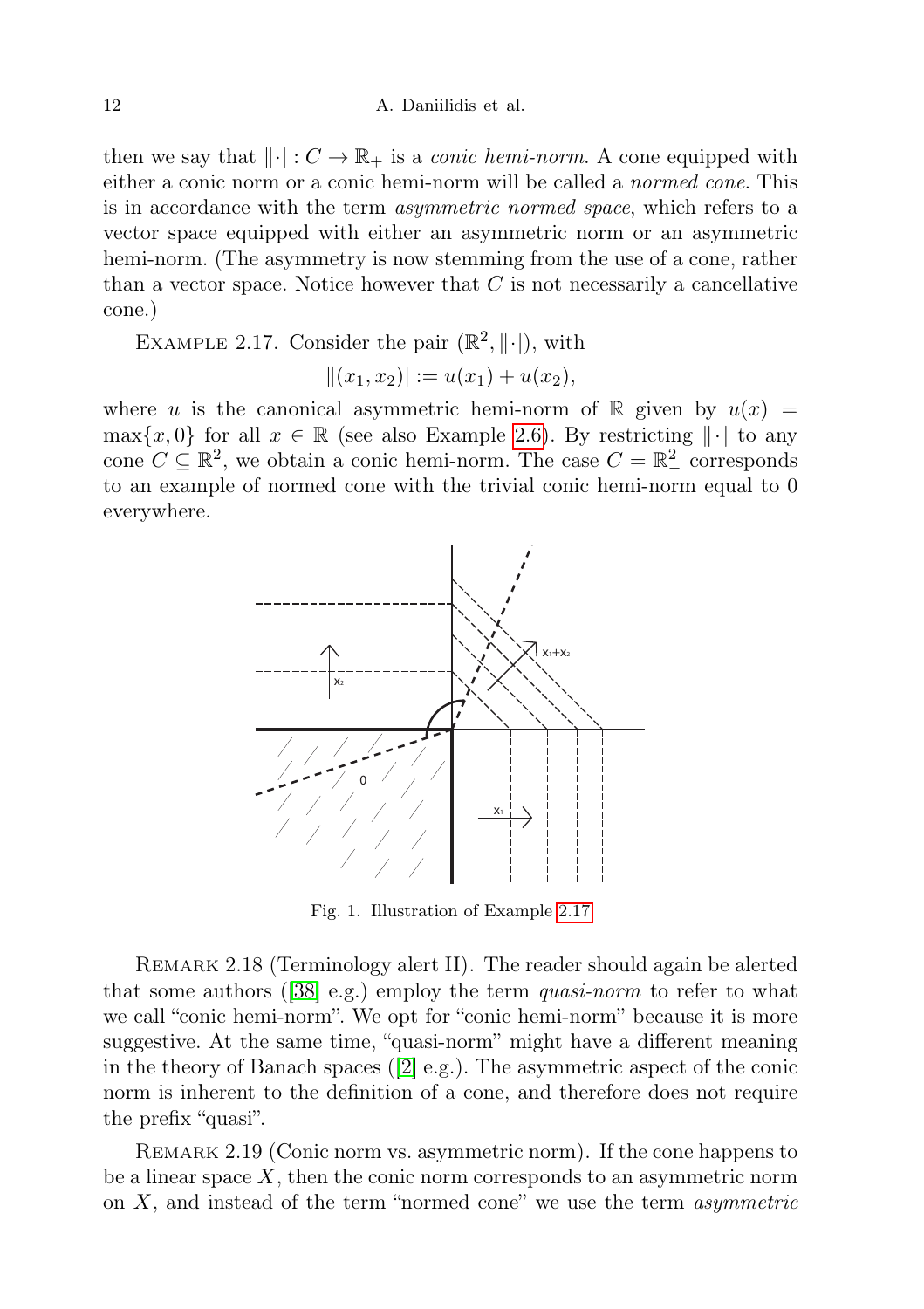normed space, as in [\[11\]](#page-46-14). The same applies to the case of conic hemi-norms and asymmetric hemi-norms. Given an asymmetric normed space  $(X, \|\cdot\|)$ , one can define the *reverse* norm of an element  $x \in X$  as  $\Vert -x \Vert$ , and the (symmetric) norms (symmetrizations of  $\|\cdot\|$ )

 $||x||_{s_0} := \max \{||x|, ||-x|\}$  and  $||x||_s := ||x| + ||-x|.$ 

It is clear that the above norms are equivalent.

<span id="page-12-0"></span>An extended quasi-metric d on a cone  $(C, +, \cdot)$  is called *invariant* if it satisfies

(2.9) 
$$
d(x + z, y + z) = d(x, y) \text{ and } d(rx, ry) = rd(x, y),
$$

which is the case whenever the extended quasi-metric  $d$  is induced by a conic norm which is the restriction of an asymmetric norm of a vector space that contains C. An extended quasi-metric d on a cone  $(C, +, \cdot)$  is called subinvariant if  $d(x + z, y + z) \leq d(x, y)$  instead of the first part of [\(2.9\)](#page-12-0). More generally, the following result, established in [\[18,](#page-46-15) Proposition 1], states that given a normed cone  $(C, \|\cdot\|)$ , there is a natural way to generate an extended quasi-metric  $d_e$ .

<span id="page-12-1"></span>PROPOSITION 2.20 (Extended quasi-metrics generated by conic norms). Let  $\|\cdot\|$  be a conic (hemi-)norm on a cone  $(C, +, \cdot)$ . Then the function  $d_e$ defined on  $C \times C$  by

$$
d_e(x, y) = \inf_{\substack{z \in C \\ y = x + z}} ||z||,
$$

is a subinvariant extended quasi (hemi-)metric on C. If the cone  $(C, +, \cdot)$  is cancellative, then  $d_e$  is invariant.

For  $x \in C$ ,  $r \in \mathbb{R}_+ \setminus \{0\}$  and  $\varepsilon > 0$ , we have

$$
rB_{d_e}(x,\varepsilon) = rx + \{y \in C : ||y| < r\varepsilon\},\
$$

and the translations are  $\mathcal{T}(d_e)$ -open.

<span id="page-12-2"></span>REMARK 2.21. (i) The quasi-metric  $d_e$  might take infinite values if C is not a linear space (the infimum may be taken over the empty set).

(ii) If  $C$  is a cancellative cone, then the infimum in the above definition becomes superfluous, and if C is a linear space, the definition of  $d_e$  coincides with the definition of the quasi-metric given in  $(2.6)$ .

(iii) The quasi-metric induced by the reverse norm coincides with the one obtained by the reverse quasi-metric. The same is true for the symmetrized metric, which coincides with the metric obtained by the symmetrization of the asymmetric norm.

Using the extended quasi-metric of Proposition [2.20,](#page-12-1) we define an equivalence between normed cones.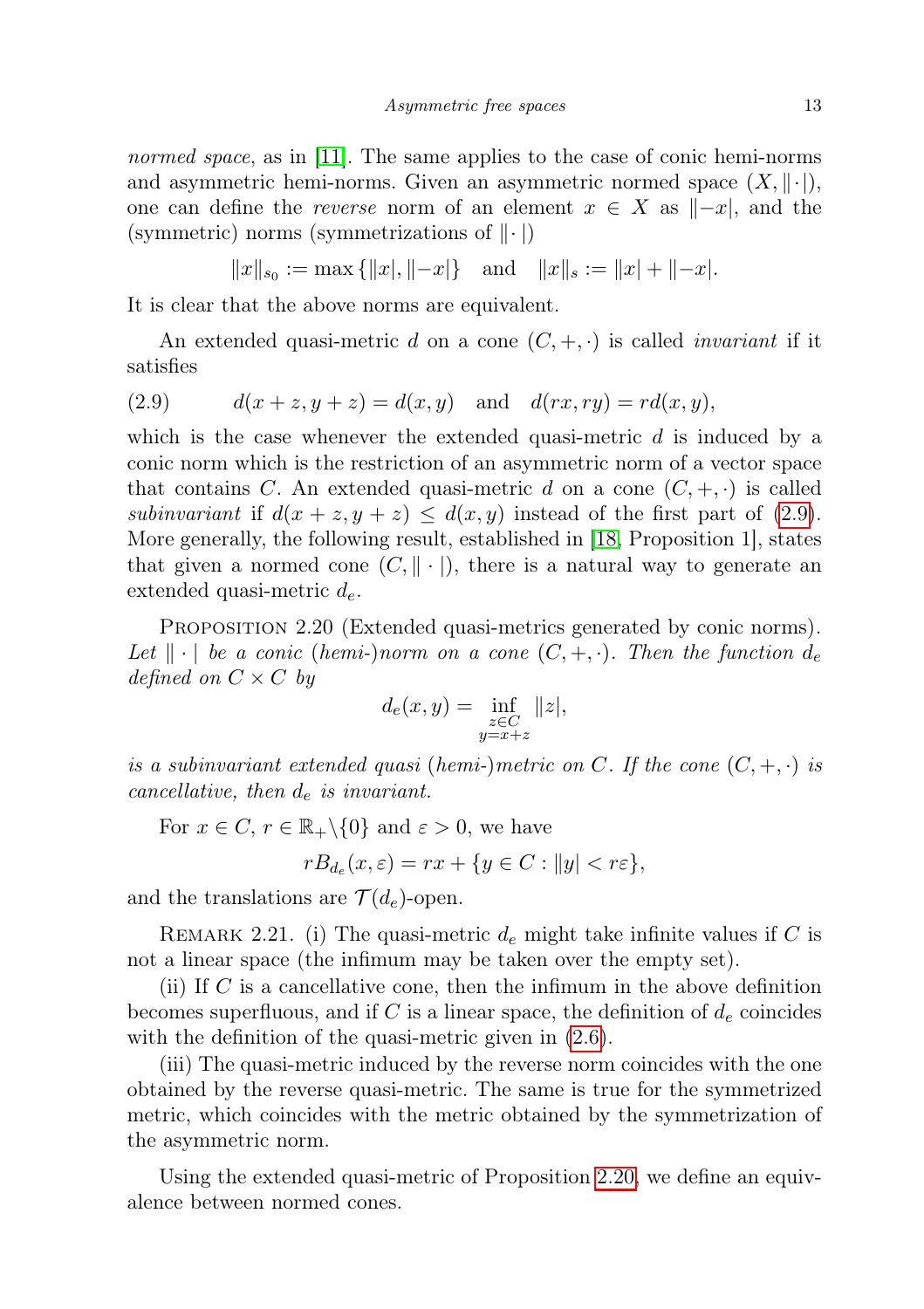DEFINITION 2.22 (Isomorphisms between normed cones). A bijective mapping  $\Phi: X \to Y$  between two normed cones is called an *isometric* isomorphism if it is linear (cf. Definition [2.14\)](#page-10-1) and an isometry between the corresponding extended quasi-metrics, that is,

$$
d_e(\Phi x_1, \Phi x_2) = d_e(x_1, x_2)
$$
 for all  $x_1, x_2 \in X$ .

Note that this is equivalent to the relation  $\|\Phi x\| = \|x\|$  for all  $x \in X$ .

We shall now proceed to define a notion of *completeness* for a quasi-metric space. Even though there are several non-equivalent notions of completeness in quasi-metric spaces (all of them generalizing, in some sense, completeness in metric spaces), we shall focus on the one which is compatible with normed cones and asymmetric normed spaces:

DEFINITION 2.23 (Bicomplete quasi-metric space). A (possibly extended) quasi-metric space  $(X, d)$  is called *bicomplete* if the (extended) metric space  $(X, d<sup>s</sup>)$  is complete, meaning that any  $d<sup>s</sup>$ -Cauchy sequence in X is  $d<sup>s</sup>$ -convergent in X. If X is a linear space and  $d$  is the quasi-metric induced by an asymmetric norm  $\|\cdot\|$ , we say  $(X, \|\cdot\|)$  is a bi-Banach space whenever X is complete under the symmetrized metric  $d^s$ .

DEFINITION 2.24 (Bicompletion of a quasi-metric space). Let  $(X, d)$  be an (extended) quasi-metric space. A *bicompletion* of  $(X, d)$  is an (extended) quasi-metric space  $(X, d)$  along with a mapping

$$
\iota:(X,d)\to(\tilde{X},\tilde{d})
$$

such that:

- (i)  $\iota$  is an isometric embedding;
- (ii)  $\iota(X)$  is dense in X for the symmetrized topology;
- (iii)  $(X, d)$  is bicomplete.

An important result regarding bicompleteness of normed cones (and therefore of asymmetric normed spaces) is the existence and uniqueness of the bicompletion (see [\[32,](#page-47-15) Theorem 3.13]). This result, once again, generalizes the usual completion of normed linear spaces.

PROPOSITION 2.25 (Uniqueness of bicompletion for cancellative normed cones). Let  $(C, \|\cdot\|)$  be a cancellative normed cone. Then there exists a unique (up to an isometric isomorphism) bicompletion of  $(C, \|\cdot\|)$ , which is also a normed cone, and the embedding into the bicompletion is linear. If  $C$  is a linear space, then its bicompletion is an asymmetric normed space.

<span id="page-13-0"></span>2.4. Semi-Lipschitz functions and dual cones. Let us now define the class of semi-Lipschitz functions, which reflects naturally the asymmetry in the definition of a quasi-metric space.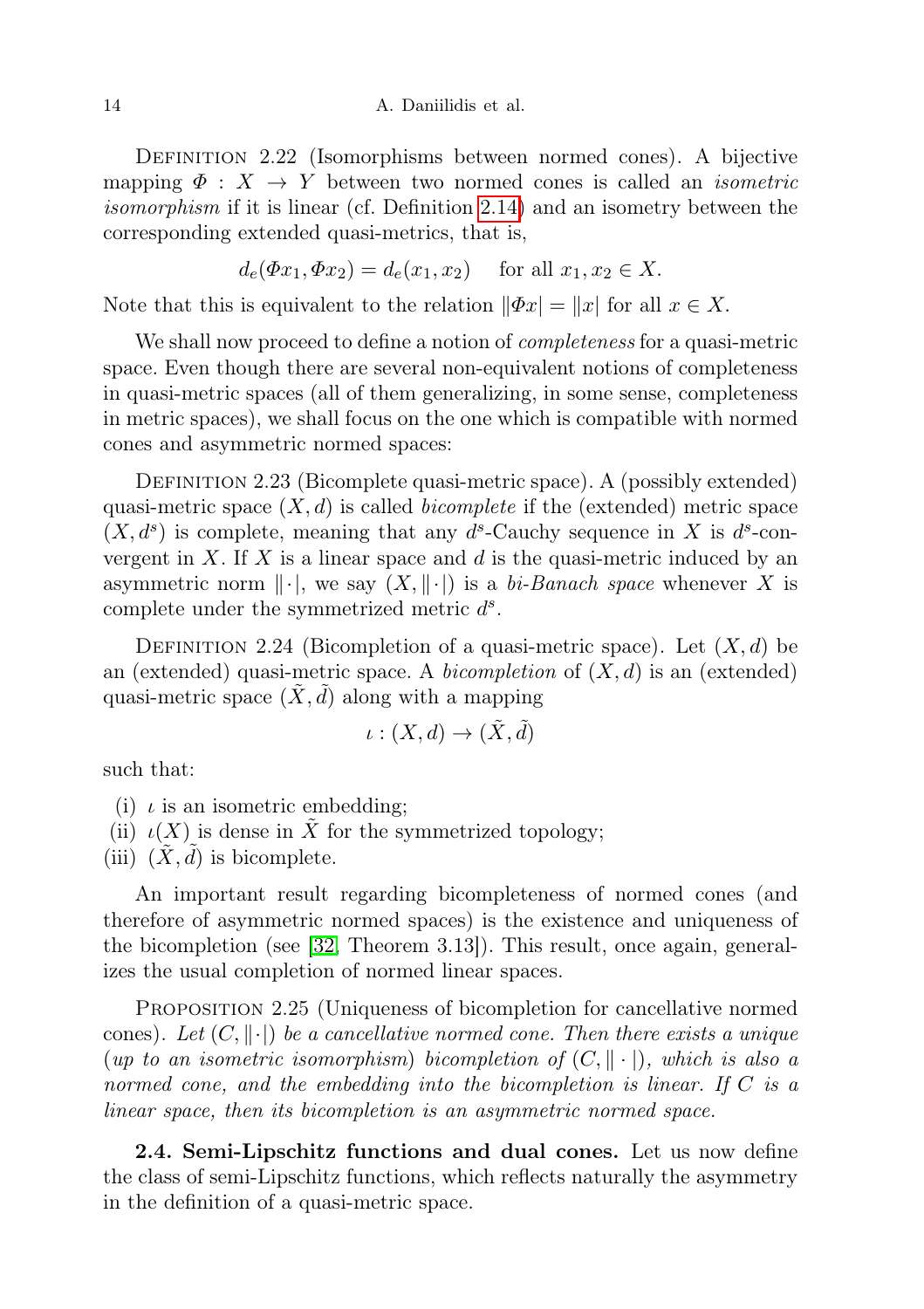<span id="page-14-0"></span>DEFINITION 2.26 (Semi-Lipschitz function). Let  $(X, d)$  be a quasi-metric space. A function  $f: X \to \mathbb{R}$  is said to be *semi-Lipschitz* if there exists  $L > 0$ such that for all  $x, y \in X$  we have

<span id="page-14-1"></span>
$$
(2.10) \t\t f(x) - f(y) \le Ld(y, x).
$$

The class of semi-Lipschitz functions on X is denoted by  $SLip(X)$ .

Let us recall that a Lipschitz function f satisfies  $|f(x)-f(y)| \leq L d(x,y)$ for all  $x, y \in X$ . Therefore, if  $(X, d)$  is a metric space, the notions of semi-Lipschitz and Lipschitz function coincide. In a quasi-metric space,  $f$  is Lipschitz if and only if both f and  $-f$  are semi-Lipschitz. To get easy examples of semi-Lipschitz functions that are not Lipschitz, consider functions of the form  $d(x, \cdot)$  on the quasi-metric space of Example [2.6.](#page-7-2)

<span id="page-14-4"></span>DEFINITION 2.27 (Semi-Lipschitz conic norm). Let  $(X, d)$  be a quasimetric space. The *semi-Lipschitz conic* (*hemi-*)norm of a function  $f: X \to \mathbb{R}$ is defined by

$$
||f||_{S} := \inf \{ L > 0 : (2.10) \text{ holds} \}.
$$

The following proposition is easily shown.

<span id="page-14-3"></span>PROPOSITION 2.28 (Semi-Lipschitz criterion). Let  $(X, d)$  be a quasi-metric space and  $f: X \to \mathbb{R}$ .

(i) If  $d$  is a quasi-metric, then  $f$  is semi-Lipschitz if and only if

$$
||f||_{S} = \sup_{x \neq y} \frac{\max\{f(x) - f(y), 0\}}{d(y, x)} = \sup_{x \neq y} \frac{f(x) - f(y)}{d(y, x)} < \infty.
$$

(ii) If d is a quasi-hemi-metric, then f is semi-Lipschitz if and only if  $||f||_S < \infty$ . In this case,

$$
||f||_{S} = \sup_{d(y,x)>0} \frac{\max\{f(x) - f(y), 0\}}{d(y,x)} = \sup_{d(y,x)>0} \frac{f(x) - f(y)}{d(y,x)}.
$$

REMARK 2.29. Let  $(X, d)$  be a quasi-metric space and  $f: X \to \mathbb{R}$ . If for all  $x, y \in X$  we have  $f(x) \leq f(y)$  whenever  $d(y, x) = 0$  (*d*-monotonicity), then

<span id="page-14-2"></span>(2.11) 
$$
\sup_{d(y,x)>0} \frac{\max\{f(x) - f(y), 0\}}{d(y,x)} = \sup_{d(y,x)>0} \frac{f(x) - f(y)}{d(y,x)}
$$

It follows readily from Definition [2.26](#page-14-0) that every semi-Lipschitz function is d-monotonic, and therefore it satisfies [\(2.11\)](#page-14-2).

EXAMPLES 2.30. (i) If  $f: X \to \mathbb{R}$  is not semi-Lipschitz or d-monotonic, then the equality [\(2.11\)](#page-14-2) is not necessarily true. For example, let  $X = \{a, b\}$ with  $a, b \in \mathbb{R}$ , let  $d: X \times X \to [0, \infty)$  be the quasi-hemi-metric given by  $d(a, b) = 1$  and  $d(b, a) = 0$ , and let  $f: X \to \mathbb{R}$  be defined as  $f(a) = 1$  and

.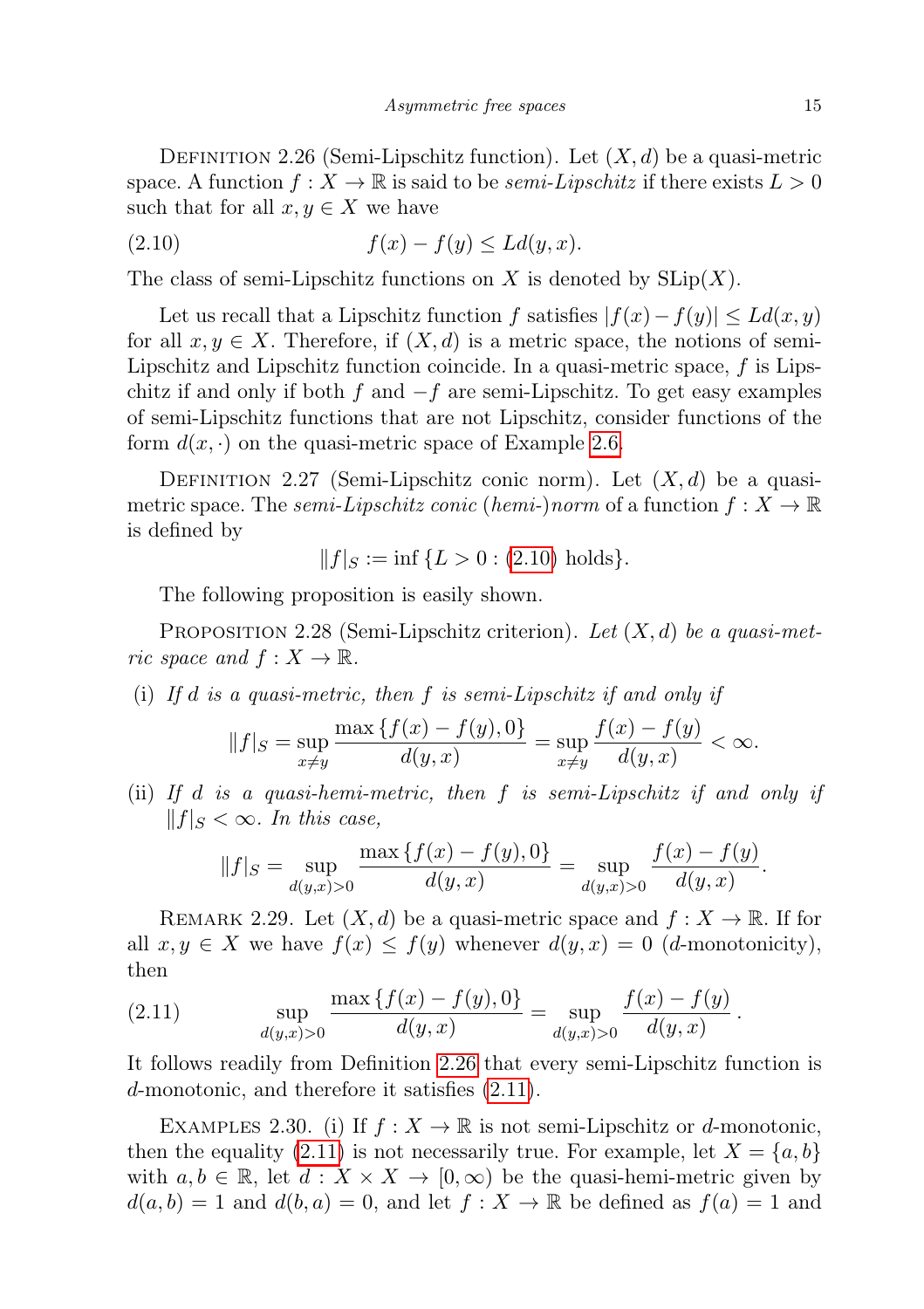$f(b) = 0$ . Then f is not semi-Lipschitz,

$$
\sup_{d(y,x)>0} \frac{f(x) - f(y)}{d(y,x)} = -1 \quad \text{and} \quad \sup_{d(y,x)>0} \frac{\max\{f(x) - f(y), 0\}}{d(y,x)} = 0.
$$

(ii) The equality  $(2.11)$  could be true without f being semi-Lipschitz. For instance, let  $X = \{a, b, c\}$  with  $a, b, c \in \mathbb{R}$ , let  $d: X \times X \to [0, \infty)$  be the quasi-hemi-metric given by

<span id="page-15-0"></span>
$$
d(x,y) = \begin{cases} 1 & \text{if } x = a, y = b, \\ 1 & \text{if } x = b, y = c, \\ 2 & \text{if } x = a, y = c, \\ 0 & \text{otherwise,} \end{cases}
$$

and let  $f: X \to \mathbb{R}$  be defined as  $f(a) = 2$ ,  $f(b) = 1$  and  $f(c) = 1$ . Then f is not semi-Lipschitz, since  $f(a) - f(b) = 1$  and  $d(b, a) = 0$ . However,

$$
\sup_{d(y,x)>0} \frac{f(x) - f(y)}{d(y,x)} = 0 \quad \text{and} \quad \sup_{d(y,x)>0} \frac{\max\{f(x) - f(y), 0\}}{d(y,x)} = 0.
$$

<span id="page-15-1"></span>REMARK 2.31 (Terminology alert III). The above definition of a semi-Lipschitz function, introduced in [\[14\]](#page-46-9), differs from the one that is usually considered in the literature and is based on an inequality of the form

$$
(2.12) \t\t f(x) - f(y) \le Ld(x, y).
$$

A function  $f: (X, d) \to \mathbb{R}$  is semi-Lipschitz according to Definition [2.26](#page-14-0) if and only if it is semi-Lipschitz on  $(X, d)$  according to  $(2.12)$ . This is also equivalent to  $-f$  being semi-Lipschitz on  $(X, d)$  according to [\(2.12\)](#page-15-0). Therefore, the difference between these two definitions of a semi-Lipschitz function is equivalent to either a change of orientation of the quasi-metric (replace d by d) or of the sign of the values of f (replace f by  $-f$ ). With this in mind, let us now justify our choice for Definition [2.26:](#page-14-0)

- (i) If  $(X, \|\cdot)$  is a normed cone, the norm  $\|\cdot\|$  may not be semi-Lipschitz according to  $(2.12)$ , while  $-\Vert \cdot \Vert$  is always semi-Lipschitz according to  $(2.12)$ .
- (ii) In general, if  $(X, d)$  is a quasi-metric space, the functions of the form  $d(x_0, \cdot)$  that characterize forward convergence (i.e.  $x_n \to x_0$  in the forward topology if and only if  $d(x_0, x_n) \to 0$  may not be semi-Lipschitz according to [\(2.12\)](#page-15-0), while  $-d(x_0, \cdot)$  and  $d(\cdot, x_0)$  will be so.

Therefore, to avoid/circumvent the above inconveniences, we shall opt for Definition [2.26.](#page-14-0) This definition, in particular, is compatible with the natural definition of a semi-Lipschitz function from a quasi-metric space  $(X, d)$  to an asymmetric normed space or a normed cone  $(Y, \|\cdot\|)$ : indeed, denoting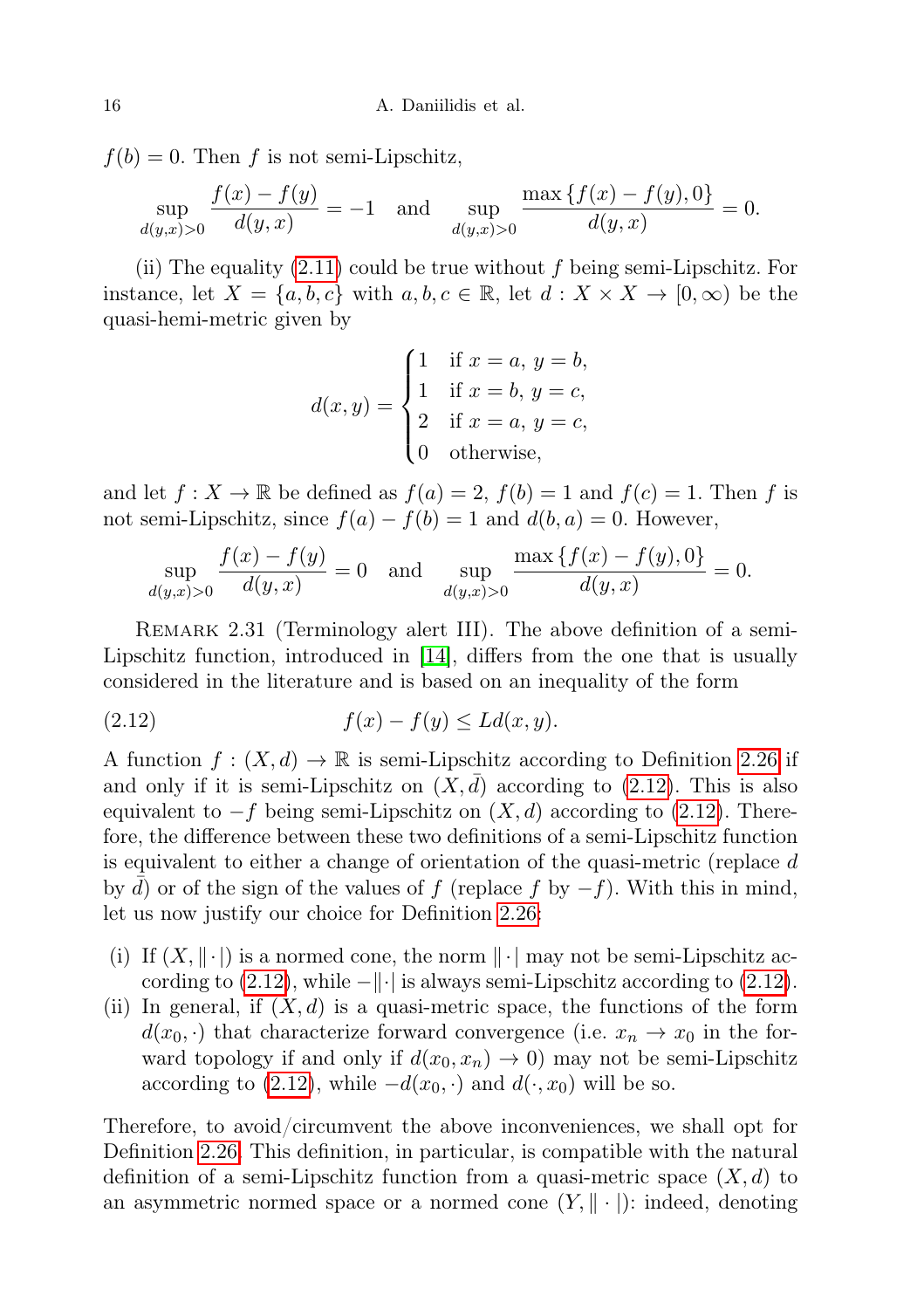by  $d^{\|\cdot\|}$  the distance associated to the asymmetric norm  $\|\cdot\|$ , it is natural to demand

$$
d^{\|\cdot\|}(f(x), f(y)) = \|f(y) - f(x)\| \le Ld(x, y),
$$

which coincides with our definition when taking  $(Y, \|\cdot) = (\mathbb{R}, u)$ , with u given by  $u(x) = \max\{x, 0\}$  for all  $x \in \mathbb{R}$ . In fact, the quasi-metric space  $(\mathbb{R}, u)$  is involved in the definition of the dual of both an asymmetric normed space and a normed cone, and consequently it is of great importance in this theory. Furthermore, as we shall see in Proposition [2.35,](#page-17-0) a real-valued linear functional on a normed cone will belong to the dual cone (see Definition [2.37\)](#page-17-1) if and only if it is semi-Lipschitz according to Definition [2.26.](#page-14-0)

<span id="page-16-2"></span>DEFINITION 2.32 (Asymmetric pivot space). Let  $(X, d)$  be a quasi-metric space and  $x_0 \in X$  be a base point. We define the *asymmetric non-linear dual* (pivot space)

$$
SLip_0(X, d) := \{ f \in SLip(X) : f(x_0) = 0 \}.
$$

In case there is no ambiguity regarding the quasi-metric considered, we simply write  $\text{SLip}_0(X)$ .

<span id="page-16-0"></span>REMARK 2.33. (i) It is easy to see that  $(SLip_0(X), \|\cdot\|_S)$  is a cancellative normed cone.

(ii) Any semi-Lipschitz function on a quasi-metric space  $(X, d)$  is Lipschitz on the (symmetrized) metric space  $(X, D)$ , where D is either  $d^s$ or  $d^{s_0}$ . Therefore, both cones of semi-Lipschitz functions  $\text{SLip}(X, d)$  and  $\text{SLip}(X, d)$  are contained in the linear space  $\text{Lip}(X, D)$  of Lipschitz functions on  $(X, D)$ .

Let  $(\mathbb{R}, u)$  be the asymmetric normed space evoked in Example [2.6.](#page-7-2) Then the asymmetric norm u generates the upper topology on  $\mathbb{R}$ , which is the topology that characterizes upper semicontinuity in the following way: a function from a topological space  $f : (X, \tau) \to (\mathbb{R}, u)$  is continuous for the forward topology of  $(\mathbb{R}, u)$  if and only if f is upper semicontinuous for the usual norm on  $\mathbb R$  (which is the symmetrization of  $u$ ).

<span id="page-16-1"></span>EXAMPLE 2.34. Let  $(X, d)$  be a quasi-metric space with a base point  $x_0$ . Then for each  $x \in X$ , the function  $f(\cdot) = d(x, \cdot) - d(x, x_0)$  belongs to  $\text{SLip}_0(X, d)$  and satisfies  $||f|| = 1$ . Indeed, it follows directly from the triangular inequality that f is semi-Lipschitz with  $||f||_S \leq 1$ . We obviously have  $f(x_0) = 0$ . Taking  $z \in X$  with  $z \neq x$  we deduce  $f(z) - f(x) = d(x, z)$ , that is,  $||f|_S = 1.$ 

The previous example becomes relevant in order to define duality for normed cones and asymmetric normed spaces. The following proposition gives some insight into this duality. The proof has no essential difficulty and is included for the reader's convenience.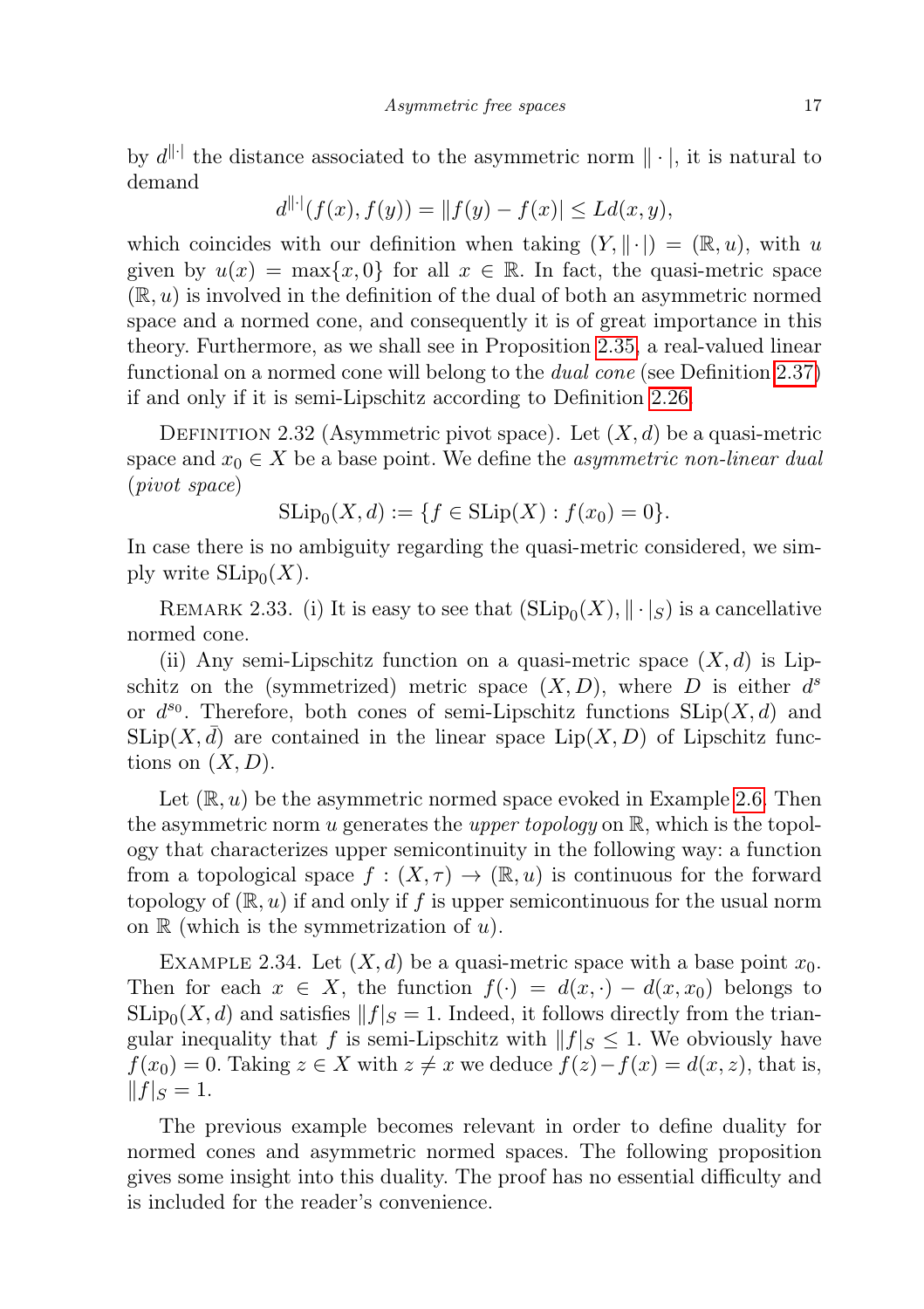<span id="page-17-0"></span>PROPOSITION 2.35 (Linear functionals over a normed cone). Let  $(C, \|\cdot\|)$ be a normed cone and  $\varphi: C \to \mathbb{R}$  a linear functional. Then the following are equivalent:

- (i)  $\varphi$  is upper semicontinuous (for short, usc);
- (ii)  $\varphi$  belongs to  $\text{SLip}_0(C, d_e)$ , where  $d_e$  is the (extended) quasi-metric induced by the conic norm  $\|\cdot\|$  (cf. Proposition 2.[20\)](#page-12-1);
- (iii) there exists  $M \geq 0$  such that  $\varphi(x) \leq M||x|$  for all  $x \in C$ .

Proof. Let us show that (i) implies (iii). Assume that the linear functional  $\varphi$  is usc. Then there exists  $\alpha > 0$  such that  $\varphi(B(0,\alpha)) \subseteq (-\infty,1)$ . Set  $M = 2/\alpha$ . Then for every  $x \in C$  with  $||x|| \neq 0$ , we have  $\tilde{x} = \frac{\alpha x}{2||x|}$  $\frac{\alpha x}{2||x|} \in B(0, \alpha),$ hence  $\varphi(\tilde{x}) < 1$  and  $\varphi(x) < M||x|$ . If  $x \in C$  with  $||x|| = 0$ , then for every  $r > 0$  we have  $\|rx| = 0$  and  $\varphi(rx) < 1$ , which implies  $\varphi(x) < 1/r$  and necessarily  $\varphi(x) \leq 0$ .

Let us now show that (iii) implies (ii). We need to establish the inequality  $\varphi(x) - \varphi(y) \leq L d_e(y, x), \ \forall x, y \in C$ , for some  $L \geq 0$ . If  $d_e(y, x) = \infty$ , the inequality becomes trivial. If not, then  $x \in y + C$ , so we can write  $x = y + z$ , and then  $\varphi(x) - \varphi(y) = \varphi(z) \le M||z|$ . By taking the infimum of all z such that  $x = y + z$ , we get  $\varphi(x) - \varphi(y) \leq M d_e(y, x)$ , that is,  $\varphi$  is semi-Lipschitz.

Let us finally assume (ii) and recall that the forward topology on  $(C, \|\cdot\|)$ is first countable. Then take  $\{x_n\}_n \subseteq C$  such that  $d_e(x, x_n) \to 0$ . Since  $\varphi$  is semi-Lipschitz, we have  $\varphi(x_n) - \varphi(x) \leq L d_e(x, x_n)$  for some  $L \geq 0$ , which yields  $\varphi(x)$  ≥ lim sup  $\varphi(x_n)$ .  $\blacksquare$ 

<span id="page-17-2"></span>REMARK 2.36. Each one of the above statements is also equivalent to  $\varphi$ being lower semicontinuous (for short, lsc) for the reverse extended quasimetric  $d_e$ .

Indeed, assume there exists  $M \geq 0$  such that  $\varphi(x) \leq M||x|$  for all  $x \in C$ , and consider a sequence  $\{z_n\}_n$  and z in C such that  $d_e(z, z_n) \to 0$ . Then  $d_e(z_n, z) \to 0$ , which yields the existence of a sequence  $\{y_n\}_n \subset C$  such that  $y_n + z_n = z$  and  $||y_n|| \to 0$ . Since  $\varphi$  is linear,  $\varphi(z) = \varphi(z_n) + \varphi(y_n) \leq$  $\varphi(z_n) + M||y_n|$ , which shows that  $\varphi$  is lsc for  $d_e$ .

On the other hand, if  $\varphi$  is lsc for  $d_e$ , an analogous argument to Propo-sition [2.35](#page-17-0) ((i)⇒(iii)) leads to the same conclusion, that is, the existence of  $M \geq 0$  such that  $\varphi(x) \leq M||x|$  for all  $x \in C$ .

<span id="page-17-1"></span>DEFINITION 2.37 (Dual normed cone). Let  $(C, \|\cdot|)$  be a normed cone. We define the *dual cone* of C as

$$
C^* := \{ \varphi : C \to \mathbb{R} : \varphi \text{ usc, linear} \} = \{ \varphi \in \text{SLip}_0(C) : \varphi \text{ linear} \}.
$$

For any  $\varphi \in C^*$ , the *dual conic norm* is defined by

$$
\|\varphi\|^* := \sup_{\|x\| \le 1} \max \{\varphi(x), 0\} = \sup_{\|x\| \le 1} \varphi(x).
$$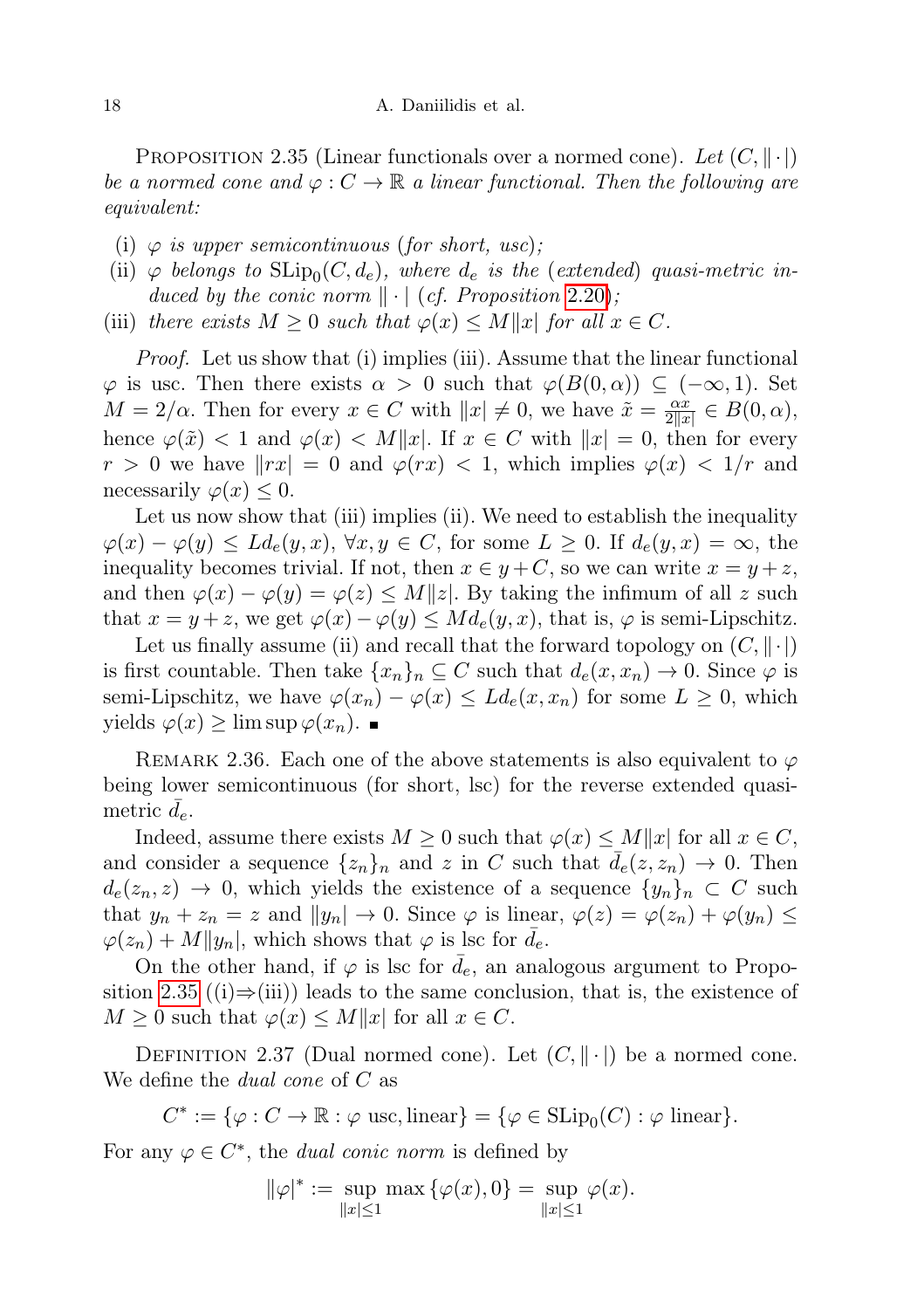It is easy to check that  $\|\cdot|^*$  is a conic norm on  $C^*$  (obviously  $\|\varphi\|^* \geq 0$ , since  $\varphi(0) = 0$ . Moreover, if  $(C, \|\cdot\|)$  is a normed cone with conic hemi-norm, then  $\|\cdot|^*$  is a conic hemi-norm on  $C^*$ .

The proof of the following result is reasonably simple.

<span id="page-18-1"></span>PROPOSITION 2.38. Let  $(C, \|\cdot\|)$  be a normed cone, and  $\varphi \in C^*$ . Then

$$
\|\varphi\|^* = \inf \{ M > 0 : \varphi(x) \le M \|x\| \text{ for all } x \in C \}.
$$

As in the case of normed spaces, there is a direct relation between the semi-Lipschitz constant and the dual norm of a linear functional:

COROLLARY 2.39 (Dual conic norm and semi-Lipschitz constant). Let  $(C, \|\cdot\|)$  be a normed cone, and  $\varphi \in C^*$ . Then  $\|\varphi\|^* = \|\varphi\|$  and the subcone of linear functionals of  $\text{SLip}_0(C)$  (linear semi-Lipschitz functions) is isometrically isomorphic to  $(C^*, \| \cdot |^*)$  (linear usc functions).

*Proof.* The inequality  $\|\varphi\|_{S} \leq \|\varphi\|^*$  follows from Proposition [2.35](#page-17-0)  $((ii) \Rightarrow (iii))$ . For the opposite inequality, as  $\varphi$  is semi-Lipschitz and  $\varphi(0) = 0$ , we get

<span id="page-18-2"></span> $\varphi(x) = \varphi(x) - \varphi(0) \leq \|\varphi\|_{S} d_e(0, x) = \|\varphi\|_{S} \|x\|,$ 

which by Proposition [2.38](#page-18-1) implies that  $\|\varphi\|^* \leq \|\varphi\|_S$ .

<span id="page-18-0"></span>2.5. Duality of asymmetric normed spaces. In this subsection we consider the particular case that the normed cone is an asymmetric normed space  $(X, \|\cdot|)$ .

PROPOSITION 2.40 (Dual of a finite-dimensional space). Let  $(X, \|\cdot\|)$  be a finite-dimensional vector space endowed with an asymmetric norm  $\|\cdot\|$ . Then there exists  $M > 0$  such that

$$
(2.13) \t\t\t  $||-x| \le M||x|$  for all  $x \in X$ .
$$

Furthermore,  $(X, \|\cdot\|)^*$  is also an asymmetric normed space such that for every  $\varphi \in (X, \|\cdot\|)^*$  we have  $-\varphi \in (X, \|\cdot\|)^*$  and  $\|\cdot\varphi\|^* \leq M \|\varphi\|^*$ . In particular,  $(X^*, \| \cdot |)$  is a linear space (not only a normed cone).

*Proof.* Let  $B = \{x \in X : ||x| \leq 1\}$  be the unit ball of X. Since in finite dimensions all asymmetric norms inducing a  $T_1$ -topology are equivalent (see [\[17,](#page-46-16) Corollary 11] or [\[6,](#page-46-17) Theorem 3] for example), it follows that B is closed convex and  $0 \in \text{int } B$ . Thus we can ensure the existence of  $M > 0$  such that  $\left|\frac{-x}{\|x\|}\right| \leq M$  for all  $x \in X$  with  $\|x\| \neq 0$ , which yields  $\|-x| \leq M\|x\|$  for all  $x \in X$ . Now, if  $\varphi \in (X, \|\cdot|)^*$  then

$$
-\varphi(x) = \varphi(-x) \le ||\varphi|^*|| - x| \le M ||\varphi|^* ||x| \quad \text{ for all } x \in X
$$

and

$$
\|\neg\varphi|^*\ \left(=\sup_{\|x\|\leq 1}\neg\varphi(x)\right)\leq M\|\varphi|^*\quad\text{ for all }\varphi\in(X,\|\cdot\|)^*.\ \blacksquare
$$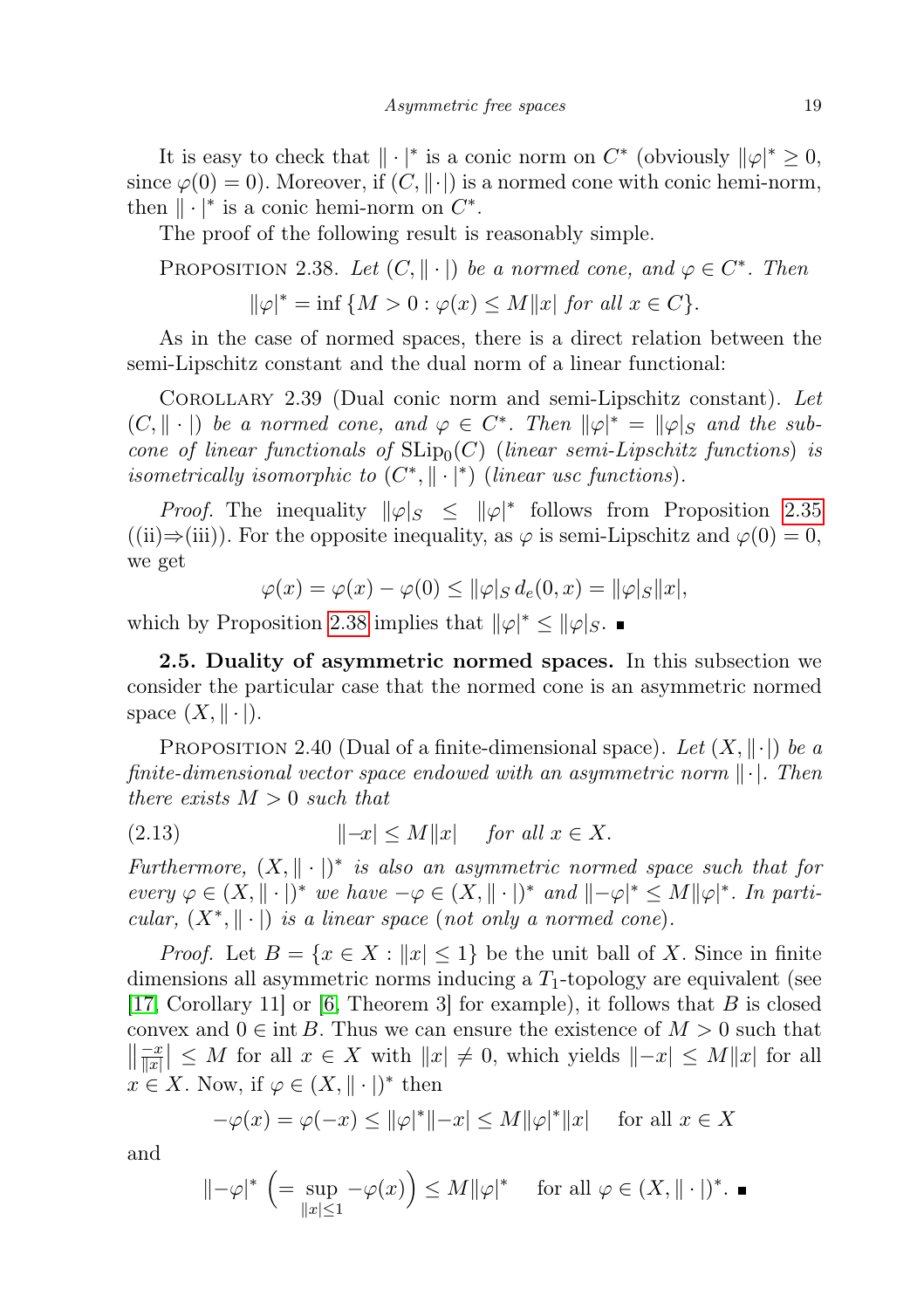20 A. Daniilidis et al.

REMARK 2.41 (An infinite-dimensional counterexample). If  $X$  is infinitedimensional, then [\(2.13\)](#page-18-2) may not be fulfilled. For example, let

$$
X = \left\{ f \in \mathcal{C}([0,1]) : \int_{0}^{1} f(t) dt = 0 \right\}
$$

and  $||f| := \max_{t \in [0,1]} \max \{f(t), 0\}$ . Let  $\{f_n\}_n \subset X$  be defined as

$$
f_n(x) = \begin{cases} \frac{1}{n} & \text{if } 0 \le x < \frac{1}{n^2}, \\ \frac{n}{2-n^2}x + \frac{1-n^2}{2n-n^3} & \text{if } \frac{1}{n^2} \le x < 1 - \frac{1}{n^2}, \\ -n^3x - n(1-n^2) & \text{if } 1 - \frac{1}{n^2} \le x \le 1, \end{cases} \quad (n \in \mathbb{N}).
$$

Then  $||f_n| = 1/n$  for  $n \geq 2$  and  $||-f_n|| = n \to \infty$ , which contradicts [\(2.13\)](#page-18-2). In addition,  $X^*$  is a normed cone (and not a vector space). To see this, let  $\delta_1 : \mathcal{C}([0,1]) \to \mathbb{R}$  be defined as  $\delta_1(f) = f(1)$ . Then  $\{f_n\}_n \to 0$ ,  $\delta_1(0) = 0$ and  $\delta_1(f_n) = -n \to -\infty$ , which shows that the linear functional  $\delta_1$  is not lower semicontinuous in  $(X, \|\cdot|)$ .

<span id="page-19-0"></span>REMARK 2.42 (Continuity of evaluation functionals). Let  $(X, \|\cdot\|)$  be an asymmetric normed space with dual  $X^*$ . For every  $x \in X$ , the evaluation functional  $\hat{x} : X^* \to \mathbb{R}$  defined as  $\hat{x}(\varphi) = \varphi(x)$  is linear and  $\|\cdot\|^*$ -continuous. Indeed, we have

 $\hat{x}(\varphi) = \varphi(x) \le ||\varphi|^*||x| \text{ and } -\hat{x}(\varphi) = -\varphi(x) = \varphi(-x) \le ||\varphi|^*||-x|,$ hence  $|\hat{x}(\varphi)| \le \max\{|x|, ||-x|\} ||\varphi|^*$ , i.e.  $\hat{x}$  is Lipschitz and thus continuous.

<span id="page-19-1"></span>LEMMA 2.43  $((\mathcal{L}^1(\mathbb{R}), \|\cdot\|_{1,+})^* = (\mathcal{L}^{\infty}_+(\mathbb{R}), \|\cdot\|_{\infty}))$ . Let  $\mathcal{L}^1(\mathbb{R})$  be endowed with the asymmetric norm

$$
||f|_{1,+}:=\int\limits_{\mathbb R}f^+\,d\lambda,
$$

where  $f^+(x) = \max\{f(x), 0\}$  and  $\lambda$  denotes the Lebesgue measure. Then the dual of  $(\mathcal{L}^1(\mathbb{R}), \|\cdot\|_{1,+})$  is isometrically isomorphic to  $(\mathcal{L}^{\infty}_+(\mathbb{R}), \|\cdot\|_{\infty})$ , where  $\mathcal{L}^{\infty}_+(\mathbb{R})$  denotes the cone of non-negative functions in  $\mathcal{L}^{\infty}(\mathbb{R})$ .

*Proof.* The facts that  $(\mathcal{L}^1(\mathbb{R}), \|\cdot\|_{1,+})$  is an asymmetric normed space and  $(\mathcal{L}_+^{\infty}(\mathbb{R}), \|\cdot\|_{\infty})$  is a normed cone are straightforward. Let  $\varphi \in (\mathcal{L}^1(\mathbb{R}), \|\cdot|_{1,+})^*$ . Then  $\varphi : \mathcal{L}^1(\mathbb{R}) \to \mathbb{R}$  is linear and  $(\|\cdot\|_{1,+}u)$ -continuous (see Example [2.6\)](#page-7-2). Hence, by Remark [2.33,](#page-16-0)  $\varphi$  is continuous for the symmetrized norms in both spaces, therefore

$$
|\varphi(f)|\leq \|\varphi\|^*\max\left\{\|f^+|_{1,+},\|-f^+|_{1,+}\right\}\leq \|\varphi\|^*\|f\|_1,
$$

where  $\lVert \cdot \rVert^*$  denotes the dual norm of the normed space  $(\mathcal{L}^1(\mathbb{R}), (\lVert \cdot \rVert_{1,+})^s)$  and  $\|\cdot\|_1$  is the usual norm on  $\mathcal{L}^1(\mathbb{R})$ . It follows that  $\varphi$  is  $(\|\cdot\|_1\cdot|\cdot)$ -continuous, and therefore there exists  $g \in \mathcal{L}^{\infty}(\mathbb{R})$  such that  $\varphi(f) = \int g f d\lambda$  for all  $f \in \mathcal{L}^{1}(\mathbb{R})$ . We claim that  $g \geq 0$  almost everywhere.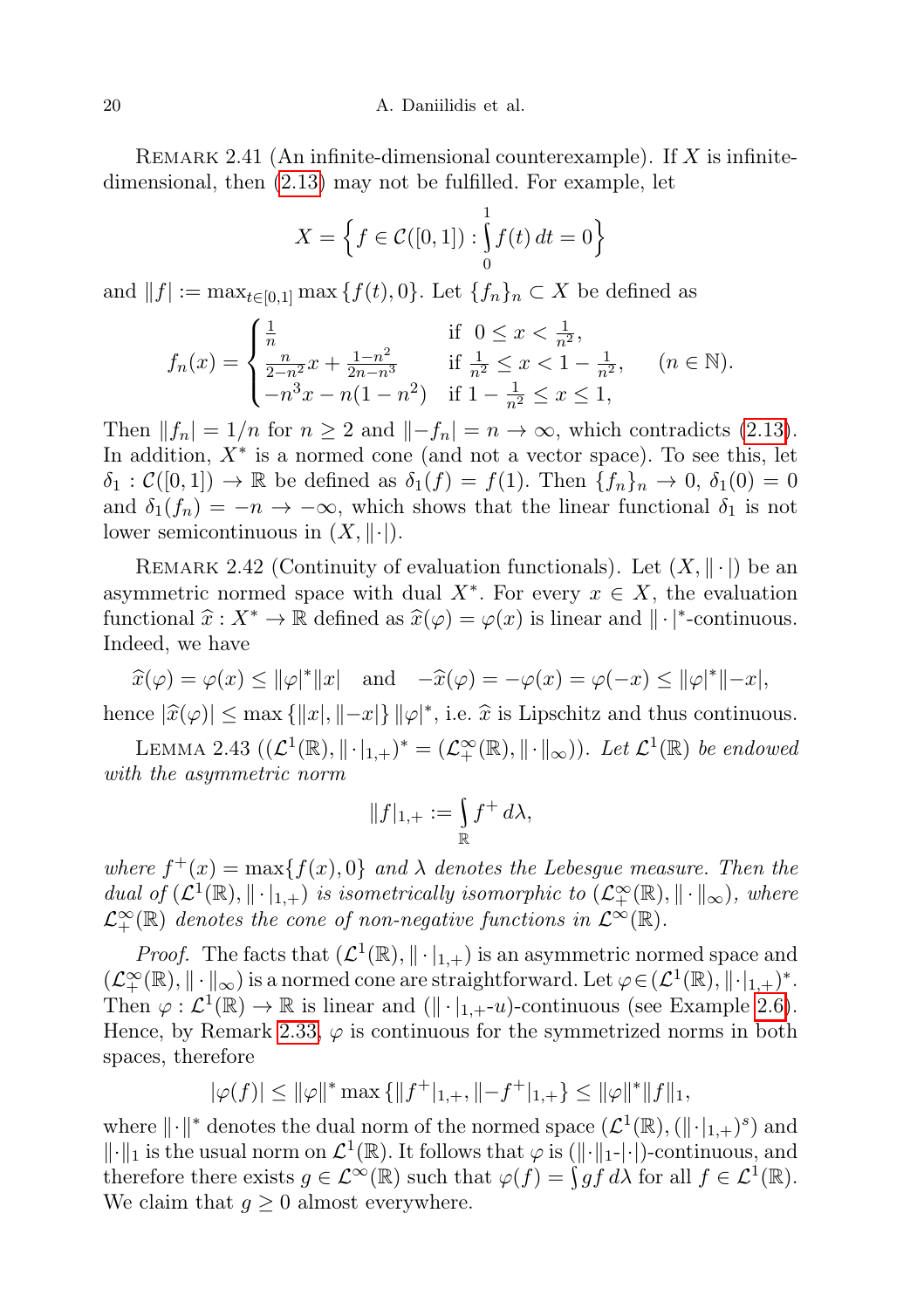Indeed, suppose, towards a contradiction, that there exists a set  $E$  of measure  $0 < \lambda(E) < \infty$  such that  $g < 0$  on E. Consider the sequence  $f_n = -n \mathbb{1}_E$  (where  $\mathbb{1}_E$  is the characteristic function of E), which clearly belongs to  $\mathcal{L}^1(\mathbb{R})$ . On the other hand, since  $||f_n||_{1,+} = 0$  for all  $n \in \mathbb{N}$ , the function  $f_n$  belongs to the unit ball of the asymmetric norm  $\|\cdot\|_{1,+}$ . Then, as  $n \to +\infty$ , we deduce

$$
\varphi(f_n) = \int g f_n \, d\lambda = \int_{E^c} g f_n \, d\lambda + \int_E g f_n \, d\lambda = n \int_E (-g) \, d\lambda \to +\infty.
$$

Therefore,  $\varphi$  cannot be  $(\|\cdot\|_{1,+}u)$ -continuous, a contradiction.

Notice now that any  $g \in \mathcal{L}^{\infty}_+(\mathbb{R})$  defines a linear  $(\|\cdot\|_{1,+}-u)$ -continuous functional  $\varphi$  in the same manner:

$$
\varphi(f) = \int_{\mathbb{R}} g f \, d\lambda \le \int_{\mathbb{R}} g f^+ \, d\lambda \le \|g\|_{\infty} \int_{\mathbb{R}} f^+ = \|g\|_{\infty} \|f\|_{1,+},
$$

which yields  $\|\varphi\|^* \le \|g\|_{\infty}$ . On the other hand, take  $\varepsilon > 0$  and a set E of finite measure such that  $g(x) \ge ||g||_{\infty} - \varepsilon$  on E. Then consider the function

$$
f = \frac{\text{sgn}(g)}{\lambda(E)} \mathbb{1}_E,
$$

where sgn(g) denotes the sign of g, and note that  $||f||_{1,+} \leq 1$ . Then

$$
\varphi(f) = \frac{1}{\lambda(E)} \int_{E} g \, d\lambda \ge \frac{1}{\lambda(E)} \int_{E} [\|g\|_{\infty} - \varepsilon] \, d\lambda = \|g\|_{\infty} - \varepsilon.
$$

It follows that  $\|\varphi\|^* = \|g\|_{\infty}$ , and therefore we can identify the dual of  $(\mathcal{L}^1(\mathbb{R}), \|\cdot\|_{1,+})$  with  $(\mathcal{L}^{\infty}_+(\mathbb{R}), \|\cdot\|_{\infty})$  by an isometric isomorphism.

Let us now give the following definition.

DEFINITION 2.44 (Asymmetric weak topologies). Let X be an (asymmetric) normed space with dual  $X^*$ .

- (i) The weak topology w on X is defined as the coarsest topology for which every  $\phi \in X^*$  remains upper semicontinuous.
- (ii) The weak-star topology  $w^*$  on  $X^*$  is defined as the coarsest topology that makes every evaluation functional  $\{\hat{x} : X^* \to (\mathbb{R}, |\cdot|), x \in X\}$ continuous (notice by Remark [2.42](#page-19-0) that  $\hat{x}$  is always  $\|\cdot\|^*$ -continuous, where  $\|\cdot|^*$  is the conic hemi-norm of  $X^*$ ).

Therefore the weak-star topology  $w^*$  on  $X^*$  is weaker than the forward  $\|\cdot|^*$ -topology. In what follows, we shall use the notation  $\langle y^*, y \rangle = y^*(y)$ .

<span id="page-20-0"></span>LEMMA 2.45. Let X be an asymmetric normed space with dual  $X^*$ , and  $\varphi: X^* \to \mathbb{R}$  a w<sup>\*</sup>-continuous linear functional. Then there exists  $x_{\varphi} \in X$ such that  $\varphi(x^*) = x^*(x_{\varphi})$  for all  $x^* \in X^*$ .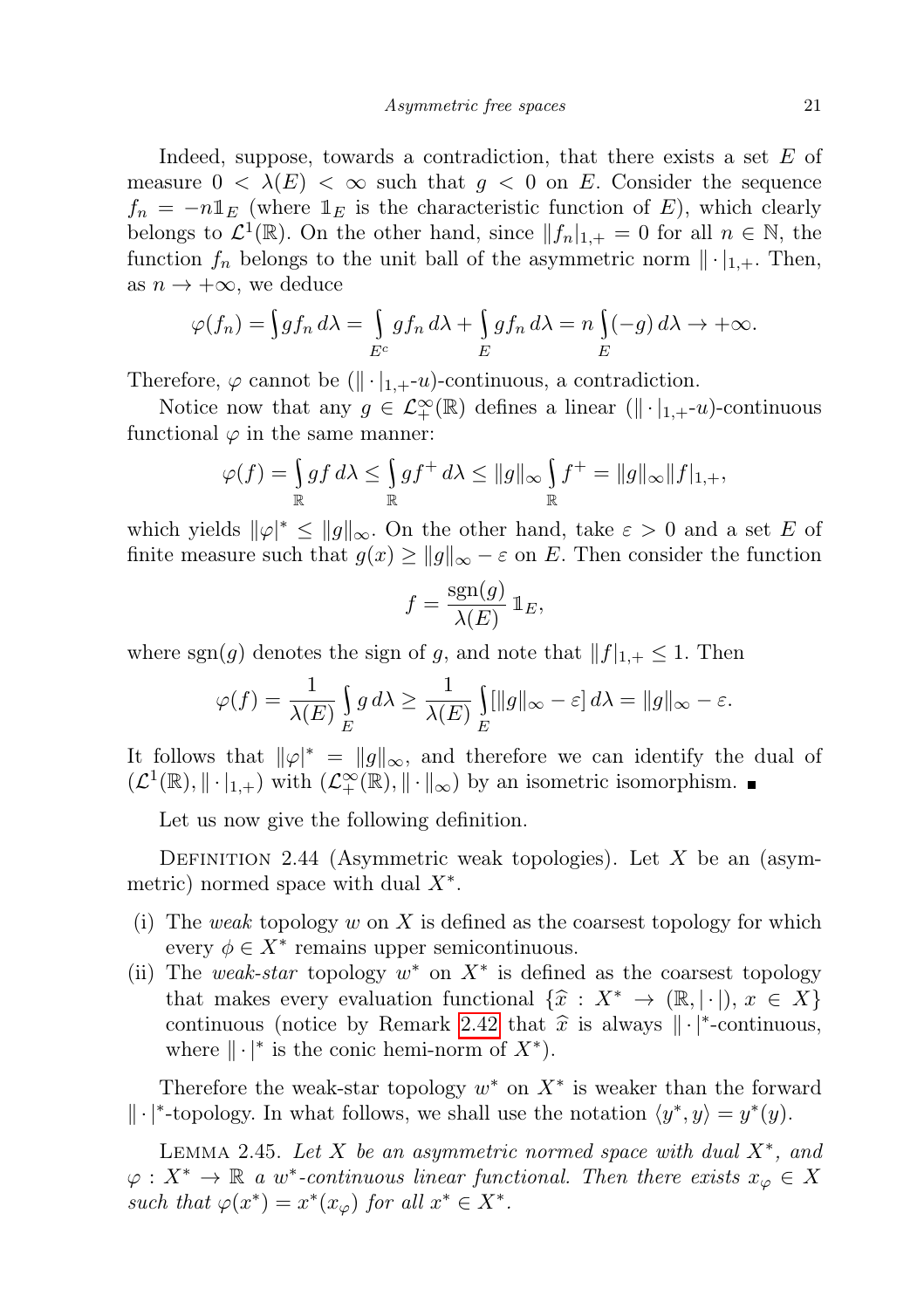22 A. Daniilidis et al.

*Proof.* Since  $\varphi$  is w<sup>\*</sup>-continuous, the set  $\varphi^{-1}(-1,1)$  is a w<sup>\*</sup>-neighbourhood of 0, so there exist  $x_1, \ldots, x_n \in X$  such that

<span id="page-21-0"></span>
$$
\left\{ x_i^* \in X^* : \max_{i=1,\dots,n} |\langle x^*, x_i \rangle| < 1 \right\} \subseteq \varphi^{-1}(-1,1),
$$

which yields

(2.14) 
$$
\bigcap_{i=1}^{n} \text{Ker}(\widehat{x}_{i}) \subseteq \text{Ker}(\varphi).
$$

The above kernels are contained in the cone  $X^*$ . We can linearly extend  $\varphi$ and the evaluation functionals  $\hat{x}_1, \ldots, \hat{x}_n$  from the normed cone  $X^*$  to the linear space span( $X^*$ )  $\subset \mathbb{R}^X$ . This operation presentes the inclusion (2.14) linear space span $(X^*) \subseteq \mathbb{R}^X$ . This operation preserves the inclusion  $(2.14)$ on span(X<sup>\*</sup>). Consequently, the extension  $\hat{x}_{\varphi}$  of  $\varphi$  is a linear combination of the extensions of  $\widehat{x}_1, \ldots, \widehat{x}_n$ .

The following result is analogous to the classical one in operator theory (see [\[37,](#page-47-16) Theorem 4.10]).

<span id="page-21-1"></span>LEMMA 2.46. Let  $(X, \|\cdot\|_X)$ ,  $(Y, \|\cdot\|_Y)$  be asymmetric normed spaces,  $X^*$  and  $Y^*$  their respective dual cones and  $T: Y^* \to X^*$  a linear bounded operator (meaning that there exists  $K \geq 0$  such that  $||Ty^*||_Y \leq K||y^*||_X$  for all  $x \in X$ ). If T is  $(w^* - w^*)$ -continuous, then there exists a linear bounded operator  $S: X \to Y$  such that  $T = S^*$ , in the sense that

$$
\langle y^*, Sx \rangle = \langle Ty^*, x \rangle \quad \text{ for all } x \in X \text{ and } y^* \in Y^*.
$$

Furthermore, if  $T$  is a bijective isometry, so is  $S$ .

*Proof.* Let  $x \in X$ , and define  $f : Y^* \to \mathbb{R}$  as  $f(y^*) = \hat{x}(Ty^*)$ , which  $y^*$  continuous and therefore by Lemma 2.45 there exists usual that is  $w^*$ -continuous, and therefore by Lemma [2.45](#page-20-0) there exists  $y_x$  such that  $\hat{x} \circ T = \hat{y}_x$  and  $y^*(y_x) = \hat{x}Ty^*$ , and define  $Sx = y_x$ , which is linear and bounded, since

$$
||Sx|_Y = ||y_x|_Y = ||\widehat{y}_x|| = ||\widehat{x} \circ T| = \sup_{||y^*| \le 1} (\widehat{x} \circ T)(y^*) \le ||x|_X ||T|.
$$

Moreover,  $S^* = T$ , because

$$
\langle S^*y^*, x \rangle = \langle y^*, Sx \rangle = \langle \widehat{x} \circ T, y^* \rangle = \langle Ty^*, x \rangle
$$

for all  $x \in X$  and  $y^* \in Y^*$ . Finally, if T is an isometry then

$$
||Sx|_Y=\sup_{||y^*|\leq 1}\langle y^*,Sx\rangle=\sup_{||y^*|\leq 1}\langle Ty^*,x\rangle=\sup_{||y^*|\leq 1}\langle x^*,x\rangle=\sup_{||x^*|\leq 1}\langle Ty^*,x\rangle,
$$

where the first equality follows as a corollary of the Hahn–Banach theorem for asymmetric normed spaces [\[11,](#page-46-14) Corollary 2.2.4].  $\blacksquare$ 

The following proposition shows that an asymmetric normed space and its bicompletion have the same dual. This fact will be relevant for our main result.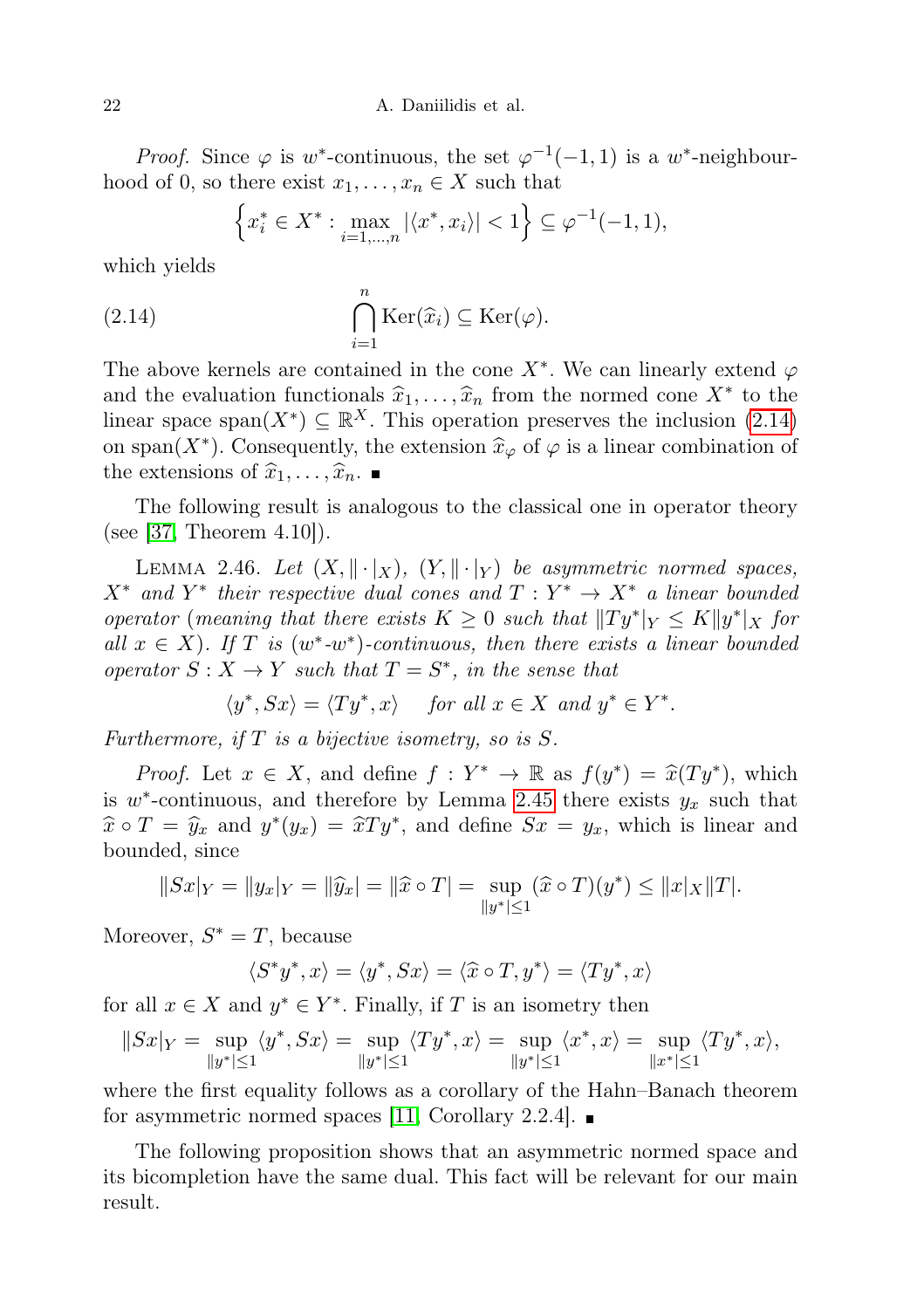<span id="page-22-2"></span>PROPOSITION 2.47 (Unique extension of a linear usc functional). Let  $(X, \|\cdot\|)$  be an asymmetric normed space,  $D \subseteq X$  a subspace that is dense in the symmetrization of the induced quasi-metric, and  $\varphi : D \to \mathbb{R}$  a linear usc functional. Then  $\varphi$  has a unique linear usc extension to X.

*Proof.* Thanks to the Hahn–Banach theorem [\[11,](#page-46-14) Theorem 2.2.1],  $\varphi$  has at least one linear usc extension to X. Let us assume, towards a contradiction, that  $\varphi$  has two different extensions  $\phi_1$  and  $\phi_2$ , with  $\phi_1(x) < \phi_2(x)$  for some  $x \in X$ . Since D is dense for the symmetrized extended quasi-metric (see Definition [2.7\)](#page-7-3), there is a sequence  $\{x_n\}_n \subseteq D$  such that  $x_n \to x$  in both  $d_e$  and  $d_e$ . Since  $\phi_1$  and  $\phi_2$  are usc for  $d_e$ , we deduce that they are also lsc for  $d_e$  (see Remark [2.36\)](#page-17-2). Moreover, both functionals coincide on the sequence  $\{x_n\}_n$ . We deduce:

$$
\limsup_{n} \phi_2(x_n) \le \phi_1(x) < \phi_2(x) \le \liminf_{n} \phi_2(x_n),
$$

which is a contradiction. Therefore  $\phi_1 = \phi_2$ .

<span id="page-22-3"></span>PROPOSITION 2.48 (Dual of an asymmetric normed space). Let  $(X, \|\cdot\|)$ be an asymmetric normed space and  $(X, \|\cdot\|_{\sim})$  its bicompletion. Then the respective dual cones are isometrically isomorphic.

*Proof.* We already know that the extension mapping from  $X^*$  to  $\tilde{X}^*$  is a bijection, in virtue of Proposition [2.47.](#page-22-2) To check that it is an isometry, we only need to check that  $\|\phi_{|X}\|^* \ge \|\phi\|^*$  for any  $\phi \in \tilde{X}^*$ , as the reverse inequality is obvious. Let  $B_{\tilde{X}}$  be the unit ball of  $\tilde{X}$  for the forward distance, and consider  $\phi \in \tilde{X}^*$  and a sequence  $\{z_n\}_n$  on  $B_{\tilde{X}}$  such that  $\phi(z_n) \to$  $\|\phi\|^* := \sup_{z \in B_{\tilde{X}}} \phi(z)$ . Since X is dense for the symmetrized topology in  $\tilde{X}$ (by definition), for each  $n \in \mathbb{N}$  there exists a sequence  $\{x_n^j\}_j \subseteq B_X$  such that  $\{x_n^j\}$  converges to  $z_n$  in the symmetrized distance of  $\tilde{X}$ . In particular,  ${x_n^j}_j$  converges for both quasi-metrics  $d_e$  and  $\bar{d}_e$ . Since  $\phi$  is lsc for  $\bar{d}_e$ , we see that  $\phi(z_n) \leq \liminf_j \phi(x_n^j)$  for every  $n \in \mathbb{N}$ . Then, for any  $\varepsilon > 0$ , there exists  $n_0 \in \mathbb{N}$  such that  $\|\phi\|^* < \varepsilon + \phi(z_{n_0})$ , and consequently

$$
\|\phi\|^*<\varepsilon+\liminf_j\phi(x_{n_0}^j)\leq\varepsilon+\|\phi_{|_X}\|^*.\ \blacksquare
$$

<span id="page-22-0"></span>**3. The semi-Lipschitz free space.** Throughout this section,  $(X, d)$ will denote a quasi-metric space, with  $d$  being possibly a quasi-hemi-metric, and with a base point  $x_0 \in X$ .

<span id="page-22-1"></span>**3.1. Construction of**  $\mathcal{F}_a(X)$ **.** We are ready to proceed to the construction of the (asymmetric) semi-Lipschitz free space. For every  $x \in X$  we consider the corresponding evaluation mapping

$$
\delta_x : \text{SLip}_0(X) \to \mathbb{R}, \quad \delta_x(f) = f(x), \forall f \in \text{SLip}_0(X).
$$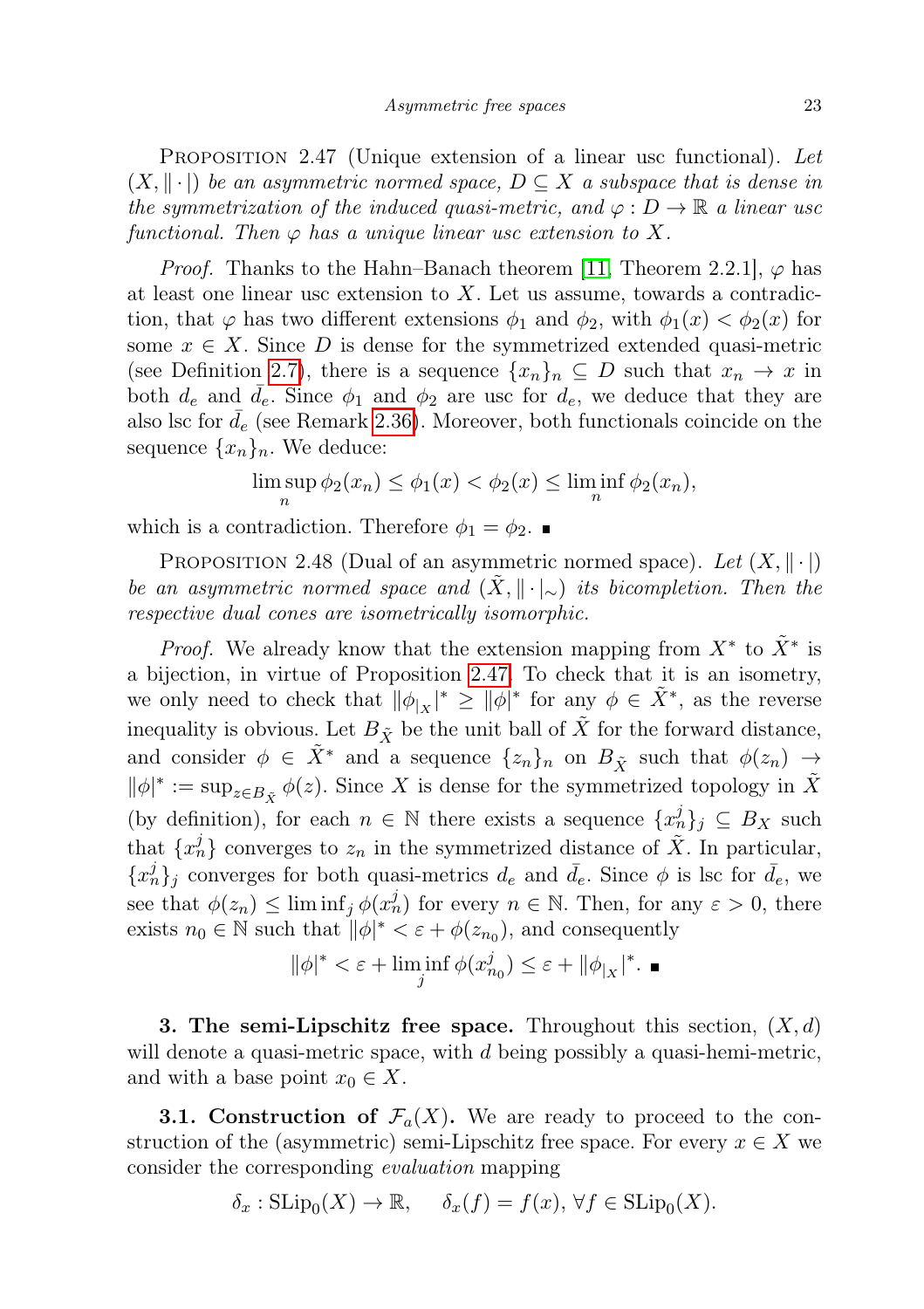Notice that  $\delta_x$  is a linear mapping over the cone  $\text{SLip}_0(X)$  (see Defini-tion [2.14\)](#page-10-1). We can also define the linear mapping  $-\delta_x$  by  $-\delta_x(f) := -f(x)$ for all  $f \in \text{SLip}_0(X)$ .

<span id="page-23-0"></span>PROPOSITION 3.1 ( $\delta_x$  belongs to the linear part of  $(SLip_0(X))^*$ ). For each  $x \in X$ , both the evaluation functional  $\delta_x : \text{SLip}_0(X) \to \mathbb{R}$  and its opposite  $-\delta_x$  belong to the dual cone  $(\text{SLip}_0(X), \|\cdot\|_S)^*$ .

*Proof.* Let  $x \in X$ . Since  $\delta_x$  is linear, we only need to check that it is bounded from above on the unit ball of  $\text{SLip}_0(X)$ . Indeed, for any f in  $\text{SLip}_0(X)$ , we have  $f(x) = f(x) - f(x_0) \leq d(x_0, x) ||f|_S$ , and therefore  $\delta_x \in \text{SLip}_0(X)^*$ . Using the same argument, we get  $-f(x) \leq d(x, x_0) ||f||_S$ .

REMARK 3.2. The fact that both  $\delta_x$  and  $-\delta_x$  are semi-Lipschitz shows that  $\delta_x$  is actually a Lipschitz function on  $(\mathrm{SLip}_0(X), \|\cdot|)$  of constant  $\|\delta_x\|_{\mathrm{Lip}}$  $=\max\{d(x, x_0), d(x_0, x)\}.$ 

<span id="page-23-1"></span>PROPOSITION 3.3 (Isometric injection of X into  $\text{SLip}_0(X)^*$ ). The mapping

$$
\delta : (X, d) \to (\text{SLip}_0(X)^*, ||\cdot|^*)
$$

defined by  $\delta(x) = \delta_x$  is (injective and) an isometry onto its image. Therefore, for any  $x, y \in X$ , we have

$$
d(x, y) = ||\delta_y - \delta_x|^*.
$$

*Proof.* Let  $x, y \in X$ . First of all, it is worth noting that the quasimetric generated by the conic norm is extended (Proposition [2.20\)](#page-12-1) and that  $\|\delta_y - \delta_x\|^*$  is well defined (Proposition [3.1\)](#page-23-0). Note also that any dual cone is cancellative, since it is contained in a linear space of real-valued functions. To prove injectivity of  $\delta$ , consider  $x, y \in X$  such that  $\delta_x = \delta_y$ . Then we take the functions  $f(\cdot) = d(x, \cdot) - d(x, x_0)$  and  $g(\cdot) = d(y, \cdot) - d(y, x_0)$ . Since  $\delta_x(f) = \delta_y(f)$  and  $\delta_x(g) = \delta_y(g)$ , we conclude that both  $d(x, y)$  and  $d(y, x)$ must be zero, therefore  $x = y$  (Definition [2.2\(](#page-5-1)ii)').

By Remark [2.21\(](#page-12-2)ii), for any  $x, y \in X$  we have  $d_e(\delta_x, \delta_y) = ||\delta_y - \delta_x||^*$ . Then, for any  $x, y \in X$ ,

$$
d_e(\delta_x, \delta_y) = \sup_{\|f\|_S \le 1} (\delta_y - \delta_x)(f) = \sup_{\|f\|_S \le 1} \{f(y) - f(x)\}
$$
  

$$
\le \sup_{\|f\|_S \le 1} \|f\|_S d(x, y) = d(x, y).
$$

Conversely, by taking  $f(\cdot) = d(x, \cdot) - d(x, x_0)$  it follows, as in Example [2.34,](#page-16-1) that

$$
f(y)-f(x) = d(x, y)
$$
 and  $f(y)-f(x) = (\delta_y - \delta_x)(f) \le ||\delta_y - \delta_x||_* = d_e(\delta_x, \delta_y)$ .  
Then the assertion holds.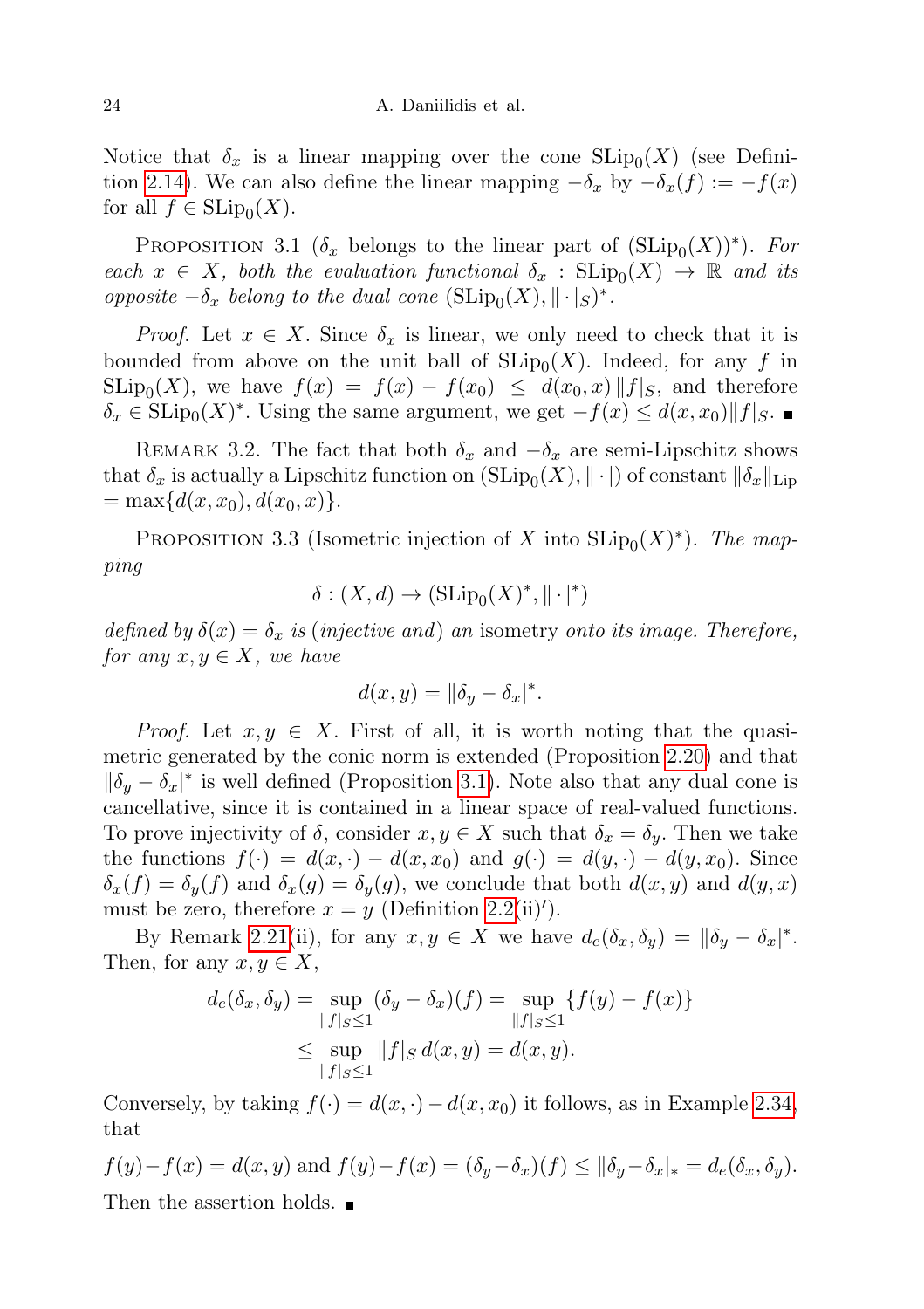We now take the asymmetric normed space  $(\text{span}(\delta(X)), \|\cdot\|^*)$  (which is contained in the normed cone  $(\mathrm{SLip}_0(X), \|\cdot|^*))$ , and we define the (asymmetric) semi-Lipschitz free space to be the bicompletion of  $(\text{span}(\delta(X)), \|\cdot\|^*)$ .

<span id="page-24-0"></span>DEFINITION 3.4 (The semi-Lipschitz free space). Let  $(X, d)$  be a quasimetric space with a base point  $x_0$ . The semi-Lipschitz free space over  $(X, d)$ , denoted by  $\mathcal{F}_a(X)$ , is the (unique) bicompletion of the asymmetric normed space  $(\text{span}(\delta(X)), \|\cdot\|^*)$ , where  $\|\cdot\|^*$  is the restriction of the norm of the space  $\text{SLip}_0(X)^*$ .

We are now ready to establish our main result, which is analogous of the fundamental property of the Lipschitz free space of a metric space: being a predual of the space of Lipschitz functions vanishing at the base point.

<span id="page-24-1"></span>THEOREM 3.5 (The equality  $\mathcal{F}_a(X)^* = \text{SLip}_0(X)$ ). Let  $(X, d)$  be a quasimetric space with a base point  $x_0$ . Then the dual cone of  $\mathcal{F}_a(X)$  is isometrically isomorphic to  $\text{SLip}_0(X)$ .

Proof. Thanks to Proposition [2.48,](#page-22-3) we only need to check that the dual cone of  $(\text{span}(\delta(X)), \|\cdot\|^*)$  is isometrically isomorphic to  $\text{SLip}_0(X)$ . To this end, we define the mapping

$$
\Phi: \mathrm{SLip}_0(X) \to (\mathrm{span}(\delta(X)), \|\cdot\|^*)^*,
$$

with

$$
\Phi(f)\left(\sum_i \lambda_i \delta_{x_i}\right) = \sum_i \lambda_i f(x_i)
$$

for any linear combination of evaluation functionals. First, we check that  $\Phi$  is well defined:  $\Phi(f)$  is obviously linear, so let us demonstrate the condition (iii) of Proposition [2.35.](#page-17-0) For any  $f \in \text{SLip}_0(X)$  and any  $\sum_i \lambda_i \delta_{x_i} \in \text{span}(\delta(X)),$ 

$$
\Phi(f)\left(\sum_{i}\lambda_{i}\delta_{x_{i}}\right)=\sum_{i}\lambda_{i}f(x_{i})=\left(\sum_{i}\lambda_{i}\delta_{x_{i}}\right)(f)\leq\left\|\sum_{i}\lambda_{i}\delta_{x_{i}}\right|^{*}\|f|_{S}.
$$

Therefore  $||f||_{S} \ge ||\Phi(f)|^{**}$ , where  $||\cdot|^{**}$  is the norm on  $(\text{span}(\delta(X)), ||\cdot|^*)^*$ . Conversely, consider  $f \in \text{SLip}_0(X)$ . Then, by Proposition [2.28,](#page-14-3)

$$
||f||_S = \sup_{d(y,x)>0} \frac{\max\{f(x) - f(y), 0\}}{d(y,x)} = \sup_{d(y,x)>0} \frac{\max\{\Phi(f)(\delta_x - \delta_y), 0\}}{||\delta_x - \delta_y||^*} \le ||\Phi(f)||^{**},
$$

from which we deduce that  $\Phi$  is an isometry. Since  $\Phi$  is obviously linear and injective, it remains to establish surjectivity. This follows from the fact that any  $\varphi \in (\text{span}(\delta(X)), \| \cdot \|^*)^*$  can be seen as  $\Phi(\varphi \circ \delta)$ , with  $\varphi \circ \delta$  being semi-Lipschitz on X: indeed, for all  $x, y \in X$ ,

$$
\varphi(\delta(x)) - \varphi(\delta(y)) = \varphi(\delta_x - \delta_y) \le ||\varphi|^{**} ||\delta_x - \delta_y|^* = ||\varphi|^{**} d(y, x).
$$

This shows that  $\varphi \circ \delta$  belongs to  $\text{SLip}_0(X)$  and  $\Phi$  is surjective.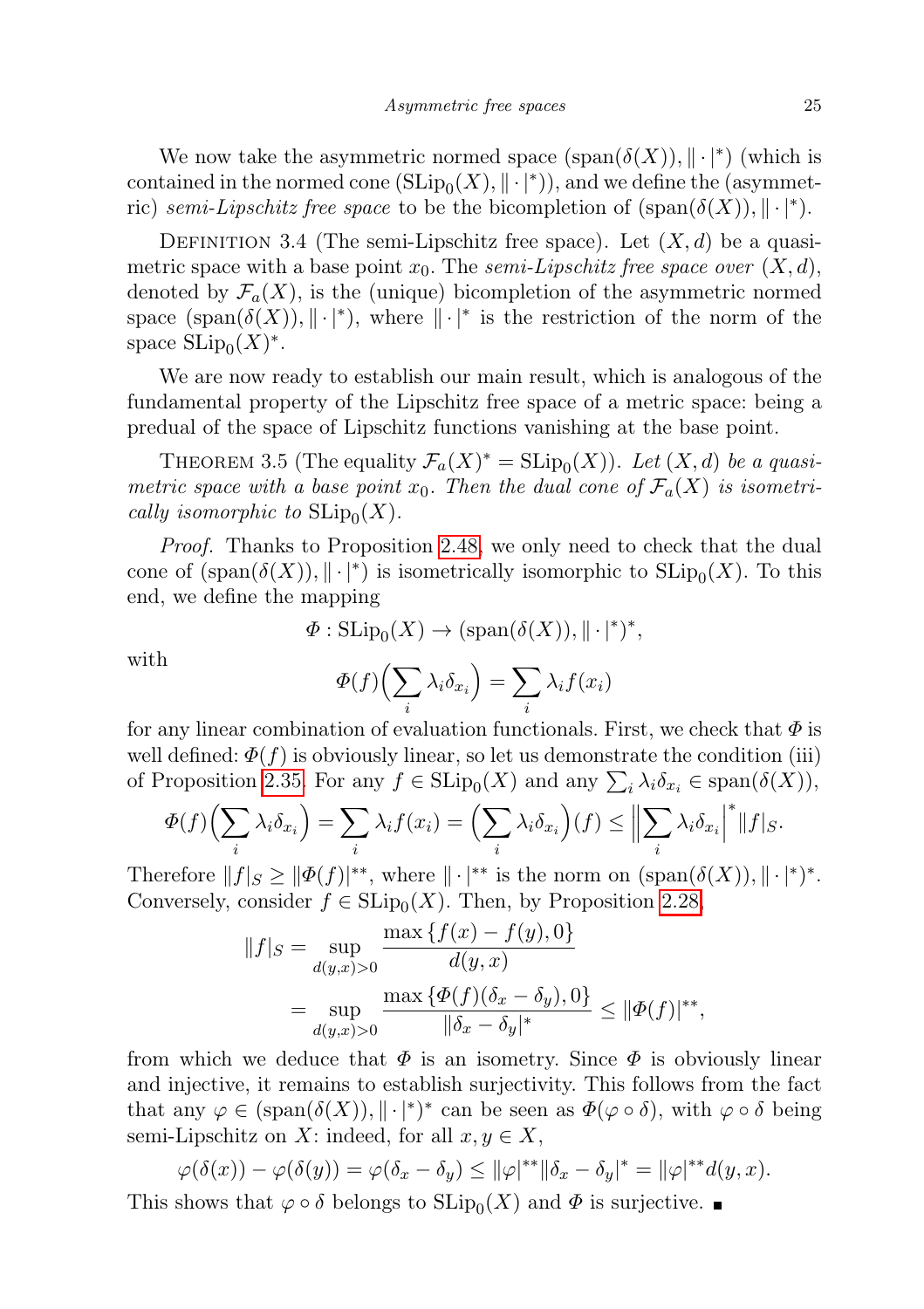REMARK 3.6 (Compatibility with the classical theory of metric free spaces). If  $(X, d)$  is a metric space, then  $\text{SLip}_0(X) = \text{Lip}_0(X)$ . Moreover, every linear usc functional on a normed space is continuous; thus, the dual cone of a normed linear space is the same as the usual dual. We deduce that  $\mathcal{F}_a(X) = \mathcal{F}(X).$ 

REMARK 3.7. For a quasi-metric space  $(X, d)$ , it is easy to check that the space  $\mathrm{SLip}_0(X,\bar{d})$  of semi-Lipschitz functions for the reverse quasi-metric is exactly  $-\text{SLip}_0(X, d)$ , and that  $||f||_S = ||-f||_{\bar{S}}$  for any  $f \in \text{SLip}_0(X, d)$ , where  $\Vert -f\Vert_{\bar{S}}$  denotes the semi-Lipschitz constant of  $-f$  on  $(X, d)$ . Using this isometry, we can identify the dual cones of  $\text{SLip}_0(X, \bar{d})$  by the isometry  $\Psi$  defined by  $\Psi(\mu)(f) = \mu(-f)$  for all  $f \in \text{SLip}_0(X, d)$ , and therefore  $\mathcal{F}_a(X,d) = \Psi(\mathcal{F}_a(X,\tilde{d}))$  and  $\|\Psi(\mu)\|_{\tilde{d}}^* = \|\mu\|^*$ , where  $\|\cdot\|_{\tilde{d}}^*$  is the norm of  $\mathcal{F}_a(X, \bar{d})$ .

<span id="page-25-0"></span>**3.2. Relation to molecules.** Given a quasi-metric space  $(X, d)$  (always with a base point  $x_0 \in X$ , we next give a description of the closed unit ball of  $\mathcal{F}_a(X)$  by means of the semi-Lipschitz evaluation functionals (often called molecules)

$$
M_{(x,y)} = \frac{\delta(x) - \delta(y)}{d(y,x)}, \quad \text{where } x, y \in X \text{ with } d(x,y) > 0.
$$

Let  $\mathcal{M}_X := \{ M_{(x,y)} : x, y \in X \text{ with } d(y,x) > 0 \}.$ 

Before going to this, it is worth noting that if  $(X, d)$  is an asymmetric locally convex space, the *asymmetric polar* of a subset  $Y \subset X$  in the case of the asymmetric dual  $X^*$  can be defined as [\[11,](#page-46-14) p. 161]

$$
Y^{\alpha} = \{ \varphi \in X^* : \varphi(y) \le 1 \text{ for all } y \in Y \}.
$$

Analogously, we can define the asymmetric polar of a subset W of the dual  $X^*$  by [\[11,](#page-46-14) p. 165]

$$
W_{\alpha} = \{ x \in X : \varphi(x) \le 1 \text{ for all } \varphi \in W \}.
$$

PROPOSITION 3.8. Let  $(X, d)$  be a quasi-metric space with a base point  $x_0$ . The closed unit ball of  $\mathcal{F}_a(X)$  coincides with

$$
(\{M_{(x,y)} : x, y \in X, d(y,x) > 0\}^{\alpha})_{\alpha}.
$$

*Proof.* Let  $B_{SLip_0(X)}$ ,  $B_{\mathcal{F}_a(X)}$  and  $B_{\mathcal{F}_a(X)}$  denote respectively the closed unit balls of  $\text{SLip}_0(X)$ ,  $\mathcal{F}_a(X)$  and  $\mathcal{F}_a(X)^*$ , and consider the isometry  $\Phi$ :  $\text{SLip}_0(X) \to (\text{span}(\delta(X)), \|\cdot\|^*)^*$  defined in the proof of Theorem [3.5](#page-24-1) as

$$
\Phi(f)\left(\sum_i \lambda_i \delta_{x_i}\right) = \sum_i \lambda_i f(x_i)
$$

for any linear combination of evaluation functionals. If  $f \in \mathrm{SLip}_0(X)$ , the condition  $||f||_S \leq 1$  is equivalent to  $\frac{f(x)-f(y)}{d(y,x)} \leq 1$  for all  $x, y \in X$  with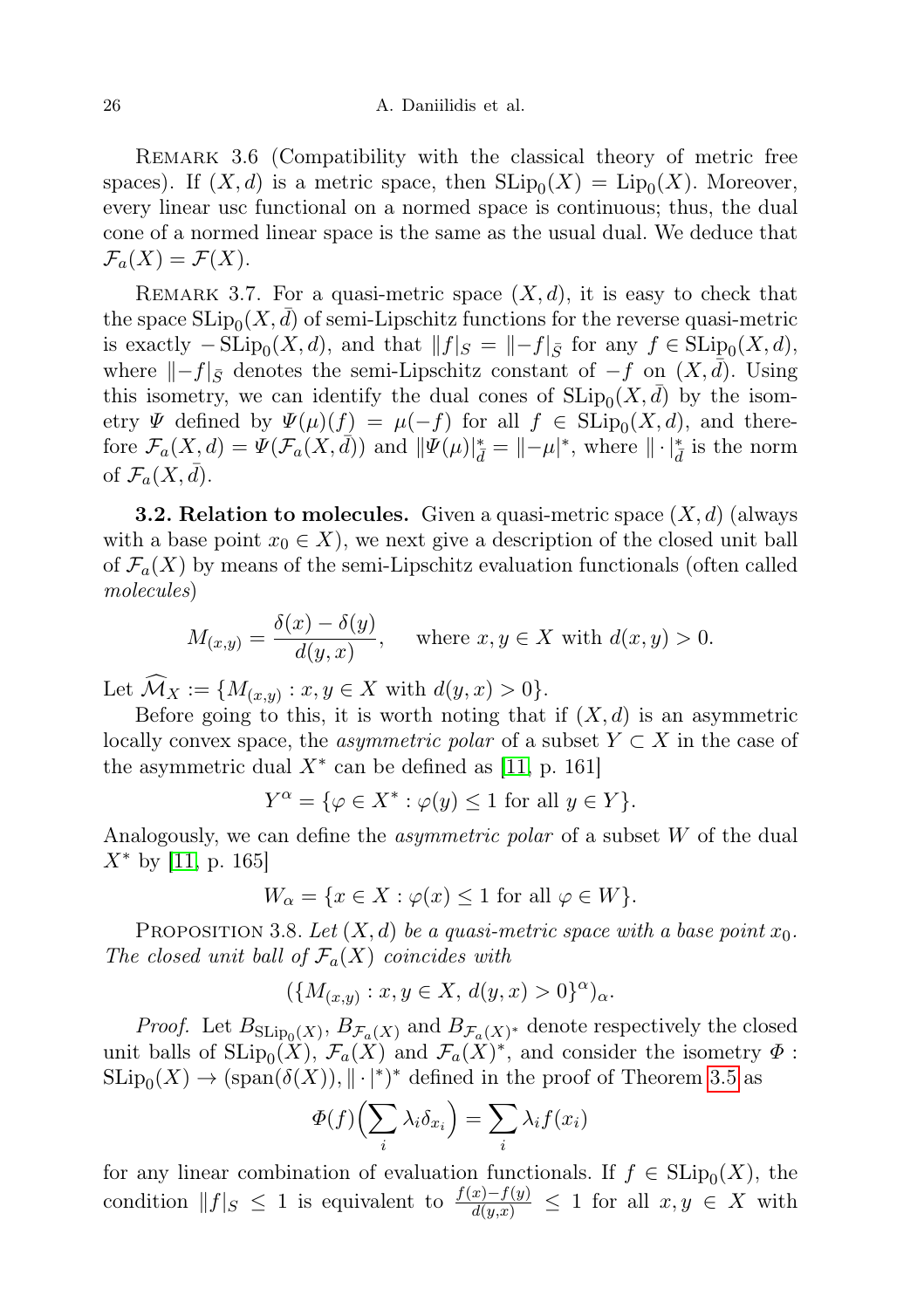$d(y, x) > 0$  (by Proposition [2.28\)](#page-14-3). Since  $\Phi$  is an isometry,  $||f||_{S} \leq 1$  also yields  $\Phi(f)(M_{(x,y)}) \leq 1$  for all  $M_{(x,y)} \in \mathcal{M}_X$ . Hence

$$
B_{\mathcal{F}_a(X)^*} = \{ \Phi(f) : f \in \text{SLip}_0(X), \Phi(f)(M_{(x,y)}) \le 1, \forall M_{(x,y)} \in \mathcal{M}_X \}
$$
  
= 
$$
\{ F \in \mathcal{F}_a(X)^* : F(M_{(x,y)}) \le 1, \forall M_{(x,y)} \in \widehat{\mathcal{M}}_X \} = (\widehat{\mathcal{M}}_X)^{\alpha}
$$

and thus

$$
\Phi(B_{\mathrm{SLip}_0(X)})_\alpha = ((\widehat{\mathcal{M}}_X)^\alpha)_\alpha.
$$

Moreover,

$$
\begin{aligned} ((\widehat{\mathcal{M}}_X)^{\alpha})_{\alpha} &= \Phi(B_{\text{SLip}_0(X)})_{\alpha} = \{ \gamma \in \mathcal{F}_a(X) : \Phi(f)(\gamma) \le 1, \, \forall f \in B_{\text{SLip}_0(X)} \} \\ &= \{ \gamma \in \mathcal{F}_a(X) : \gamma(f) \le 1, \, \forall f \in B_{\text{SLip}_0(X)} \} \\ &= \left\{ \gamma \in \mathcal{F}_a(X) : \|\gamma\|^* \ \left( = \sup_{\|f\|_S \le 1} \gamma(f) \right) \le 1 \right\} = B_{\mathcal{F}_a(X)}. \end{aligned}
$$

<span id="page-26-1"></span>REMARK 3.9. Let  $(X, d)$  be a quasi-metric space and  $\overline{x} \notin X$ . Then setting  $\overline{X} = X \cup {\overline{x}}$  and extending d from  $X \times X$  to  $\overline{X} \times \overline{X}$  by  $d(x, \overline{x}) = d(\overline{x}, x) = 1$ and  $\tilde{d}(\overline{x}, \overline{x}) = 0$ , we obtain a new quasi-metric space  $(\tilde{X}, \tilde{d})$  with base point  $x_0 \equiv \overline{x}$ . The above construction corresponds to an asymmetric version of the Arens–Eells approach (cf. [\[4\]](#page-46-1)).

<span id="page-26-0"></span>**3.3. Relation to asymmetrizations.** Let  $X = (X, D)$  be a metric space with a base point  $x_0 \in X$  and denote by

$$
L = (\text{Lip}_0(X, D), \|\cdot\|_L)
$$

its non-linear dual. Let  $P \subseteq L$  be a cone satisfying [\(2.3\)](#page-4-1), that is, for every  $\phi \in L$  there exist  $\phi_1, \phi_2 \in P$  with  $\phi = \phi_1 - \phi_2$  and  $\max\{\|\phi_1\|_L, \|\phi_2\|_L\} \leq$  $\|\phi\|_{L} \leq \|\phi_1\|_{L} + \|\phi_2\|_{L}$ . Let us denote by  $D_P$  the P-asymmetrization of X (see Definition [2.5\)](#page-6-0). We also denote by

$$
SL = (\operatorname{SLip}_0(X, D_P), ||\cdot|_S)
$$

the non-linear asymmetric dual of  $(X, D_P)$ , that is, the normed cone of semi-Lipschitz functions on  $(X, D_P)$ .

<span id="page-26-2"></span>LEMMA 3.10 (Isometric injection of  $P$  into  $SL$ ). For every metric space  $(X, D)$  and every P-asymmetrization  $(X, D_P)$ :

(i) there exists an isometric injection of  $P$  into  $SL$ ;

(ii) there is a non-expansive injection of SL into L.

*Proof.* Let  $\phi \in SL$  and  $x, y \in X$ . Then

$$
\begin{aligned} \phi(y) - \phi(x) &\leq \|\phi|_S D_P(x, y) = \|\phi|_S \|\delta_y - \delta_x|_{\mathcal{F}_P} \\ &\leq \|\phi|_S \|\delta_y - \delta_x\|_{\mathcal{F}} = \|\phi|_S D(x, y), \end{aligned}
$$

which implies that  $\phi \in \text{Lip}_0(X, D)$  and  $\|\phi\|_L \le \|\phi\|_S$ . This proves (ii).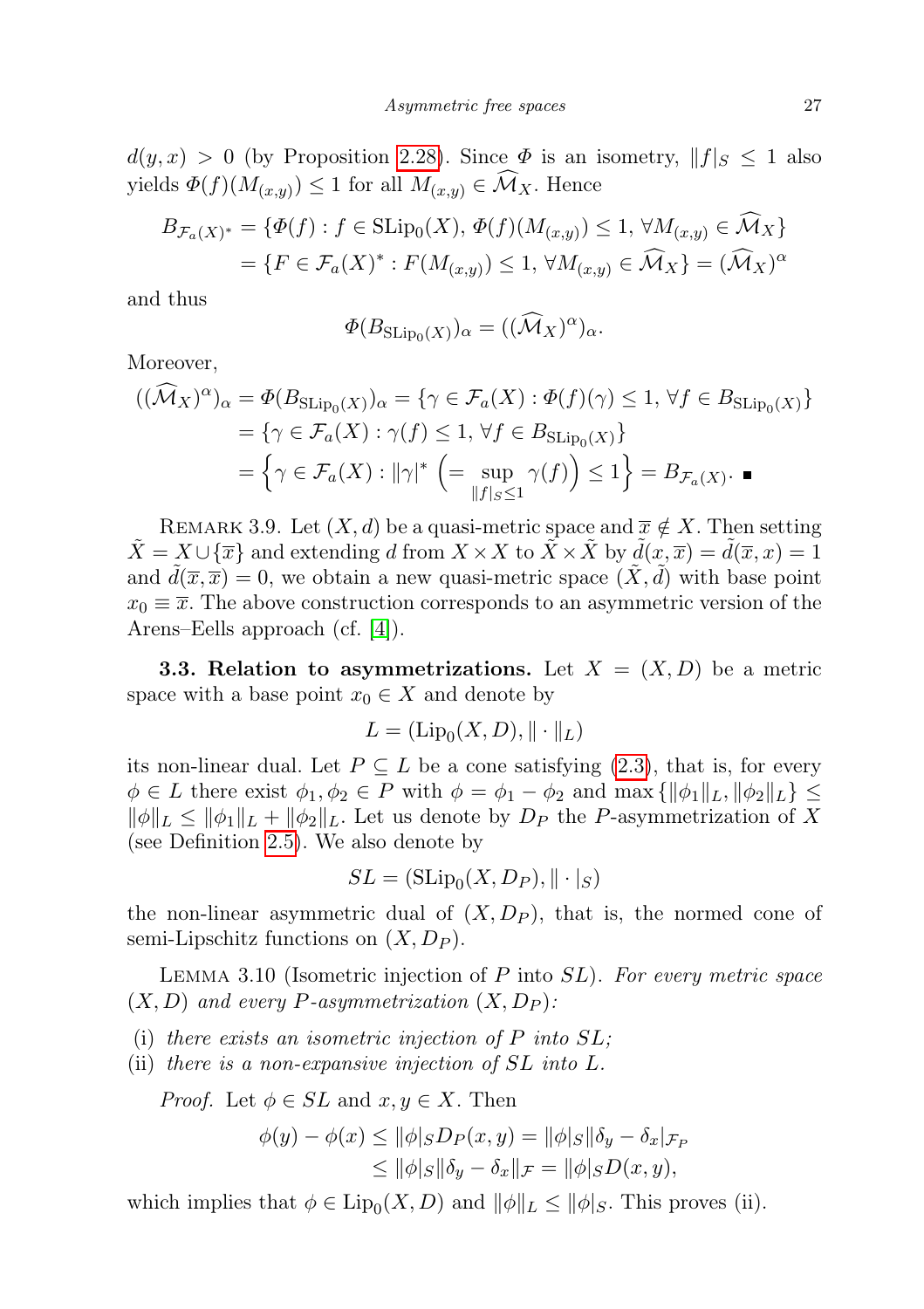Let now  $\phi: (X, D) \to \mathbb{R}$  be in P with  $\|\phi\|_L \neq 0$ . Then  $\phi_1 = \phi/\|\phi\|_L$  is also in P and  $\|\phi_1\|_L = 1$ . Given  $x, y \in X$ , we deduce

$$
D_P(x, y) = ||\delta_y - \delta_x|_{\mathcal{F}_P} = \sup_{\substack{\psi \in P \\ ||\psi||_L \le 1}} (\psi(y) - \psi(x))
$$
  

$$
\ge \phi_1(y) - \phi_1(x) = \frac{1}{||\phi||_L} (\phi(y) - \phi(x)),
$$

which yields  $\phi(y) - \phi(x) \le ||\phi||_L D_P(x, y)$ . Hence,  $\phi \in SL$  and  $||\phi||_S \le ||\phi||_L$ . Combining with (ii) leads to  $\|\phi\|_L = \|\phi\|_S$ , and (i) follows.

<span id="page-27-0"></span>Let us set

(3.1) 
$$
F = \text{span}\{\delta(x) : x \in X\} \subset SL^*, \quad \widehat{F} = \text{span}\{\widehat{\delta}(x) : x \in X\} \subset L^*
$$

where  $\delta$  (respectively,  $\widehat{\delta}$ ) is the canonical injection of  $(X, D_P)$  into  $SL^*$  (respectively, of  $(X, D)$  into  $L^*$ ). There is a canonical bijection between F and  $\widehat{F}$ , under which a general element  $Q = \sum_{i=1}^{n} \lambda_i \delta(x_i)$  of F is identified with the element  $\widehat{Q} = \sum_{i=1}^n \lambda_i \widehat{\delta}(x_i)$  of  $\widehat{F}$ . Using this bijection, we get the following result.

<span id="page-27-1"></span>PROPOSITION 3.11 ( $\|\cdot\|_{\mathcal{F}}$  is equivalent to the symmetrization of  $\|\cdot|_{\mathcal{F}_a}$ ). For any  $Q \in F$ ,

$$
\max\{\|Q|_{\mathcal{F}_a},\| - Q|_{\mathcal{F}_a}\} \leq \|\widehat{Q}\|_{\mathcal{F}} \leq \|\widehat{Q}\|_{\mathcal{F}_P} + \| - \widehat{Q}|_{\mathcal{F}_P} \leq 2 \max\{\|Q|_{\mathcal{F}_a}, \| - Q|_{\mathcal{F}_a}\}.
$$

*Proof.* Let  $Q \in F$ . Since  $F = \text{span}(\delta(X))$ , we have  $Q = \sum_{i=1}^{n} \lambda_i \delta(x_i)$  for some  $n \in \mathbb{N}$ ,  $\lambda_i \in \mathbb{R}$  and  $x_i \in X$ ,  $i = 1, \ldots, n$ , and

$$
\|\widehat{Q}\|_{\mathcal{F}_P} = \sup_{\substack{\phi \in P \\ \|\phi\|_{L} \le 1}} \langle \phi, \widehat{Q} \rangle = \sup_{\substack{\phi \in P \\ \|\phi\|_{L} \le 1}} \sum_{i=1}^{n} \lambda_i \phi(x_i) \le \sup_{\substack{\phi \in SL \\ \|\phi\|_{S} \le 1}} \sum_{i=1}^{n} \lambda_i \varphi(x_i) =: \|Q\|_{\mathcal{F}_a}.
$$

We also obtain  $\|-Q|_{\mathcal{F}_P} \leq \|-Q|_{\mathcal{F}_a}$ . Now, if  $\varphi \in SL$  satisfies  $\|\phi\|_{S} \leq 1$ , then by Lemma [3.10\(](#page-26-2)ii) we deduce that  $\varphi \in L$  and  $\|\varphi\|_L \le \|\varphi\|_S \le 1$ . Hence

$$
||Q|_{\mathcal{F}_a} \leq \sup_{\substack{\phi \in L \\ ||\phi||_L \leq 1}} \sum_{i=1}^n \lambda_i \phi(x_i) = ||\widehat{Q}||_{\mathcal{F}}
$$

and  $\|-Q|_{\mathcal{F}_a}\leq \|\widehat{Q}\|_{\mathcal{F}},$  which yields

$$
\max\{\|Q|_{\mathcal{F}_a},\|-Q|_{\mathcal{F}_a}\}\leq \|\hat{Q}\|_{\mathcal{F}}\leq \|\hat{Q}|_{\mathcal{F}_P}+\|-\hat{Q}|_{\mathcal{F}_P},
$$

where the last inequality is a consequence of  $(2.5)$ . The result follows.

Below, we shall identify F with  $\widehat{F}$ , defined in [\(3.1\)](#page-27-0). Under this identification, the norm  $\|\cdot\|_{\mathcal{F}}$  can be considered to be also defined on F. With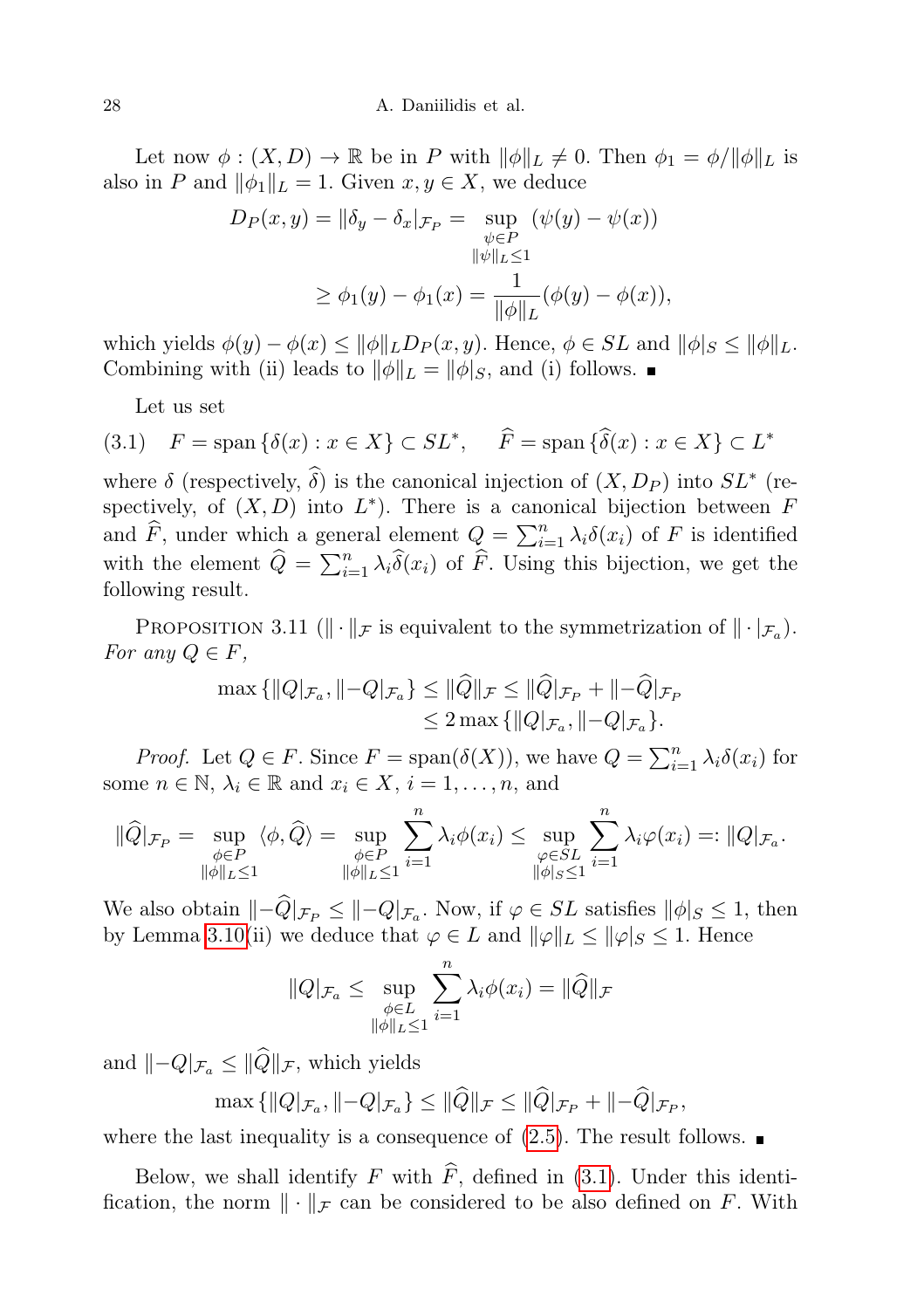this convention, the statement of Proposition [3.11](#page-27-1) reads as follows: the norm  $\|\cdot\|_{\mathcal{F}}$  is equivalent to the symmetrization of  $\|\cdot\|_{\mathcal{F}_a}$  and hence

(3.2) 
$$
\mathcal{F}_a(X, D_P) = \overline{F}^{\|\cdot\|_{\mathcal{F}_a^s}} = \overline{F}^{\|\cdot\|_{\mathcal{F}}} = \mathcal{F}(X, D),
$$

which implies that  $\mathcal{F}_a(X, D_P)$  and  $\mathcal{F}(X, D)$  can be identified as sets. Moreover,

<span id="page-28-4"></span>
$$
D_P(x, y) = ||\delta(y) - \delta(x)|_{\mathcal{F}_P} = ||\delta(y) - \delta(x)|_{\mathcal{F}_a}.
$$

Hence the following result holds.

<span id="page-28-0"></span>THEOREM 3.12 (Compatibility I). Let  $(X, D)$  be a metric space with a P-asymmetrization. Then the symmetrizations of  $(\mathcal{F}(X,D), \|\cdot\|_{\mathcal{F}_P})$  and of  $(\mathcal{F}_a(X), \|\cdot\|_{\mathcal{F}_a})$  are both isomorphic to  $(\mathcal{F}(X, D), \|\cdot\|_{\mathcal{F}})$ .

The following diagram illustrates the situation described by Theorem [3.12:](#page-28-0)

$$
F = \text{span}(\delta(X)) \subseteq \mathcal{F}_a(X) \subseteq (SL)^*
$$
  

$$
\downarrow \qquad \qquad \parallel \cdot \parallel_{\mathcal{F}_a^s} \text{-dense}
$$
  

$$
\widehat{F} = \text{span}(\widehat{\delta}(X)) \subseteq \mathcal{F}(X) \subseteq L^*
$$
  

$$
\parallel \cdot \parallel_{\mathcal{F}} \text{-dense}
$$

Let us now study the inverse procedure: we start with a quasi-metric space  $(X, d)$  and consider a symmetrization D of its distance (where D is either  $d^s$  or  $d^{s_0}$ , see Definition [2.7\)](#page-7-3). It is easily seen that every  $\phi \in \mathrm{SLip}_0(X, d)$ satisfies  $\phi \in \text{Lip}_0(X, D)$  and  $\|\phi\|_L \le \|\phi|_S$ . Therefore,  $P := \text{SLip}_0(X, d)$  can be viewed as a cone in  $\text{Lip}_0(X, D)$  and used to define an asymmetric norm  $\|\cdot\|_{\mathcal{F}_P}$  on  $\mathcal{F}(X,D)$  and consequently a quasi-metric  $D_P$  on X. In this setting, Proposition [3.13](#page-28-1) below establishes a compatibility result under the assumption that there exists  $\alpha \geq 1$  such that for every  $\phi \in \text{SLip}_0(X, d)$ ,

$$
(3.3) \t\t\t\t(|\phi||_L \leq) \|\phi|_S \leq \alpha \|\phi\|_L.
$$

<span id="page-28-1"></span>PROPOSITION 3.13 (Compatibility II). Let  $(X, d)$  be a quasi-metric space with symmetrized distance D; assume  $(3.3)$  holds. Set  $P := \text{SLip}_0(X, d)$  and define, for every  $Q \in \mathcal{F}(X,D)$ ,

<span id="page-28-3"></span><span id="page-28-2"></span>
$$
||Q|_{\mathcal{F}_P} := \sup_{\substack{\phi \in P \\ ||\phi||_{L} \leq 1}} \langle Q, \phi \rangle.
$$

Then for all  $Q \in \text{span}(\delta(X)),$ 

(3.4) 
$$
||Q|_{\mathcal{F}_a} \leq ||Q|_{\mathcal{F}_P} \leq \alpha ||Q|_{\mathcal{F}_a}.
$$

In particular, if for  $x, y \in X$  we set

$$
D_P(x,y) := \|\delta_y - \delta_x\|_{\mathcal{F}_P},
$$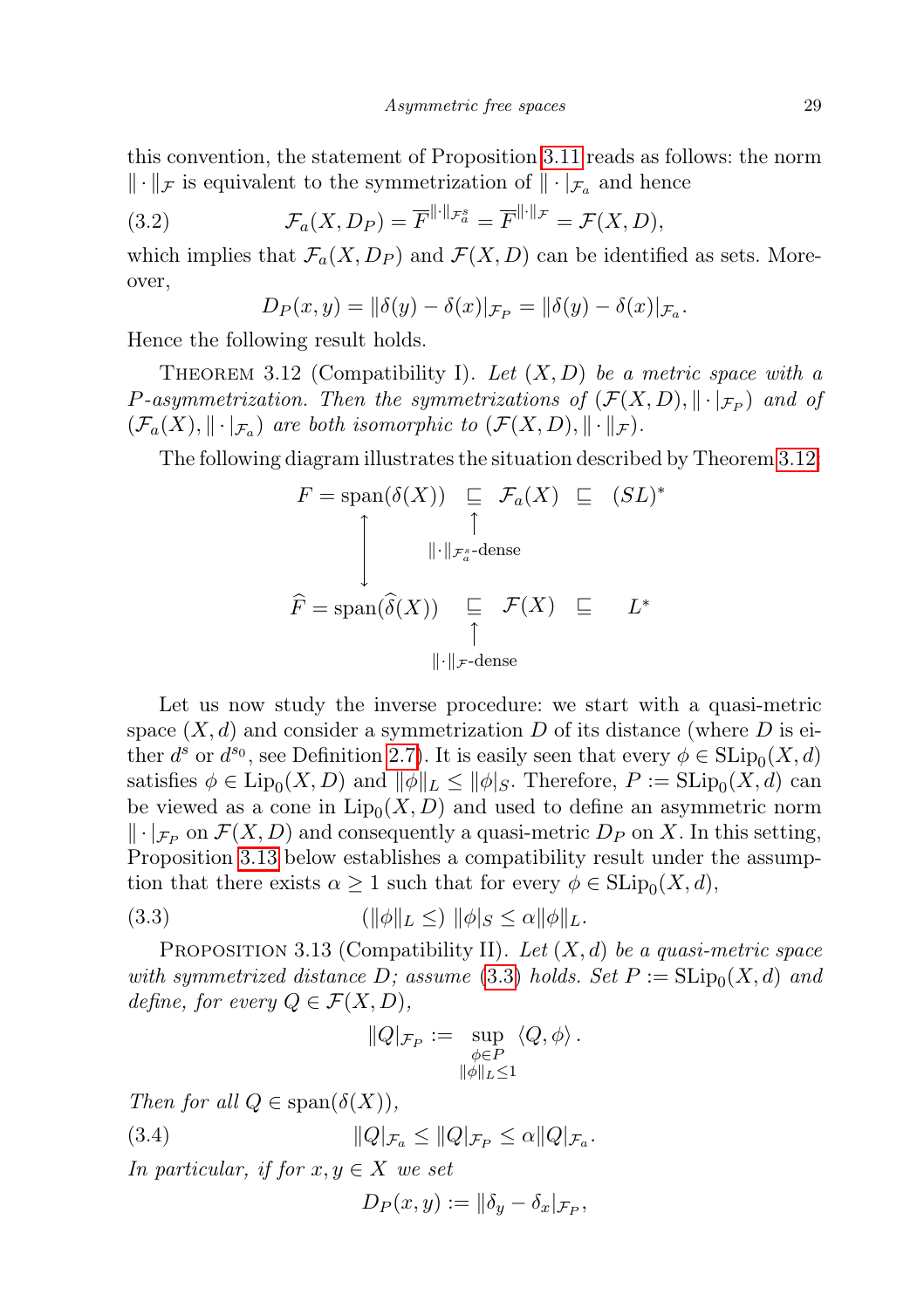<span id="page-29-0"></span>then for all  $x, y \in X$ ,

(3.5)  $d(x, y) \le D_P(x, y) \le \alpha d(x, y)$ .

Terminology (Equivalence of asymmetric norms/quasi-metrics). We interpret [\(3.4\)](#page-28-3) as an equivalence relation for the asymmetric norms  $\|Q\|_{\mathcal{F}_a}$ and  $||Q|_{\mathcal{F}_P}$ . Similarly, [\(3.5\)](#page-29-0) means that the quasi-distances d and  $D_P$  are equivalent.

Proof of Proposition 3.13. The equivalence between the asymmetric norms  $\|\cdot|_{\mathcal{F}_a}$  and  $\|\cdot|_{\mathcal{F}_P}$  on the vector space  $\text{span}(\delta(X))$  follows directly from their definitions and the inequalities  $\|\phi\|_L \le \|\phi\|_S \le \alpha \|\phi\|_L$ .

REMARK 3.14. The equivalence between the quasi-metric  $d$  and the canonical asymmetrization  $D<sub>P</sub>$  of the symmetrized distance D yields an equivalence between D and the symmetrization  $(D_P)^s$  of  $D_P$ .

If in addition to [\(3.3\)](#page-28-2), we assume that  $P = \text{SLip}_0(X, d)$  induces an asymmetrization on the free space  $\mathcal{F}(X,D)$ , that is, for every  $\phi \in \text{Lip}_0(X,D)$ there exist  $\phi_1, \phi_2 \in P$  such that

 $\phi = \phi_1 - \phi_2$  and  $\max{\{\|\phi_1\|_L, \|\phi_2\|_L\}} \leq \|\phi\|_L \leq \|\phi_1\|_L + \|\phi_2\|_L$ 

then the equivalence between  $D$  and  $(D_P)^s$  extends to the corresponding free spaces (see Remark [2.1\)](#page-4-3). In particular, the following result holds.

<span id="page-29-1"></span>PROPOSITION 3.15 (Compatibility III). Let  $(X, d)$  be a quasi-metric space and  $D=d^s$  or  $D=d^{s_0}$ . Assume that the cone  $P=\text{SLip}_0(X,d)$  of  $\text{Lip}_0(X,D)$ induces an asymmetrization in  $\mathcal{F}(X, D)$  and [\(3.3\)](#page-28-2) holds. Then the asymmetric free spaces  $\mathcal{F}_a(X, d)$  and  $\mathcal{F}_a(X, D_P)$  coincide (as sets) with the free space  $\mathcal{F}(X,D)$ :

$$
\mathcal{F}_a(X,d) = \mathcal{F}(X,D) = \mathcal{F}_a(X,D_P).
$$

Moreover:

- (i) The quasi-metrics d and  $D_P$  are equivalent, as also are the (symmetric) metrics D,  $(D_P)^s$  and  $(D_P)^{s_0}$  (symmetrizations of  $D_P$ ).
- (ii) The asymmetric norms  $\|\cdot|_{\mathcal{F}_a(X,d)}, \|\cdot|_{\mathcal{F}_P}$  and  $\|\cdot|_{\mathcal{F}_a(X,D_P)}$  are equivalent.
- (iii) The symmetrizations of  $\|\cdot|_{\mathcal{F}_a(X,d)}, \|\cdot|_{\mathcal{F}_P}$  and  $\|\cdot|_{\mathcal{F}_a(X,D_P)}$  are equivalent to  $\|\cdot\|_{\mathcal{F}}$ .

*Proof.* We have seen in [\(3.2\)](#page-28-4) that  $\mathcal{F}(X, D) = \mathcal{F}_a(X, D_P)$  (as sets). By Proposition [3.13,](#page-28-1) the asymmetric norms  $\|\cdot|_{\mathcal{F}_a(X,d)}$  and  $\|\cdot|_{\mathcal{F}_P}$  are equivalent on  $F = \text{span} \{ \delta(x) : x \in X \}$ , therefore

$$
\mathcal{F}_a(X,d) = \overline{F}^{\|\cdot\|_{\mathcal{F}_a(X,d)}} = \overline{F}^{\|\cdot\|_{\mathcal{F}_P}^s} = \mathcal{F}(X,D).
$$

Assertions (i) follow directly from Proposition [3.13.](#page-28-1) For (ii) it remains to prove that  $\|\cdot|_{\mathcal{F}_a(X,d)}$  and  $\|\cdot|_{\mathcal{F}_a(X,D_P)}$  are equivalent. We established in [\(3.5\)](#page-29-0)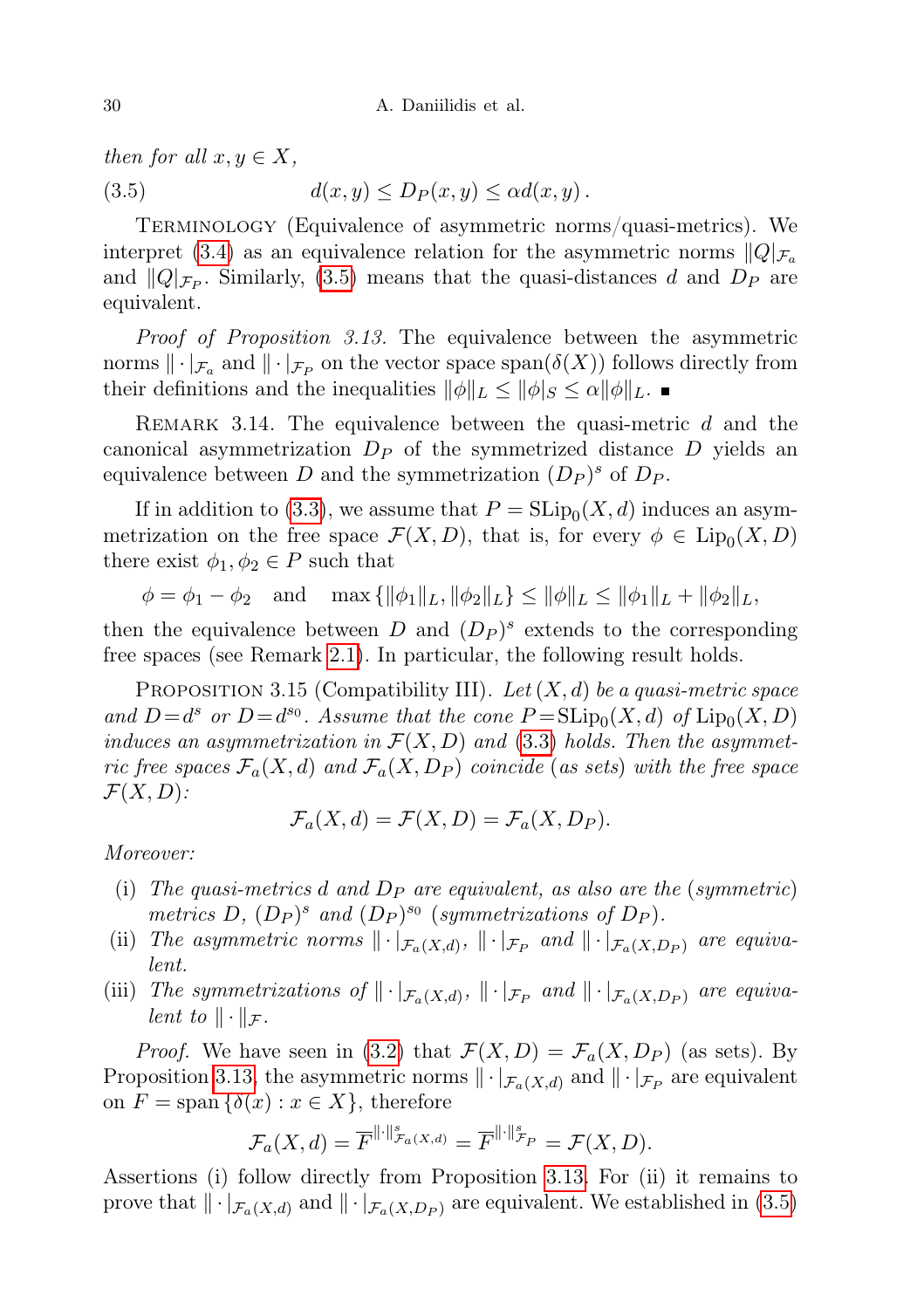that the quasi-distances d and  $D<sub>P</sub>$  are equivalent. This implies that the normed cones  $\text{SLip}_0(X, d)$  and  $\text{SLip}_0(X, D_P)$  are isomorphic, which leads to an isomorphism of the corresponding semi-Lipschitz free spaces. The equivalence between the symmetrizations of the asymmetric norms asserted in (iii) now follows from (ii). Thanks to Theorem [3.12](#page-28-0) they are also equivalent to  $\|\cdot\|_{\mathcal{F}}$ .

REMARK 3.16. If the value of  $\alpha$  associated to the assumption [\(3.3\)](#page-28-2) is equal to 1, all of the aforementioned equivalences of Proposition [3.15](#page-29-1) become equalities.

<span id="page-30-0"></span>**3.4. Properties (S) and**  $(S^*)$ **.** We have shown that the *P*-asymmetrization of a metric space  $(X, D)$  gives rise to a quasi-metric space, for which the symmetrization of its asymmetric free space is isomorphic to the free space  $(\mathcal{F}(X), \|\cdot\|_{\mathcal{F}})$ . In this subsection we shall be interested in cases in which the aforementioned isomorphism is in fact an isometry.

DEFINITION 3.17. Let  $(X, D)$  be a metric space,  $L = \text{Lip}_0(X, D)$  and  $P \subset L$  be a cone. We say that the metric space  $(X, D)$  satisfies:

(i) property  $(S)$  with respect to P if P induces a non-trivial asymmetrization  $D_P$  on X and

$$
SL = \operatorname{SLip}_0(X, D_P) = P;
$$

(ii) property  $(S^*)$  (respectively,  $(S_0^*)$ ) with respect to P if, in addition to (i),  $||Q||_{\mathcal{F}} = ||Q|_{\mathcal{F}_P} + ||-Q|_{\mathcal{F}_P}$  (respectively,  $||Q||_{\mathcal{F}} = \max{||Q|_{\mathcal{F}_P}, ||-Q|_{\mathcal{F}_P}}\}$ ) for every  $Q \in \mathcal{F}(X,D)$ .

The following proposition is straightforward.

<span id="page-30-1"></span>PROPOSITION 3.18. Let  $(X, D)$  be a metric space.

- (i) If  $(X, D)$  satisfies (S) with respect to P, then  $(\mathcal{F}(X, D), \|\cdot\|_{\mathcal{F}_P})$  and  $(\mathcal{F}_a(X, D_P), \|\cdot\|_{\mathcal{F}_a})$  are identical.
- (ii) If  $(X, D)$  satisfies  $(S^*)$  (resp.  $(S_0^*)$ ) with respect to P, then the  $d^s$ symmetrization (resp. d<sup>so</sup>-symmetrization) of  $(\mathcal{F}_a(X, D_P), ||\cdot|_{\mathcal{F}_a})$  given in [\(2.8\)](#page-7-1) is isometrically isomorphic to  $(\mathcal{F}(X,D), \|\cdot\|_{\mathcal{F}})$ .

Before we proceed, let us give examples of metric spaces for which the above properties fail.

<span id="page-30-2"></span>EXAMPLE 3.19. (i) (Property (S) fails) Let  $X = \mathbb{R}$  with the usual distance  $D(t, s) = |s - t|$  for  $t, s \in \mathbb{R}$ . Let L be the space of Lipschitz functions on R vanishing at 0 and set

$$
P:=\Big\{\phi\in L:\smallint_{\mathbb{R}}\phi\in[0,+\infty]\Big\}.
$$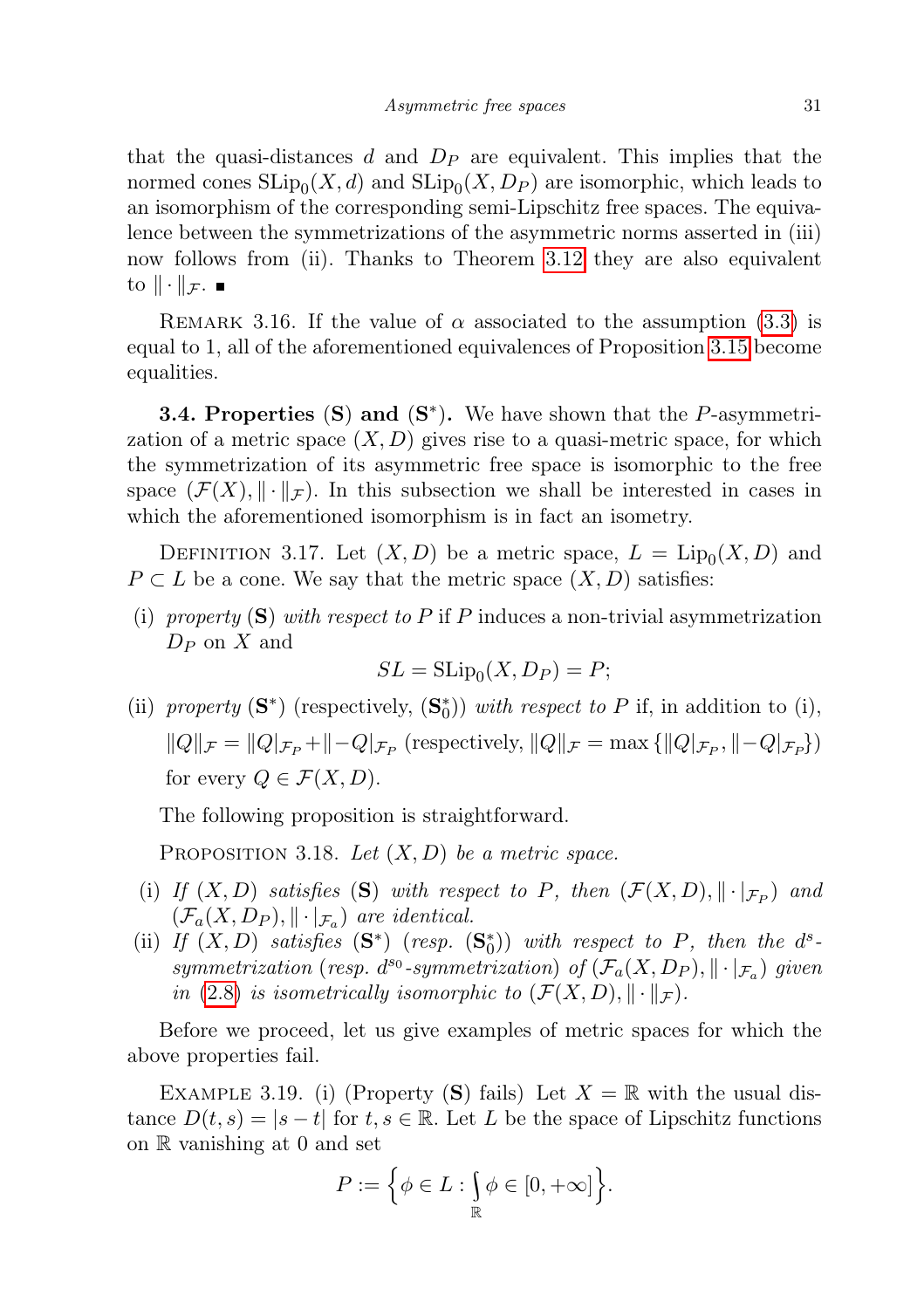Then P contains the cone  $L_{+}$  of non-negative Lipschitz functions vanishing at 0, and consequently  $L = P - P$  and [\(2.3\)](#page-4-1) holds. It is easy to see that

$$
D_P(t,s) = \sup_{\substack{\phi \in P \\ \|\phi\|_{L} \le 1}} (\phi(s) - \phi(t)) = |s - t| = D(t,s).
$$

Therefore,  $SL = L \neq P$  and (S) fails.

(ii) (Property (S) holds but properties  $(S^*)$  and  $(S_0^*)$  fail) We consider again  $X = \mathbb{R}$  equipped with its usual distance D, and L the space of Lipschitz functions on R vanishing at 0. We now set

$$
P = L_+ := \{ \phi \in L : \phi \ge 0 \}.
$$

It follows easily that

$$
D_{+}(s,t) = \sup_{\phi \in L_{+}} (\phi(t) - \phi(s))
$$
  

$$
= \begin{cases} |t-s| & \text{if } 0 \le s \le t \text{ or } s \le t \le 0, \\ \min\{t, s-t\} & \text{if } 0 \le t \le s, \\ \min\{|s|, s-t\} & \text{if } t \le s \le 0, \\ |t| & \text{if } t \le 0 \le s \text{ or } s \le 0 \le t. \end{cases}
$$

Let us show that property (S) holds. Indeed, for  $s \neq 0$  we have  $D_+(0, s) = s$ and  $D_{+}(s, 0) = 0$ . By Lemma [3.10\(](#page-26-2)i),  $P \subset SL \subset L$ . Let  $\varphi : \mathbb{R} \to \mathbb{R}$  be any function vanishing at 0 and assume that for some  $s \neq 0$  we have  $\varphi(s) < 0$ . Then  $\varphi(0) - \varphi(s) > 0$  and  $D_+(s, 0) = 0$  reveals that  $\varphi$  cannot be in SL, showing that  $(S)$  holds.

Taking any two integers  $n, k \geq 2$  we have  $D_+(n, -k) = k, D_+(-k, n) = n$ and  $D(n, -k) = n + k$ , which shows that  $(\mathbf{S}_0^*)$  fails. On the other hand,  $D_{+}(1, n) = n - 1 = D(1, n)$  and  $D_{+}(n, 1) = 1$ , which shows that  $(S^*)$  fails.

A typical example of a metric space for which  $(S^*)$  holds is the set of real numbers R viewed as a pointed metric space, for the cone  $P = \{ \phi \in L :$  $\phi' \geq 0$  (see Lemma [5.2\)](#page-41-0). To obtain additional examples of metric spaces satisfying  $(S^*)$ , let us first recall definitions and results due to Godard [\[20\]](#page-47-8), regarding R-trees.

DEFINITION 3.20 (R-tree). An R-tree is a metric space T satisfying:

- (i) for any  $x, y \in T$ , there exists a unique isometry  $\phi = \phi_{xy}$  of the closed interval  $[0, d(x, y)]$  into T such that  $\phi(0) = x$  and  $\phi(d(x, y)) = y$  (the range of this isometry is called the *segment* and is denoted by  $[x, y]$ ;
- (ii) any one-to-one continuous mapping  $\varphi : [0,1] \to T$  has the same range as the isometry  $\phi_{a,b}$  associated to the points  $a = \varphi(0)$  and  $b = \varphi(1)$ .

Our aim is to prove that subsets of (pointed)  $\mathbb{R}$ -trees have property  $(\mathbf{S}^*)$ . The base point of an R-tree is denoted by 0. Then one defines a partial order  $\preccurlyeq$  on T by setting  $x \preccurlyeq y$  if  $x \in [0, y]$ .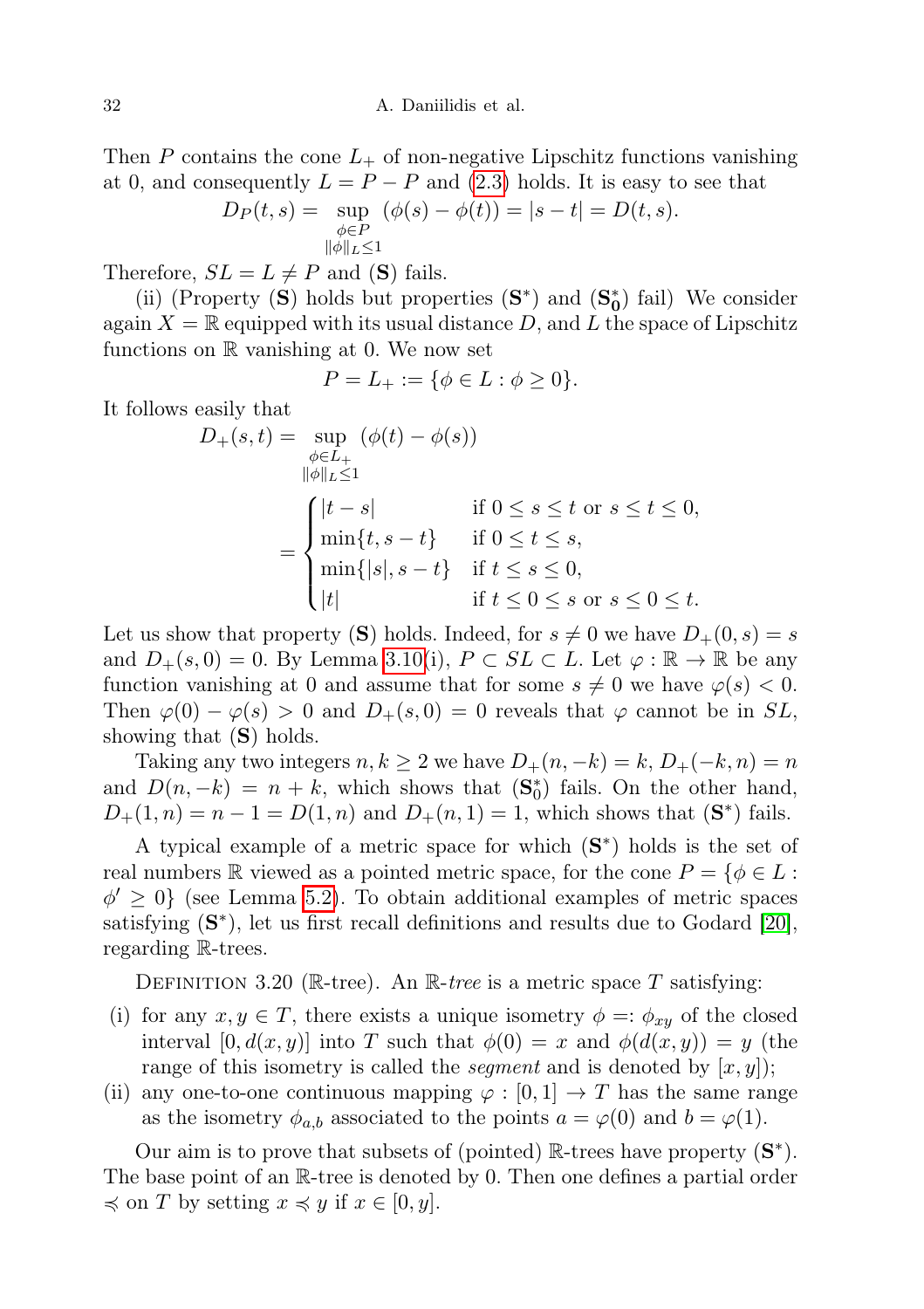A subset A of T is said to be *measurable* whenever  $\phi_{xy}^{-1}(A)$  is Lebesguemeasurable for any x and y in T. If A is measurable and  $S$  is the segment [x, y], we write  $\lambda_S(A)$  for  $\lambda(\phi_{xy}^{-1}(A))$ , where  $\lambda$  is the Lebesgue measure on R. Let  $R$  be the family of all subsets of  $T$  which can be written as a finite union of disjoints segments, and for  $R = \bigcup_{k=1}^{n} S_k \in \mathcal{R}$ , we set

$$
\lambda_R(A) = \sum_{k=1}^n \lambda_{S_k}(A).
$$

Then

$$
\lambda_T(A) = \sup_{R \in \mathcal{R}} \lambda_R(A)
$$

defines a measure (called the *length measure*) on the  $\sigma$ -algebra of T-measurable sets such that

$$
\int_{[x,y]} f(u) d\lambda_T(u) = \int_0^{d(x,y)} f(\phi_{xy}(t)) dt
$$

for any  $f \in L_1(T)$  and  $x, y \in T$ .

DEFINITION 3.21 (Measure on an R-tree). Let T be a pointed R-tree, and let A be a closed subset of T. We denote by  $\mu_A$  the measure defined by

$$
\mu_A = \lambda_A + \sum_{a \in A} L(a)\delta_a,
$$

where  $\lambda_A$  is the restriction of the length measure  $\lambda_T$  to A,  $\delta_a$  is the Dirac measure on a, and  $L(a) = \inf_{x \in A \cap [0,a)} d(a,x)$ .

PROPOSITION 3.22 ([\[20,](#page-47-8) Proposition 2.3]). Let T be a pointed  $\mathbb{R}$ -tree, and let A be a closed subset of T containing 0. Then  $\mathcal{L}^1(\mu_A)^*$  is isometrically isomorphic to  $\mathcal{L}^{\infty}(\mu_A)$ .

DEFINITION 3.23 (Differentiation on an R-tree). Let T be a pointed Rtree, A a closed subset of T containing 0, and  $f : A \to \mathbb{R}$ . For  $a \in A$ , let  $\tilde{a}$ be the unique point in [0, a] such that  $d(a, \tilde{a}) = L(a)$ . If  $L(a) > 0$ , we say that  $f$  is differentiable at a with derivative

$$
f'(a) = \frac{f(a) - f(\tilde{a})}{L(a)}.
$$

If  $L(a) = 0$ , we say that f is differentiable at a whenever the limit

$$
\lim_{\substack{x \to \tilde{a} \\ x \in [0,a) \cap A}} \frac{f(a) - f(x)}{d(x,a)}
$$

exists, and we denote by  $f'(a)$  the value of this limit.

PROPOSITION 3.24 ([\[20,](#page-47-8) pp. 4313–4314]). Let f be a real-valued Lipschitz function defined on an  $\mathbb{R}$ -tree T. Then f is differentiable almost everywhere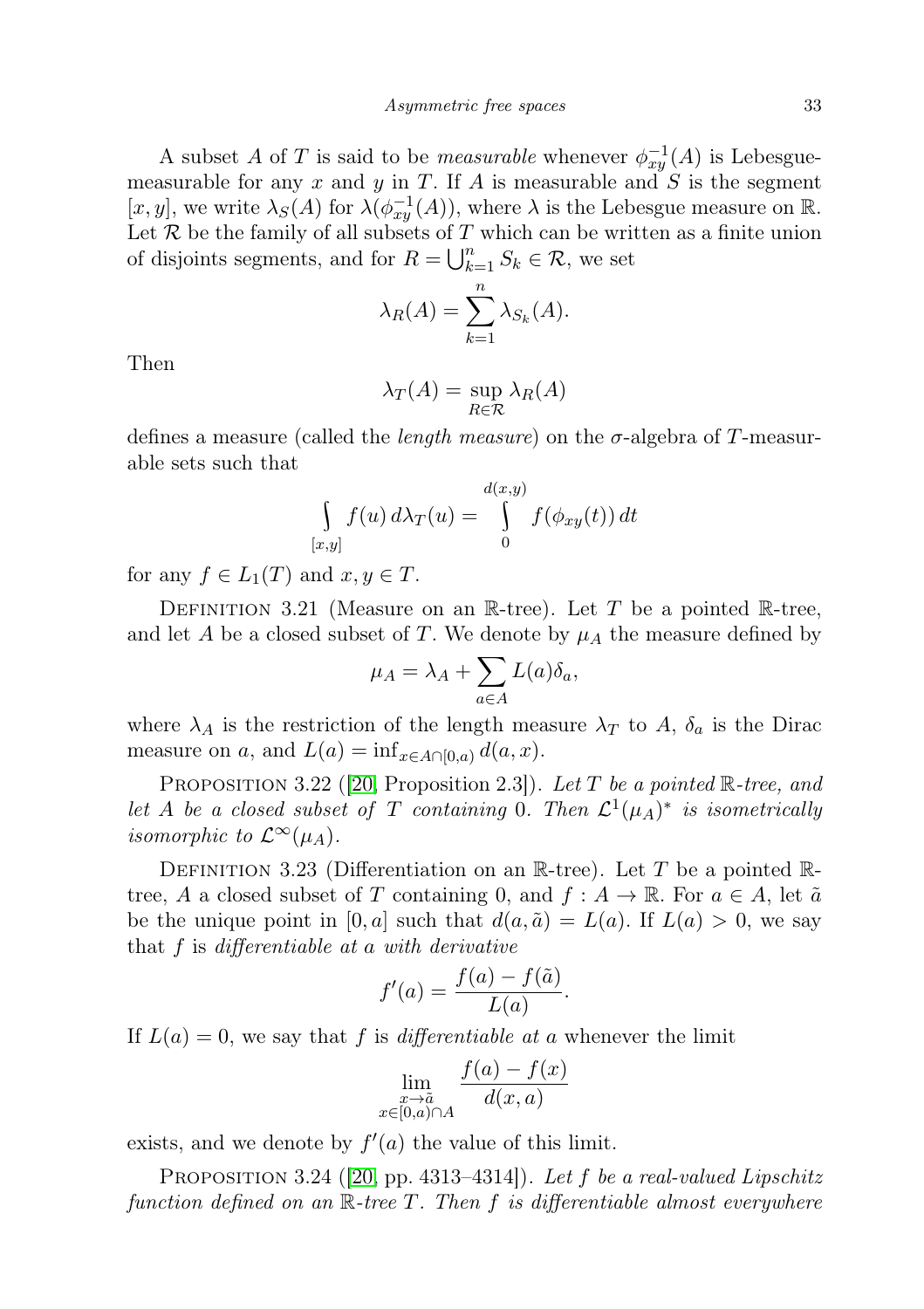on T and

$$
f(x) - f(0) = \int_{[0,x]} f' d\lambda_T
$$

for all  $x \in T$ .

The following theorem characterizes subsets of R-trees in terms of their Lipschitz free spaces.

<span id="page-33-0"></span>THEOREM 3.25 (20, Theorem 4.2). Let  $(X, D)$  be a complete pointed metric space. Then the following assertions are equivalent:

(i)  $\mathcal{F}(X)$  is isometrically isomorphic to a subspace of an  $\mathcal{L}^1$ -space,

(ii)  $(X, D)$  isometrically embeds into an  $\mathbb{R}$ -tree.

We are now ready to prove our result on  $\mathbb{R}$ -trees.

<span id="page-33-1"></span>PROPOSITION 3.26. Let  $(X, D)$  be a subset of an R-tree T. Then  $(X, D)$ satisfies property  $(S^*)$  with respect to the cone

$$
P = \{ \phi \in \text{Lip}_0(X, D) : \phi' \ge 0 \}.
$$

Proof. Thanks to Theorem [3.25,](#page-33-0) we may use Godard's embedding, denoted by  $\Phi_*$ , to isometrically identify  $\mathcal{F}(X,D)$  with a subspace Y of  $\mathcal{L}^1(T)$ , by sending  $\delta_x \in \mathcal{F}(X,D)$  to  $\Phi_*(\delta_x) = \mathbb{1}_{[0,x]} \in \mathcal{L}^1(T)$ . This embedding is the restriction to  $\mathcal{F}(X, D)$  of the pre-adjoint of the (weak-star to weak-star continuous) isometry  $\Phi : \mathcal{L}^{\infty}(T) \to \text{Lip}_0(T)$  defined by  $\Phi(g)(x) = \int_{[0,x]} g d\mu_X$ for any  $x \in T$ .

Let  $\iota : (X, D) \to (Y, \|\cdot\|_1)$  be the isometric injection induced by Godard's embedding  $\Phi$ . We keep the same notation  $\|\cdot\|_{\mathcal{F}_P}$  for the asymmetric heminorm induced in Y by this embedding. The P-asymmetrization of the norm of  $Y$  is given by

$$
||f|_{\mathcal{F}_P} = \sup_{\substack{\phi \ge 0 \\ ||\phi||_{\infty} \le 1}} \langle \phi, f \rangle = \sup_{\substack{\phi \ge 0 \\ ||\phi||_{\infty} \le 1}} \int_{X} f \phi \, d\mu_X = \int_{X} f^+ := ||f|_{1,+}
$$

for all  $f \in Y$ , where  $f^+(t) = \max\{f(t), 0\}$  for any  $t \in T$ . Therefore,  $D_P(y, x) = ||\iota(x) - \iota(y)||_{\mathcal{F}_P} = 0$  whenever  $\iota(x) \leq \iota(y)$  almost everywhere, which is equivalent to  $x \preccurlyeq y$  in the order of T. Then, for  $\varphi \in SL =$  $\text{SLip}_0(X, D_P)$  and  $x, y \in X$  such that  $x \preccurlyeq y$ , we have  $\varphi(x) - \varphi(y) \preceq$  $\|\varphi|_S D_P(y, x) = 0$ , and therefore  $x \preccurlyeq y$  yields  $\varphi(x) \leq \varphi(y)$ .

It is easy to check that  $\Phi^{-1}(\varphi) = \varphi' \in \mathcal{L}^{\infty}(T)$  for all  $\varphi \in L$ . The monotonicity property of semi-Lipschitz functions proved above yields  $\varphi' \geq 0$ , so  $\varphi$  belongs to the cone P. Therefore,  $SL \subset P$  and in view of Lemma [3.10\(](#page-26-2)i) we deduce that  $SL = P$ , hence  $(X, D)$  satisfies property  $(S)$ .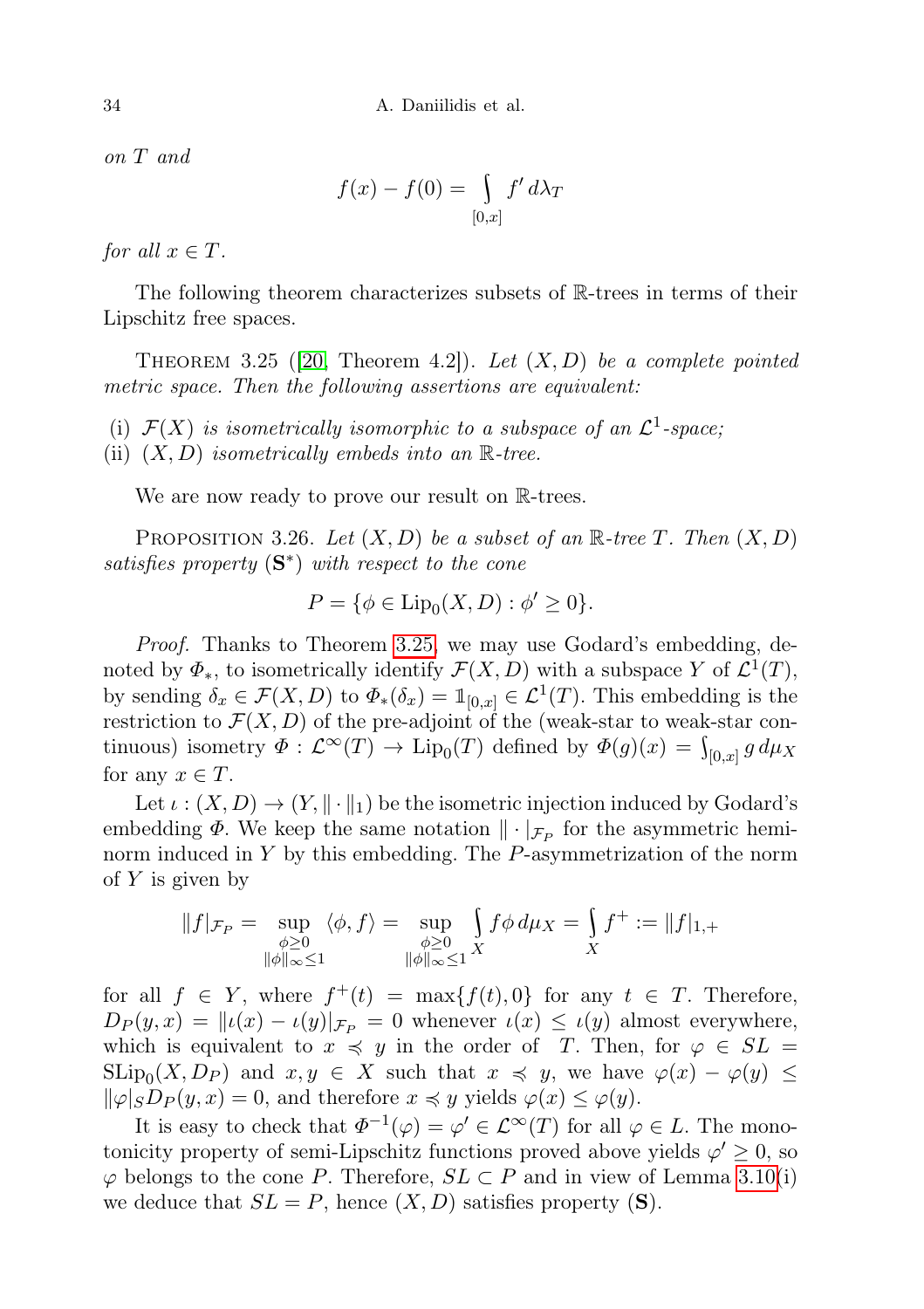Let  $g \in \mathcal{F}(X, D)$ , and  $f = \Phi_*(g)$ . Then  $||g||_{\mathcal{F}} = ||f||_1 = \text{sup}$  $\|\phi\|_{\infty}$ ≤1  $\langle \phi, f \rangle = \langle f, \text{sgn}(f) \rangle = \langle f^+, \text{sgn}(f) \rangle - \langle f^-, \text{sgn}(f) \rangle$  $= ||f|_{1,+} + ||-f|_{1,+} = ||g|_{\mathcal{F}_P} + ||-g|_{\mathcal{F}_P},$ 

where sgn(f) denotes the sign of f. Thus  $(X, D)$  satisfies property  $(\mathbf{S}^*)$ .

Combining Propositions [3.18](#page-30-1) and [3.26,](#page-33-1) we obtain

<span id="page-34-2"></span>PROPOSITION 3.27. Let  $(X, D)$  be a subset of an R-tree. Then there exists a canonical asymmetrization  $D_P$  of  $D$  such that the symmetrization of the semi-Lipschitz free space  $\mathcal{F}_a(X, D_P)$  is isometrically isomorphic to  $\mathcal{F}(X, D)$ .

<span id="page-34-0"></span>4. Linearization of semi-Lipschitz functions: a universal property. As was pointed out in Remark [2.31,](#page-15-1) Definition [2.26](#page-14-0) (as well as Definitions [2.27](#page-14-4) and [2.32\)](#page-16-2) can be readily generalized to functions between quasimetric spaces, as well as to the case of semi-Lipschitz functions with values in a normed cone.

Let  $(C, \|\cdot\|)$  be a normed cone, and denote by  $d_e^c(u, v)$  its corresponding extended quasi-metric (cf. Proposition [2.20\)](#page-12-1). We next introduce the notion of semi-Lipschitz function with values in C.

DEFINITION 4.1 (Semi-Lipschitz function with values in a normed cone). Let  $(X, d)$  be a quasi-metric space. A function  $f : X \to C$  is said to be a semi-Lipschitz function if there exists  $L \geq 0$  such that for all  $x, y \in X$ ,

(4.1) 
$$
d_e^c(f(y), f(x)) \le Ld(y, x).
$$

In this case, the *semi-Lipschitz conic norm* of a function  $f : X \to C$  is defined by

<span id="page-34-1"></span>
$$
||f||_{S} := \inf \{ L > 0 : (4.1) holds \}.
$$

The class of semi-Lipschitz functions on X with values in  $C$  is denoted as  $\text{SLip}(X, C)$ . Also, if  $x_0 \in X$  is a base point, we define the *asymmetric pivot* space

$$
SLip_0(X, C) := \{ f \in SLip(X, C) : f(x_0) = 0 \}.
$$

As in Proposition [2.28,](#page-14-3) a function  $f: X \to C$  is semi-Lipschitz if and only if  $||f||_S < \infty$ . Moreover, if d is a quasi-metric and  $f : X \to C$  is semi-Lipschitz, then

$$
||f|_S = \sup_{x \neq y} \frac{\max\left\{d^c_e(f(y), f(x)), 0\right\}}{d(y, x)} = \sup_{x \neq y} \frac{d^c_e(f(y), f(x))}{d(y, x)} < \infty.
$$

If d is a quasi-hemi-metric, we use the same expression for  $||f||_S$  as that in Proposition [2.28\(](#page-14-3)ii).

Given a quasi-metric space  $(X, d)$  with a base point  $x_0$ , consider the isometric injection  $\delta : (X, d) \to (\text{SLip}_0(X)^*, ||\cdot|^*)$  of Proposition [3.3.](#page-23-1) We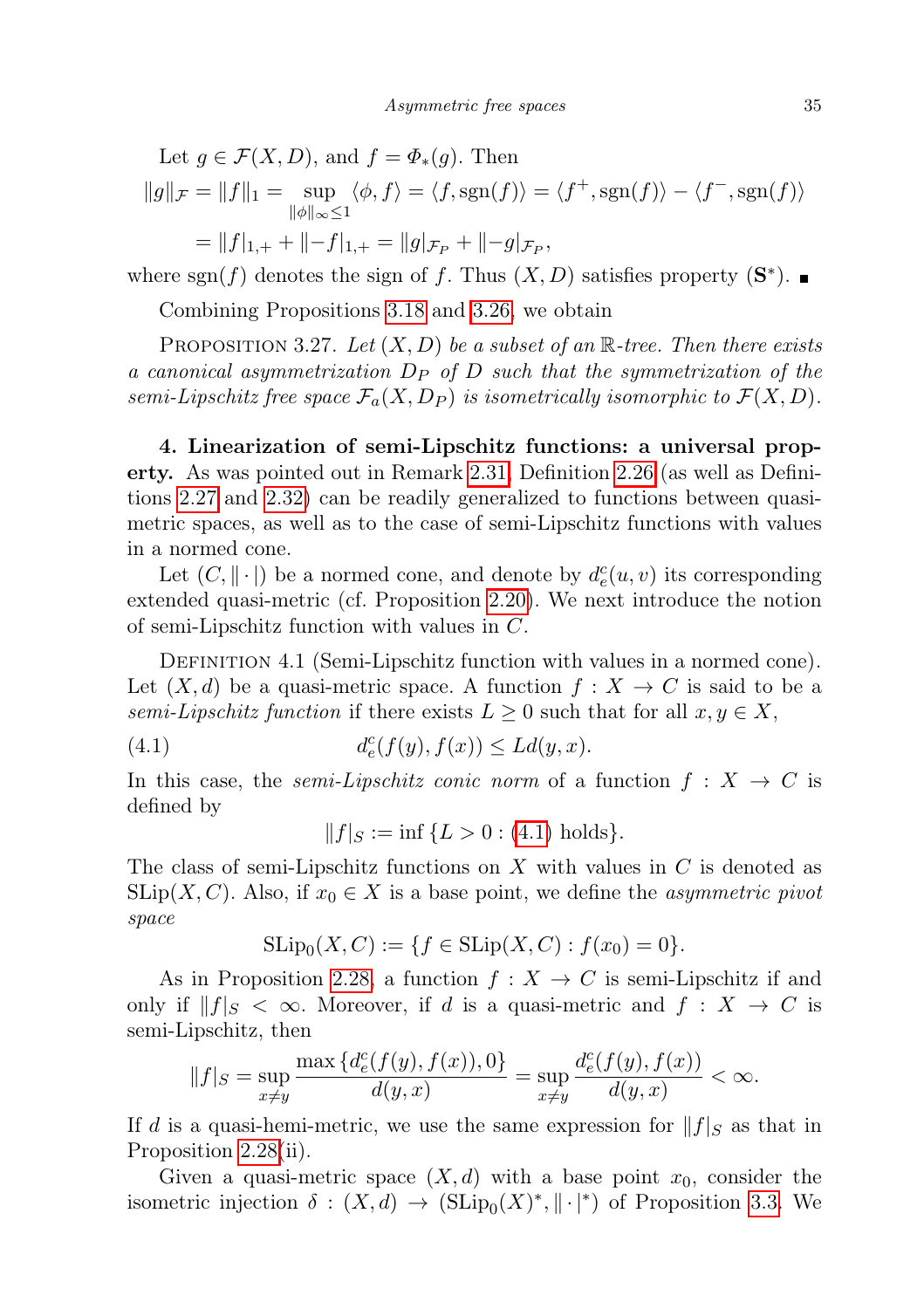next show that the semi-Lipschitz free space over a quasi-metric space  $(X, d)$ with a base point  $x_0$  is characterized by the following universal property, which is an analog of the Lipschitz case (see [\[22,](#page-47-7) Lemma 2.2]).

<span id="page-35-0"></span>THEOREM 4.2 (Linearization of semi-Lipschitz functions). Let  $(X, d)$ be a quasi-metric space with a base point  $x_0$ . Suppose that  $(C, \|\cdot\|)$  is a normed cone and  $f \in \text{SLip}_0(X, C)$ . Then there exists a unique linear map  $T_f : \mathcal{F}_a(X) \to C$  extending f, i.e.  $T_f \circ \delta = f$  and  $||T_f|| = ||f||_S$ .

*Proof.* If 
$$
f \in \text{SLip}_0(X, C)
$$
, then  $T_f : \mathcal{F}_a(X) \to C^{**}$  defined by

$$
T_f(\gamma)(\phi) = \gamma(\phi \circ f) \quad (\gamma \in \mathcal{F}_a(X), \, \phi \in C^*)
$$

belongs to the set of bounded linear mappings from  $\mathcal{F}_a(X)$  into  $C^{**}$ , and

$$
||T_f| = \sup_{||\gamma|^* \le 1} ||T_f(\gamma)|^{**} = \sup_{||\gamma|^* \le 1} \sup_{||\phi|^* \le 1} T_f(\gamma)(\phi)
$$
  
= 
$$
\sup_{||\phi|^* \le 1} \sup_{||\gamma|^* \le 1} \gamma(\phi \circ f) = \sup_{||\phi|^* \le 1} ||\phi \circ f||_S \le ||f||_S.
$$

Observe that the last inequality is achieved by taking into account that  $\phi$  is linear and

$$
\sup_{\|\phi\|^* \le 1} \|\phi \circ f|_{S} = \sup_{\|\phi\|^* \le 1} \sup_{d(y,x)>0} \left\{ \frac{(\phi \circ f)(x) - (\phi \circ f)(y)}{d(y,x)} \right\}
$$
  
= 
$$
\sup_{\|\phi\|^* \le 1} \sup_{d(y,x)>0} \left\{ \frac{\phi(f(x) - f(y))}{d(y,x)} \right\} \le \sup_{\|\phi\|^* \le 1} \|\phi\|^* \|f\|_{S} = \|f\|_{S}.
$$

(By abuse of notation, we still denote by  $||T_f| = \sup_{||\gamma||^* \leq 1} ||T_f(\gamma)||^*$  the conic norm of the linear function  $T_f : \mathcal{F}_a(X) \to C^{**}$ .) Furthermore, if  $i_C : C \to C^{**}$ is the canonical injection, we have

$$
\langle T_f(\delta(x)), \phi \rangle = T_f(\delta(x))(\phi) = \delta(x)(\phi \circ f)
$$
  
=  $\phi(f(x)) = i_C(f(x))(\phi) = \langle i_C(f(x)), \phi \rangle$ 

for every  $x \in X$  and  $\phi \in C^*$ , and hence  $T_f(\delta(x)) = i_C(f(x)) \in i_C(C)$ for every  $x \in X$ . This yields that  $T_f(\gamma) \in i_C(C)$  for every  $\gamma \in \mathcal{F}_a(X)$ . Identifying  $i_C(f(x)) \in i_C(C)$  with  $f(x) \in C$ , we have  $T_f \in \mathcal{L}(\mathcal{F}_a(X), C)$ and  $T_f \circ \delta = f$ . So, since  $T_f \circ \delta = f$  and  $\delta$  is an isometry (Proposition [3.3\)](#page-23-1), we deduce that

$$
||f|_{S} = \sup_{d(y,x)>0} \left\{ \frac{d_e^c(f(y), f(x))}{d(y,x)} \right\}
$$
  
= 
$$
\sup_{d(y,x)>0} \left\{ \frac{||T_f(\delta(x)) - T_f(\delta(y))||}{d(y,x)} \right\} = \sup_{d(y,x)>0} \left\{ \frac{||T_f(\delta(x) - \delta(y))||}{d(y,x)} \right\}
$$
  

$$
\leq \sup_{d(y,x)>0} \left\{ \frac{||T_f|||\delta(x) - \delta(y)|^*}{d(y,x)} \right\} = ||T_f|| \sup_{d(y,x)>0} \left\{ \frac{||\delta(x) - \delta(y)|^*}{||\delta(x) - \delta(y)|^*} \right\} = ||T_f||.
$$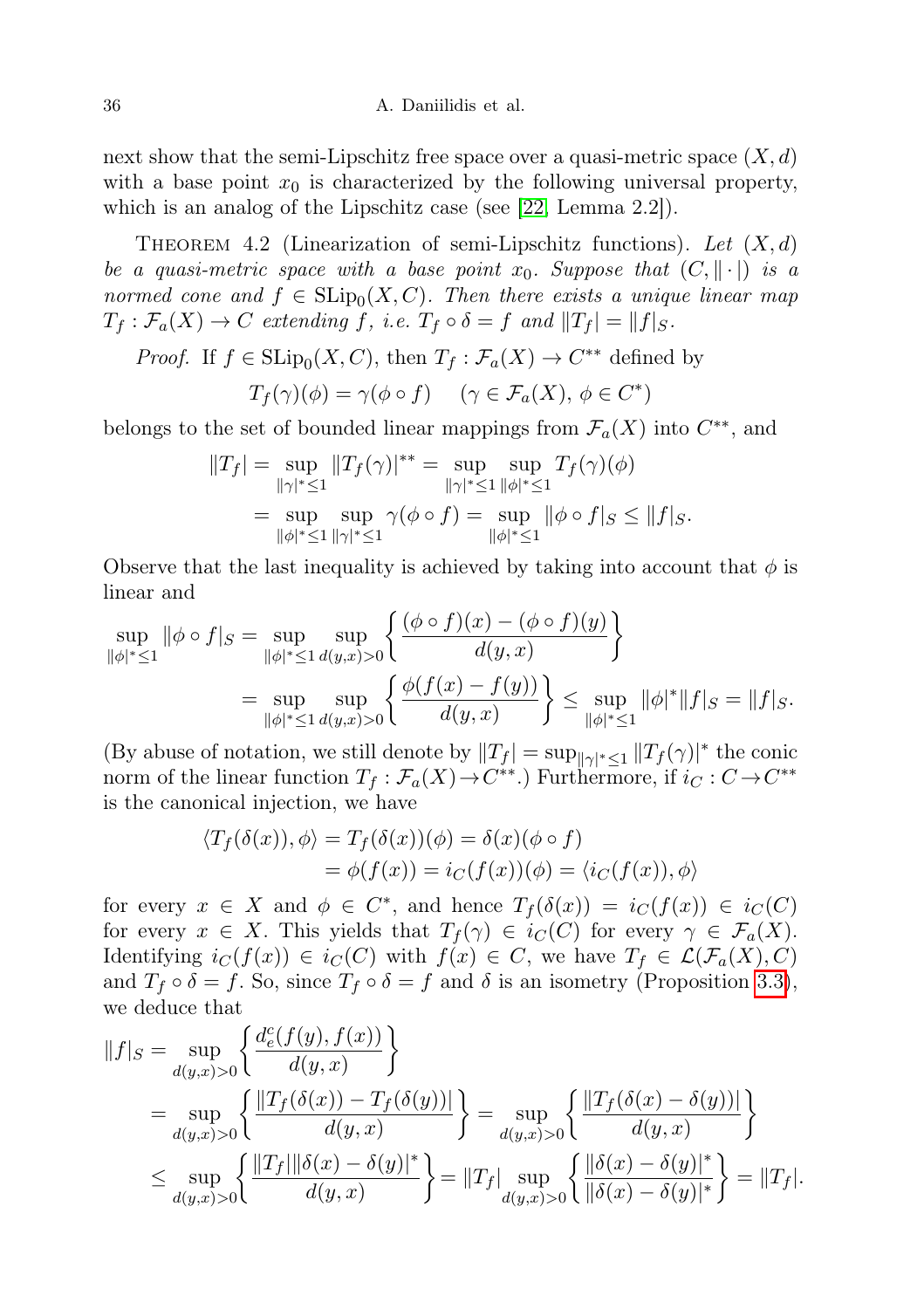Thus  $||T_f| = ||f||_S$ . Assume now that there exists a bounded linear mapping  $S_f : \mathcal{F}_a(X) \to C$  such that  $S_f \circ \delta = f$ . Then it is clear that  $S_f(\delta(x)) =$  $T_f(\delta(x))$  for all  $x \in X$  and, by the definition of  $\mathcal{F}_a(X)$ , it follows that  $S_f = T_f$ .

REMARK 4.3 (Universal property). Equivalently, the condition  $T_f \circ \delta = f$ means that the following diagram commutes:



Furthermore, as a consequence of the universal property that we have just proved, it is not difficult to establish that the mapping  $f \mapsto T_f$  is an isometric isomorphism of  $\text{SLip}_0(X, C)$  into the cone of bounded linear mappings  $L(\mathcal{F}_a(X), C)$ , which constitutes another proof of Theorem [3.5](#page-24-1) for the particular case  $C = \mathbb{R}$ . Indeed, we already know that the mapping  $f \mapsto T_f$  is an isometry of  $\text{SLip}_0(X,\mathbb{R})$  onto  $\mathcal{F}_a(X)^*$ . Now, given  $T \in L(\mathcal{F}_a(X), C)$ , we can define a mapping  $f : X \to C$  by  $f(x) = T(\delta(x))$  for all  $x \in X$ . Since

$$
d^c_e(f(y),f(x))=d^c_e\big(T(\delta(y)),T(\delta(x))\big)\leq \|T|\, \|\delta(x)-\delta(y)\|^*=\|T|d(y,x)
$$

for all  $x, y \in X$ , the function f is in  $\text{SLip}_0(X, C)$ . By the universal property of  $\mathcal{F}_a(X)$ , there is a unique operator  $T_f \in L(\mathcal{F}_a(X), C)$  such that  $T_f \circ \delta = f$ . Hence  $T = T_f$  and thus the mapping  $f \mapsto T_f$  is a surjective isometry.

The proof of the following result is immediate from Theorem [4.2.](#page-35-0)

<span id="page-36-0"></span>COROLLARY 4.4 (Linearization of quasi-metric morphisms). Let  $(X_1, d_1)$ and  $(X_2, d_2)$  be pointed quasi-metric spaces, and  $f \in \text{SLip}_0(X_1, X_2)$ . Then there is a unique linear map  $\hat{T}_f : \mathcal{F}_a(X_1) \to \mathcal{F}_a(X_2)$  such that  $\hat{T}_f \circ \delta_{X_1}$  $=\delta_{X_2} \circ f$ , *i.e.* the diagram



commutes, and  $\|\hat{T}_f\| = \|f|_S$ , where  $\delta_{X_1}$  and  $\delta_{X_2}$  are the isometric injections of the quasi-metric spaces  $(X_1, d_1)$  and  $(X_2, d_2)$  to their free spaces (cf. Proposition 3.[3\)](#page-23-1).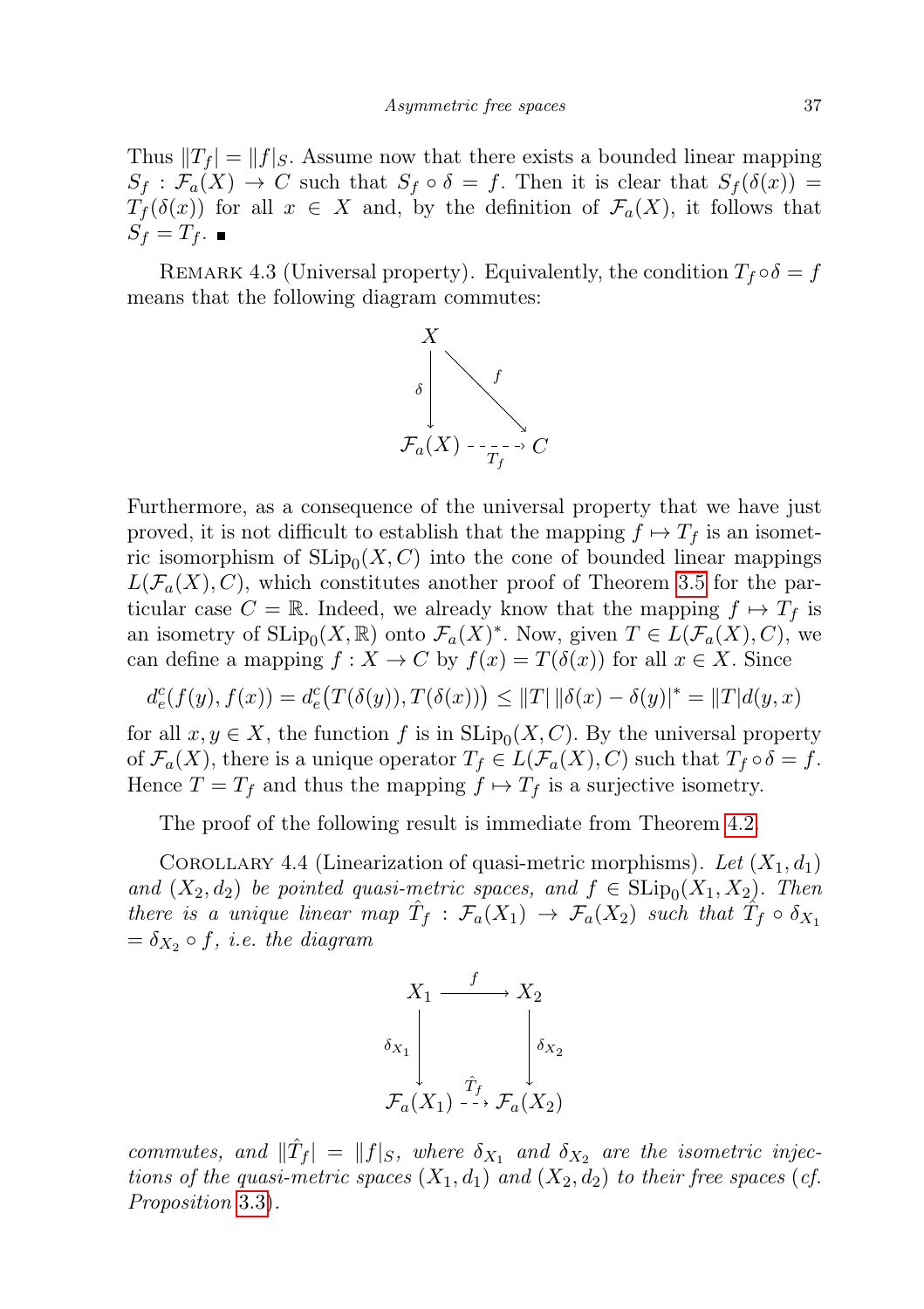For the following proposition, we refer to the reader to [\[31\]](#page-47-17) for a survey on the extensions of semi-Lipschitz functions on quasi-metric spaces.

<span id="page-37-0"></span>PROPOSITION 4.5 (The free space of a quasi-metric subspace). Let  $(X, d)$ be a quasi-metric space with a base point  $x_0$ , and consider a subspace  $(M, d)$ of  $(X, d)$  such that  $x_0 \in M$ . Then  $\mathcal{F}_a(M)$  is isometrically isomorphic to a subspace of  $\mathcal{F}_a(X)$ .

*Proof.* Let  $\hat{T}_i$ :  $\mathcal{F}_a(M) \to \mathcal{F}_a(X)$  be the linearization given by Corol-lary [4.4](#page-36-0) of the identity mapping  $i: M \to X$ . Since  $\|\hat{T}_i\| = \|i\|_S = 1$ , we know that  $\|\hat{T}_i(Q)\|_{\mathcal{F}_a(X)}^* \leq \|\hat{Q}\|_{\mathcal{F}_a(M)}^*$ . For the opposite inequality, consider  $Q \in \text{span}(\delta(M))$ . Clearly,  $\hat{T}_i(Q) = Q \in \text{span}(\delta(X))$ . Then, for any  $f \in \text{SLip}(M)$ , the expression  $\tilde{f}(x) = \inf_{m \in M} \{f(m) + ||f||_{S}d(m, x)\}, x \in X$ (which is an adaptation of the McShane extension of Lipschitz maps), provides a semi-Lipschitz extension with the same associated conic norm  $||f||_S$ . It follows that

$$
||Q|_{\mathcal{F}_a(M)}^* = \sup_{\substack{||f||_S \le 1 \\ f \in \text{SLip}(M)}} \langle Q, f \rangle \le \sup_{\substack{||f||_S \le 1 \\ f \in \text{SLip}(X)}} \langle Q, f \rangle = ||Q|_{\mathcal{F}_a(X)}^* = ||\hat{T}_i(Q)|_{\mathcal{F}_a(X)}^*.
$$

By continuity of  $\hat{T}_i$  (and density of span $(\delta(M))$  in  $\mathcal{F}_a(M)$ ), we can extend the previous inequality to any  $Q \in \mathcal{F}_a(M)$ .

Let us consider another conic norm on span $(\delta(X))$  (and on  $\mathcal{F}_a(X)$ ), which is based on a variant of the so-called Kantorovich–Rubinstein norm (see [\[12,](#page-46-18) Section 8.4.5]).

EXAMPLE 4.6 (Kantorovich–Rubinstein conic norm). Let  $X \neq \emptyset$  be a set equipped with a quasi-metric d and a base point  $x_0$ . For  $\gamma, \overline{\gamma} \in \text{span}(\delta(X))$ consider all representations  $\gamma - \overline{\gamma} = \sum_{i=1}^{n} \lambda_i (\hat{y}_i - \hat{z}_i)$ , where  $\lambda_i \geq 0$  and possibly some  $\hat{y}_i$  or  $\hat{z}_i$  are equal to  $\hat{x}_i = 0$  and set possibly some  $\hat{y}_i$  or  $\hat{z}_i$  are equal to  $\hat{x}_0 = 0$ , and set

$$
d_{\mathrm{KR}}(\gamma, \overline{\gamma}) := \inf \{ \lambda_1 d(z_1, y_1) + \cdots + \lambda_n d(z_n, y_n) \}.
$$

Then  $\|\gamma\|_{\text{KR}} := d_{\text{KR}}(\hat{x}_0, \gamma)$  is an asymmetric norm on span $(\delta(X))$  and

$$
d_{\text{KR}}(\widehat{x}, \widehat{y}) = d(y, x) \quad \text{ for all } x, y \in X.
$$

Moreover,  $\|\gamma\|_{KR}$  coincides with the restriction of the conic norm  $\|\cdot\|^*$  of  $\text{SLip}_0(X)^*$  to span $(\delta(X))$  and thus extends to  $\mathcal{F}_a(X)$ . Indeed, if  $\|\cdot\|'$  is a conic norm on span $(\delta(X))$  satisfying  $\|\delta(x)-\delta(y)\|' \le d(y,x)$  for all  $x, y \in X$ , then every  $\gamma = \lambda_1(\widehat{y}_1 - \widehat{z}_1) + \cdots + \lambda_n(\widehat{y}_n - \widehat{z}_n)$  accomplishes

$$
\|\gamma|' = \|\lambda_1(\widehat{y}_1 - \widehat{z}_1) + \cdots + \lambda_n(\widehat{y}_n - \widehat{z}_n)\|'
$$
  
\n
$$
\leq \|\lambda_1(\widehat{y}_1 - \widehat{z}_1)\|' + \cdots + \|\lambda_n(\widehat{y}_n - \widehat{z}_n)\|'
$$
  
\n
$$
\leq \lambda_1 d(z_1, y_1) + \cdots + \lambda_n d(z_n, y_n),
$$

which shows that  $\|\gamma\|' \leq \|\gamma\|_{KR}$ . In particular,  $\|\gamma\|^* \leq \|\gamma\|_{KR}$  (since the conic norm  $\|\cdot|^*$  on  $\mathcal{F}_a(X)$  satisfies  $\|\delta(x)-\delta(y)\|^* = d(y,x)$  for all  $x, y \in X$ ). Hence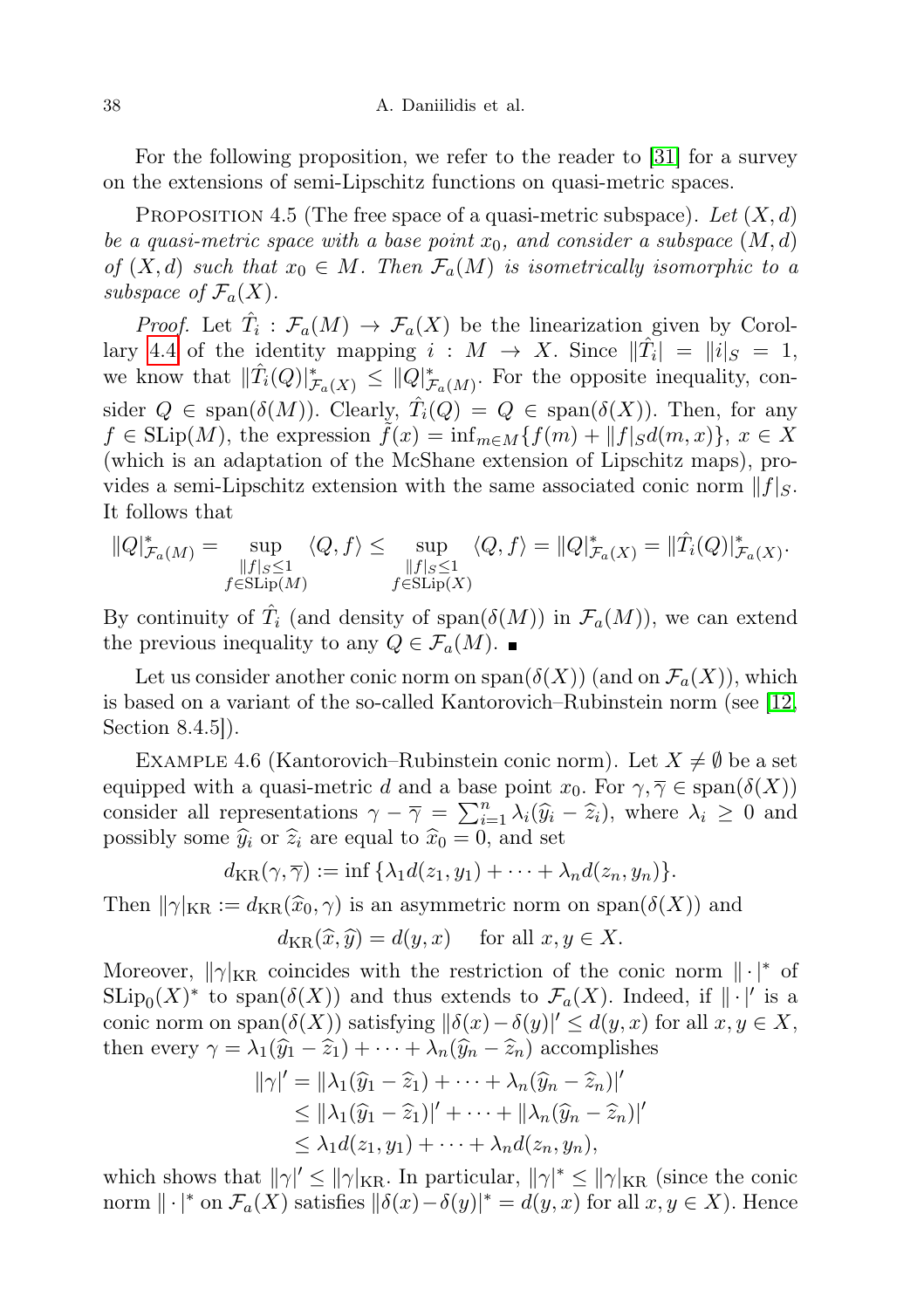$d(y,x) = \|\delta(x) - \delta(y)\|^* \le \|\delta(x) - \delta(y)\|_{\text{KR}} \le d(y,x)$  for all  $x, y \in X$ , which implies that

$$
\|\delta(x) - \delta(y)|_{\text{KR}} = d(y, x) \quad \text{ for all } x, y \in X.
$$

Consider now the mapping  $L: X \to (\text{span}(\delta(X)), ||\cdot||_{\text{KR}})$  sending x to  $\delta(x)$ , which is clearly an isometric embedding. By the universality property of  $\mathcal{F}_a(X)$  (see Theorem [4.2\)](#page-35-0), L extends to  $L : \mathcal{F}_a(X) \to (\text{span}(\delta(X)), ||\cdot||_{KR})$ and  $\|\cdot|_{KR} \leq \|\cdot|^*$ , so the conic norms  $\|\cdot|_{KR}$  and  $\|\cdot|^*$  are the same.

<span id="page-38-0"></span>5. Examples of semi-Lipschitz free spaces. Let us now illustrate the semi-Lipschitz free space for three concrete examples of quasi-metric spaces: a finite quasi-metric space consisting of three points, the set of natural numbers  $\mathbb N$  with a discrete quasi-metric and the set of real numbers  $\mathbb R$  under the quasi-hemi-metric defined by the canonical conic hemi-norm  $u$ . We also include an example-scheme stemming from canonical asymmetrizations of subsets of R-trees.

<span id="page-38-1"></span>**5.1.** A 3-point quasi-metric space. Let  $X = \{x_0, x_1, x_2\}$  be a set of three points, endowed with the following quasi-metric (in a general form):

$$
\rho(x_0, x_1) = a_{01}, \quad \rho(x_1, x_0) = a_{10}, \quad \rho(x_0, x_2) = a_{02},
$$
  
\n $\rho(x_2, x_0) = a_{20}, \quad \rho(x_1, x_2) = a_{12}, \quad \rho(x_2, x_1) = a_{21}.$ 

Taking  $x_0$  as a base point, it is clear that the set of semi-Lipschitz functions vanishing at  $x_0$  can be algebraically identified with  $\mathbb{R}^2$ , i.e. any function  $g: X \to \mathbb{R}$  with  $g(x_0) = 0$  is in  $\text{SLip}_0(X)$ , with associated semi-Lipschitz norm equal to

$$
||g||_{S} = \max\left\{\frac{g_1 - g_2}{a_{21}}, \frac{g_2 - g_1}{a_{12}}, \frac{g_1}{a_{01}}, \frac{g_2}{a_{02}}, \frac{-g_1}{a_{10}}, \frac{-g_2}{a_{20}}\right\},\,
$$

where  $g_1 = g(x_1)$  and  $g_2 = g(x_2)$ . Hence, the unit ball B of  $\text{SLip}_0(X, \rho) \simeq \mathbb{R}^2$ is the polygon generated by the linear inequalities defined in terms of the asymmetric norm. The dual cone of  $(SLip_0(X), \|\cdot\|_S)$  is the vector space  $\mathbb{R}^2$ endowed with the asymmetric norm determined by the Minkowski gauge of the asymmetric polar  $B^o$  of the unit ball B of  $\text{SLip}_0(X,\rho)$ , that is,

$$
B^o = \{ X \in \mathbb{R}^2 : \langle g, X \rangle \le 1, \forall g \in B \}.
$$

As the evaluation functionals  $\delta(x_1), \delta(x_2)$  generate the vector space  $\mathbb{R}^2$ , it follows that  $\mathcal{F}_a(X,\rho)$  is isomorphic to  $\mathbb{R}^2$ , with the asymmetric norm determined by the aforementioned Minkowski gauge. Furthermore, for any  $g \in \text{SLip}_0(X)$ , its linearization  $T_g : \mathcal{F}_a(X) \to \mathbb{R}$  is given by

$$
T_g(\lambda_1 \hat{x}_1 + \lambda_2 \hat{x}_2) = \lambda_1 g(x_1) + \lambda_2 g(x_2),
$$

with  $\lambda_i \in \mathbb{R}$ ,  $i = 1, 2$ . Notice that the unit balls of  $\text{SLip}_0(X, \rho)$  and its dual cone have at most six extreme points (see Figure [2\)](#page-38-1).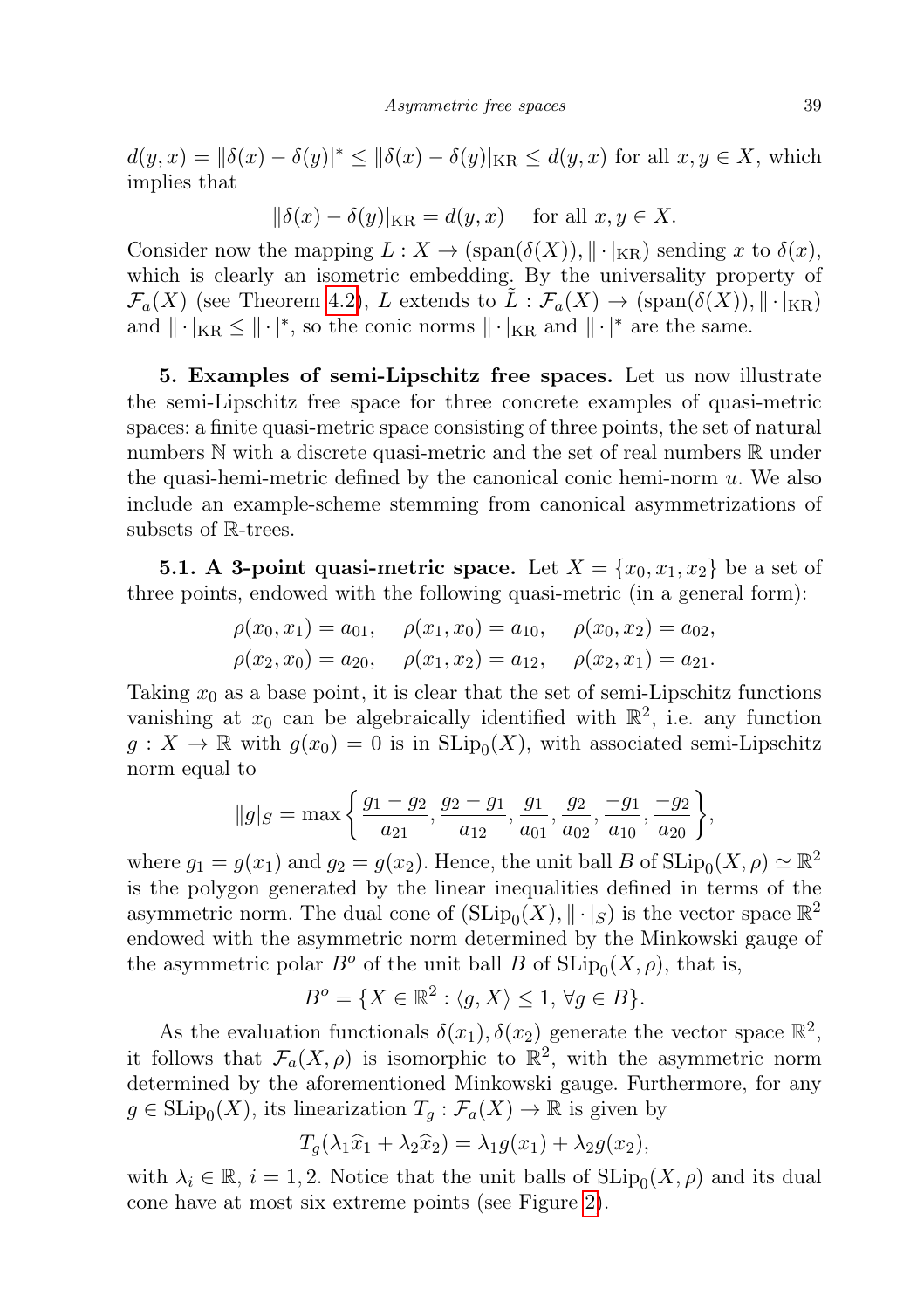

Fig. 2. Representation of the unit ball of  $\text{SLip}_0(X,\rho)$  and its asymmetric polar, respectively, with  $X = \{x_0, x_1, x_2\}$ ,  $\rho(x_1, x_0) = \frac{3}{2}$  and  $\rho(x_i, x_j) = 1$  for  $i \neq j$  with  $(i, j) \neq (1, 0)$ 

<span id="page-39-0"></span>**5.2.** N as a metric or quasi-metric space. We now consider the set N of natural numbers (including 0) endowed with the quasi-metric defined by

$$
d(n, m) = \begin{cases} 1 & \text{if } m \notin \{0, n\}, \\ 0 & \text{if } m \in \{0, n\}. \end{cases}
$$

We fix  $x_0 = 0$  as a base point. Let  $y = (y(n))_n \in \text{SLip}_0(\mathbb{N}, d)$ . Then  $y(0) = 0$ and the semi-Lipschitz condition implies that the sequence  $(y(n))_n$  is nonnegative: indeed,

$$
y(0) - y(n) = -y(n) \le ||y||_{S} d(n, 0) = 0
$$

and

$$
y(n) - y(0) = y(n) \le ||y||_{S} d(0, n) = ||y||_{S}.
$$

Therefore we have  $(y(n))_n \in \ell^{\infty}(\mathbb{N})$  and  $||y||_{S} \ge ||y||_{\infty}$ . Moreover,

$$
||y||_{S} = \sup_{d(n,m) > 0} \frac{y(m) - y(n)}{1} \le \sup_{d(n,m) > 0} y(m) = ||y||_{\infty},
$$

since  $y(n) \geq 0$  for all  $n \in \mathbb{N}$ . It is easy to check than any bounded nonnegative sequence satisfies the semi-Lipschitz condition, so it follows that  $\text{SLip}_0(\mathbb{N}, d)$  is  $(\ell^{\infty}_+(\mathbb{N}), ||\cdot||_{\infty})$ , the positive cone of  $\ell^{\infty}(\mathbb{N})$ . The dual norm on  $\ell^{\infty}_+(\mathbb{N})^*$  is given by

$$
\|\varphi|^* = \sup_{\substack{(y_n) \in \ell_+^{\infty}(\mathbb{N}) \\ \|(y_n)\|_{\infty} \le 1}} \varphi((y_n)).
$$

The set  $\{\delta(n) : n \in \mathbb{N}\}\subset \ell^{\infty}_+(\mathbb{N})^*$  of evaluation functionals can be identified with the canonical basis of  $\ell^1(\mathbb{N})$ , so the linear span of  $\delta(\mathbb{N})$  is the set  $c_{00}(\mathbb{N})$  of finitely supported sequences. On this set, the dual norm of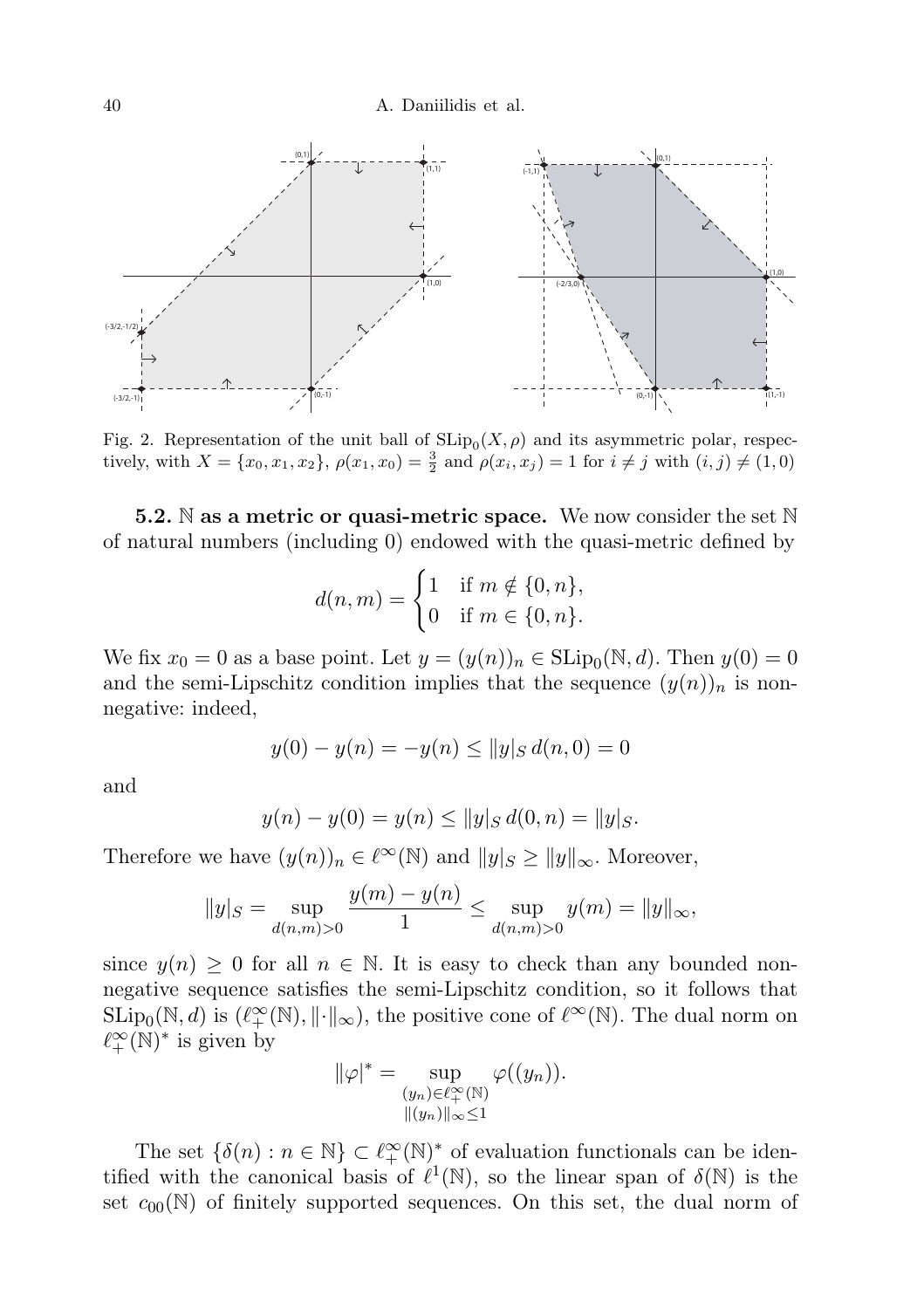$\text{SLip}_0(\mathbb{N}, d)^*$  becomes

$$
||(x_n)|^* = \sum_{n \in \mathbb{N}} \max \{x_n, 0\} = \sum_{n \in \mathbb{N}} x_n^+ =: ||(x_n)|_{1,+},
$$

since the supremum on the dual norm is taken over the positive cone of  $\ell^{\infty}(\mathbb{N})$  (and it is attained at the sequence (sgn(x<sub>n</sub>) ∨ 0)). It is easy to check that the symmetrization of the asymmetric norm  $\|\cdot\|_{1,+}$  is equivalent to the usual norm of  $\ell^1(\mathbb{N})$ , and therefore the asymmetric normed space  $(\ell^1(\mathbb{N}), \|\cdot\|_{1,+})$  satisfies the conditions required to make it the bicompletion of  $(c_{00}(\mathbb{N}), \|\cdot\|_{1,+})$ . Therefore, the semi-Lipschitz free space  $\mathcal{F}_a(\mathbb{N}, d)$  is isometrically isomorphic to  $(\ell^1(\mathbb{N}), \|\cdot|_{1,+})$  and the linearization  $T_y$  of a function  $y = (y(n))_n \in \text{SLip}_0(\mathbb{N}, d)$  can be obtained from

$$
T_y(e_n)=y(n), \quad n=1,2,\ldots,
$$

where  $e_n$  is the *n*th element of the canonical basis of  $\ell^1(\mathbb{N})$ .

It is well known that the free space  $\mathcal{F}(\mathbb{N}, D)$  of  $\mathbb N$  equipped with the distance

$$
D(m, n) = \begin{cases} 2 & \text{if } n \notin \{0, m\}, \\ 1 & \text{if } n = 0 \text{ or } m = 0, \\ 0 & \text{if } n = m \end{cases}
$$

is isometric to  $\ell^1(\mathbb{N})$  (see, for instance, [\[20,](#page-47-8) [21,](#page-47-10) [39\]](#page-47-0)), and

$$
L = \text{Lip}_{0}(\mathbb{N}, D) = \left\{ y = y_{n} \in \mathbb{R}^{\mathbb{N}} : ||y||_{L} := \frac{y(n) - y(m)}{D(m, n)} < \infty \right\}
$$

is isometric to  $\ell^{\infty}(\mathbb{N})$ . If  $m, n \in \mathbb{N}$ , then the canonical asymmetrization of D (Definition [2.5\)](#page-6-0) is

$$
D_{+}(m,n) = \|\widehat{\delta}(n) - \widehat{\delta}(m)|_{\mathcal{F}_{+}} = \sup_{\substack{y \in \ell^{\infty}(\mathbb{N})_{+} \\ \|y\|_{\infty} \le 1}} \langle y, e_n - e_m \rangle = \sup_{0 \le y_n \le 1} \sum_{k \ge 0} y_k x_k,
$$

where  $x_n = 1$ ,  $x_m = -1$ , and  $x_k = 0$ , for  $k \notin \{n, m\}$ . According to Theo-rem [3.12,](#page-28-0)  $\mathcal{F}(\mathbb{N}, D) = \mathcal{F}(\mathbb{N}, d)$  (as sets), with  $d = D_+$ ,  $\text{SLip}_0(\mathbb{N}, d) = \ell_+^{\infty}(\mathbb{N}) =$ SLip<sub>0</sub>(N, D<sub>+</sub>) and  $||x|_{\mathcal{F}_a} = ||x|_{\mathcal{F}_+} = \sum_{n\geq 0} x_n^+$ .

<span id="page-40-0"></span>**5.3. The quasi-metric space**  $(\mathbb{R}, u)$ . Note that since the symmetrized distance  $d_u^s$  is equal to the usual metric of  $\mathbb R$  (which can be seen as a pointed  $\mathbb{R}$ -tree),  $\mathcal{F}(\mathbb{R}, u)$  can be obtained from Proposition [3.18.](#page-30-1) We include a direct self-contained proof, which does not rely on Godard's work on R-trees. Let us start with some preliminary results.

LEMMA 5.1 (Semi-Lipschitz functions in  $(\mathbb{R}, u)$ ). Let  $f \in \text{SLip}_0(\mathbb{R}, u)$ . Then f is a non-decreasing function in  $\text{Lip}_0(\mathbb{R})$ .

*Proof.* By Remark [2.33,](#page-16-0) f is Lipschitz on  $(\mathbb{R}, u^s) = (\mathbb{R}, |\cdot|)$ , and therefore is differentiable almost everywhere. Note that if  $x \leq y$ , then  $d_u(y, x) = 0$ , so  $f(x) \leq f(y)$ . As f is non-decreasing,  $f' \geq 0$ .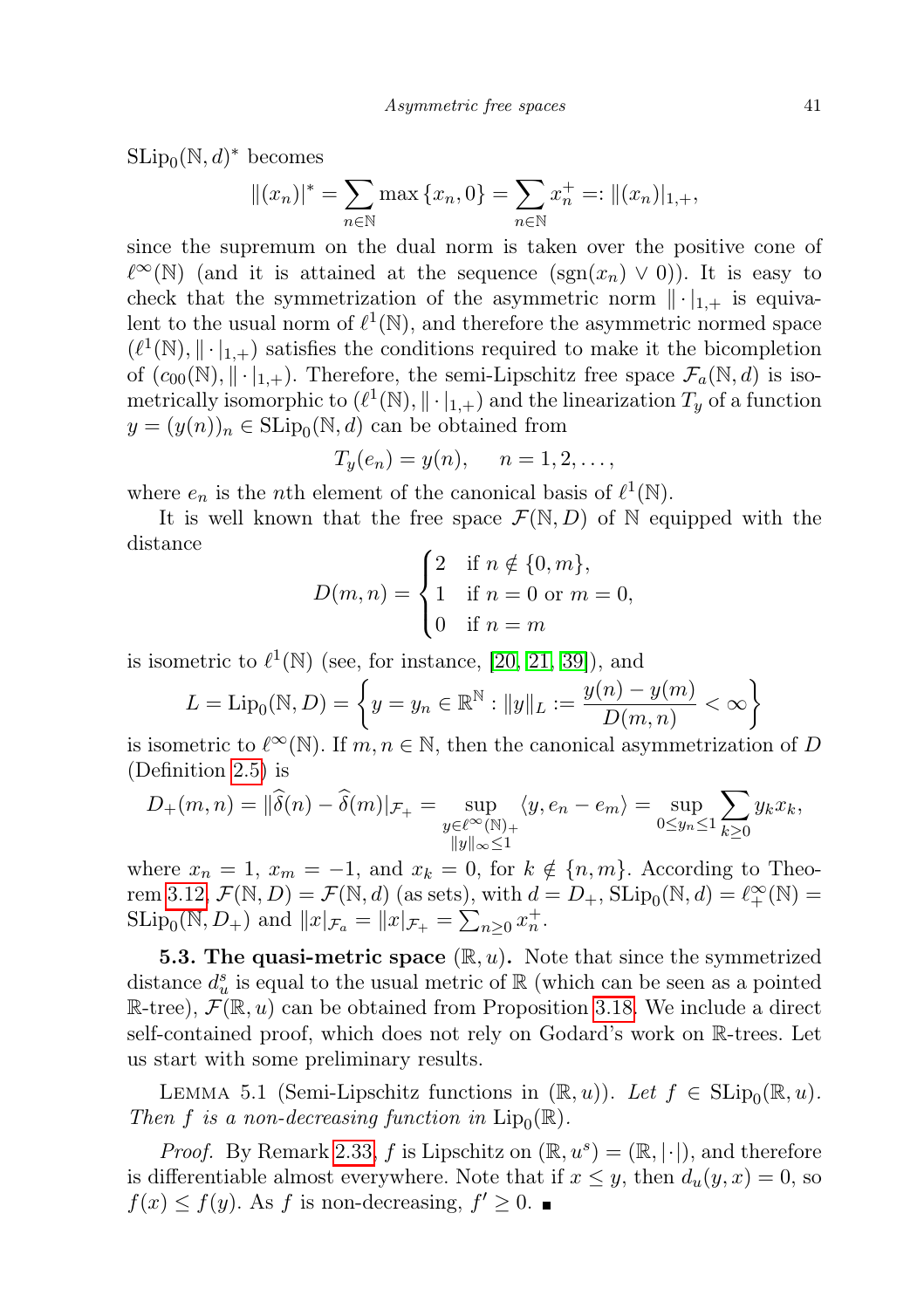42 A. Daniilidis et al.

<span id="page-41-0"></span>LEMMA 5.2. The normed cone  $(SLip_0(\mathbb{R}, u), ||\cdot|_S)$  is isometrically isomorphic to  $(\mathcal{L}_+^{\infty}(\mathbb{R}), \|\cdot\|_{\infty})$ .

*Proof.* Consider the mapping  $T : (\mathcal{L}_+^{\infty}(\mathbb{R}), || \cdot ||_{\infty}) \to (\mathrm{SLip}_0(\mathbb{R}, u), || \cdot ||_S)$ defined by

$$
Tg(x) = \int_{0}^{x} g d\lambda = \int \mathbb{1}_{[0,x]} g,
$$

which is surjective by the previous analysis. This mapping is well defined since for  $x \geq y$  we have

$$
Tg(x) - Tg(y) = \int_{y}^{x} g d\lambda \le ||g||_{\infty}(x - y) = ||g||_{\infty} d_{u}(y, x).
$$

If  $x < y$  then

$$
Tg(x) - Tg(y) = -\int_{x}^{y} g \, d\lambda \le 0 = d_u(y, x).
$$

This also proves that  $||Tg||_{\infty} \leq ||g||_{\infty}$ . On the other hand, let  $x \in \mathbb{R}$  be a point of differentiability of  $Tg$ . Then

$$
Tg'(x) = \lim_{y \searrow x} \frac{Tg(y) - Tg(x)}{y - x} \le \sup_{x < y} \frac{Tg(y) - Tg(x)}{y - x} = ||Tg||_S,
$$

and since clearly  $(Tg)' = g$ , we conclude that  $||g||_{\infty} \leq ||Tg||_{S}$  and that T is an isometric isomorphism.

For the following result, if  $f \in \mathcal{L}^1(\mathbb{R})$ , recall the notation  $||f||_{1,+} =$ <br> $\int_{\mathbb{R}} f^+ d\lambda$ , where  $f^+(x) = \max \{f(x), 0\}$  and  $\lambda$  denotes the Lebesgue mea- $\mathbb{R} f^+ d\lambda$ , where  $f^+(x) = \max \{f(x), 0\}$  and  $\lambda$  denotes the Lebesgue measure, which was used in Lemma [2.43.](#page-19-1)

THEOREM 5.3. The semi-Lipschitz free space  $\mathcal{F}_a((\mathbb{R},u))$  of the asymmetric hemi-normed space  $(\mathbb{R}, u)$  is isometrically isomorphic to  $(\mathcal{L}^1(\mathbb{R}), || \cdot |_{1,+}).$ 

*Proof.* By Lemma [2.43,](#page-19-1) we know that  $(\mathcal{L}^1(\mathbb{R}), \|\cdot\|_{1,+})$  is the asymmetric predual of  $(\mathcal{L}^{\infty}_+(\mathbb{R}), \|\cdot\|)$ . Therefore we only need to check that the isometry  $T: (\mathcal{L}^{\infty}_+(\mathbb{R}), \|\cdot\|_{\infty}) \to (\mathrm{SLip}_0(\mathbb{R}, u), \|\cdot\|_{S})$  defined in the previous proof is  $(w^*$ - $w^*)$ -continuous; then Lemma [2.46](#page-21-1) will give us an isometry between the preduals  $\mathcal{F}_a(\mathbb{R},u)$  and  $(\mathcal{L}^1(\mathbb{R}),\|\cdot\|_{1,+})$ . So, let  $(g_\alpha)$  be a net on  $\mathcal{L}^{\infty}_+(\mathbb{R})$ converging to g in the w<sup>\*</sup>-topology induced by the predual  $(\mathcal{L}^1(\mathbb{R}), \|\cdot\|_{1,+}),$ and take  $x \in \mathbb{R}$  and the corresponding  $\widehat{x} \in \mathcal{F}_a(\mathbb{R}, u)$ . Then

<span id="page-41-1"></span>(5.1) 
$$
\langle Tg_{\alpha}, \widehat{x} \rangle = \int_{0}^{x} g_{\alpha} = \langle g_{\alpha}, \mathbb{1}_{[0,x]} \rangle \to \langle g, \mathbb{1}_{[0,x]} \rangle,
$$

by the w<sup>\*</sup>-convergence of  $(g_{\alpha})$ . Now, for an arbitrary  $\mu \in \mathcal{F}_a(X)$  we can take a sequence  $(\mu_n) \subset \text{span}(\delta(\mathbb{R}))$  such that  $\mu_n \to \mu$  in the symmetrized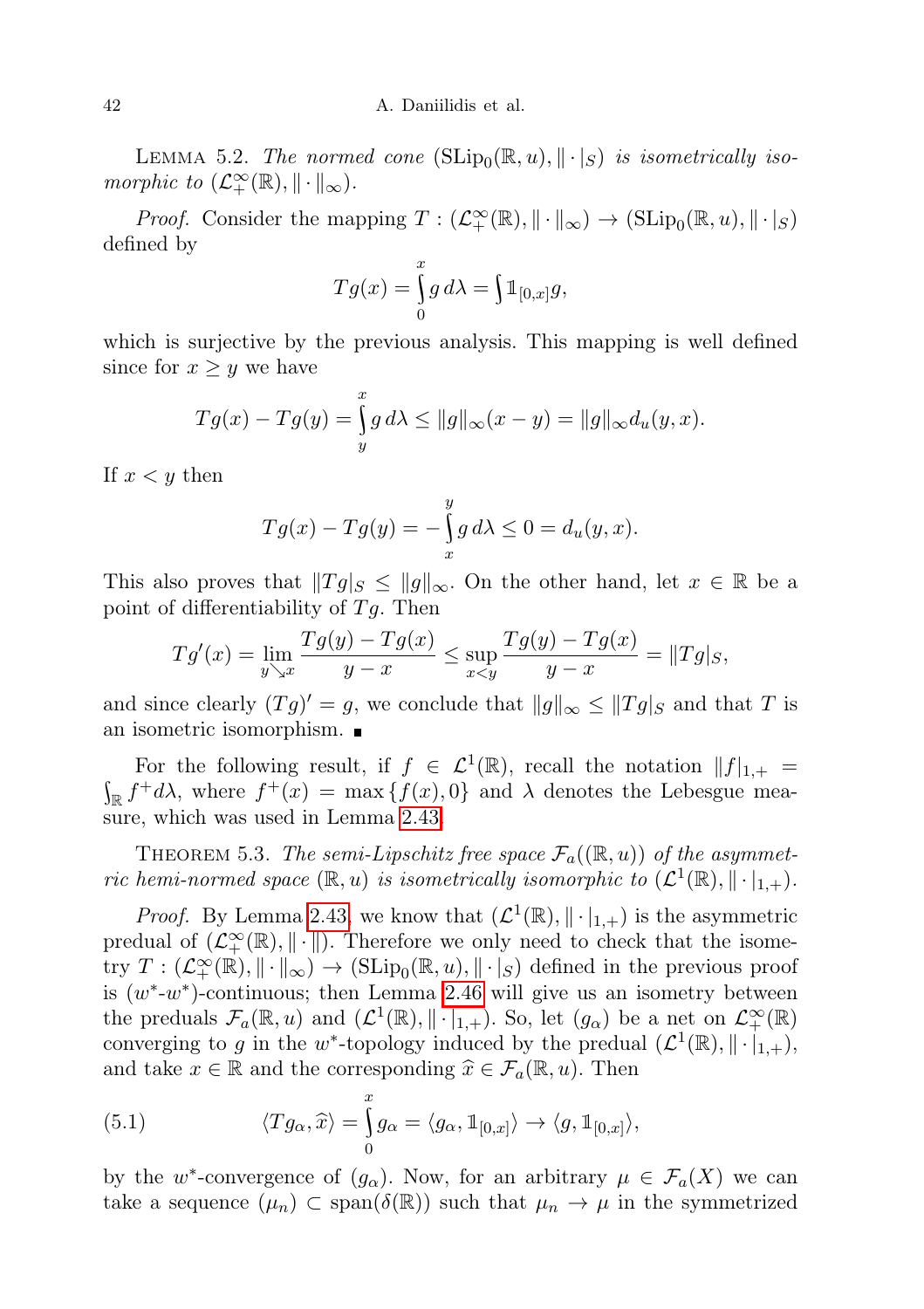<span id="page-42-1"></span>topology of  $\text{SLip}_0(\mathbb{R}, u)^*$ , and therefore

(5.2) 
$$
\langle Tg_{\alpha}, \mu \rangle = \lim_{n} \langle Tg_{\alpha}, \mu_n \rangle,
$$

where the last convergence is with respect to the usual norm on  $\mathbb{R}$ , thanks to the symmetrized  $|\cdot|$ -continuity of semi-Lipschitz functions. Equations [\(5.1\)](#page-41-1) and [\(5.2\)](#page-42-1) yield  $\langle T g_\alpha, \mu \rangle \to \langle T g, \mu \rangle$  for the norm topology in R, so T is  $(w^*$ - $w^*)$ -continuous, and by Lemma [2.46](#page-21-1) there exists an isometric isomorphism between  $(\mathcal{F}_a(\mathbb{R}, u), \| \cdot |^*)$  and  $(\mathcal{L}^1(\mathbb{R}), \| \cdot |_{1,+}).$ 

As we show in Example [2.6,](#page-7-2)  $d_u(x, y) = u(y - x)$  is a canonical asymmetrization of  $D(x, y) = |y - x|$  for the cone  $P = {\phi \in L : \phi' \ge 0}$ . Notice that the canonical asymmetrization  $D_{+}$ , based on the cone  $P = L_{+}$ , gives a different asymmetrization.

<span id="page-42-0"></span>5.4. Canonical asymmetrization of subsets of R-trees. Propositions [3.18](#page-30-1) and [3.26](#page-33-1) provide a variety of examples of quasi-metric spaces  $(X, d)$  whose corresponding semi-Lipschitz free spaces are isometrically isomorphic to subspaces of  $(\mathcal{L}^1(T), || \cdot |_{1,+})$ , where T is an R-tree containing the symmetrized space  $(X, d^s)$ . We can obtain more specific examples by applying the following recent result from [\[3,](#page-46-3) Theorem 1.1], which gives a characterization of all complete metric spaces whose Lipschitz free space is isometric to a subspace of  $\ell^1(\Gamma)$  for some set  $\Gamma$ .

THEOREM 5.4. Let  $(X, D)$  be a complete pointed metric space. Then the following are equivalent:

- (i)  $\mathcal{F}(X)$  is isometrically isomorphic to a subspace of  $\ell^1(\Gamma)$  for some set  $\Gamma$ ;
- (ii)  $(X, D)$  is a subset of an R-tree such that  $\lambda(X) = 0$  and  $\lambda(\text{Br}(X)) = 0$ , where  $\lambda$  is the length measure and  $Br(X)$  is the set of branching points of  $X$ .

Since every metric space as above satisfies property  $(S^*)$  (see Proposition [3.26\)](#page-33-1), we deduce that the corresponding semi-Lipschitz free spaces are isometrically isomorphic to  $(\ell^1(\Gamma), \|\cdot\|_{1,+})$  for some set  $\Gamma$ .

A careful reader might have observed that in all examples presented in this section, the semi-Lipschitz free space of the given quasi-metric space can be easily obtained from the Lipschitz free space of its symmetrization. We shall now show that this is always the case, provided assumption  $(\mathcal{H})$  below holds. (This is the case in all of the aforementioned examples.)

Using the same notation as in the second part of Subsection [3.3,](#page-26-0) let  $(X, d)$  be a quasi-metric space and  $(X, D)$  its symmetrization  $(D$  is either  $d^s$  or  $d^{s_0}$ ). Then  $P := \text{SLip}_0(X, d)$  is a cone in  $\text{Lip}_0(X, D)$  and  $||\phi||_L \le ||\phi||_S$ for all  $\phi \in P$ . Let us assume: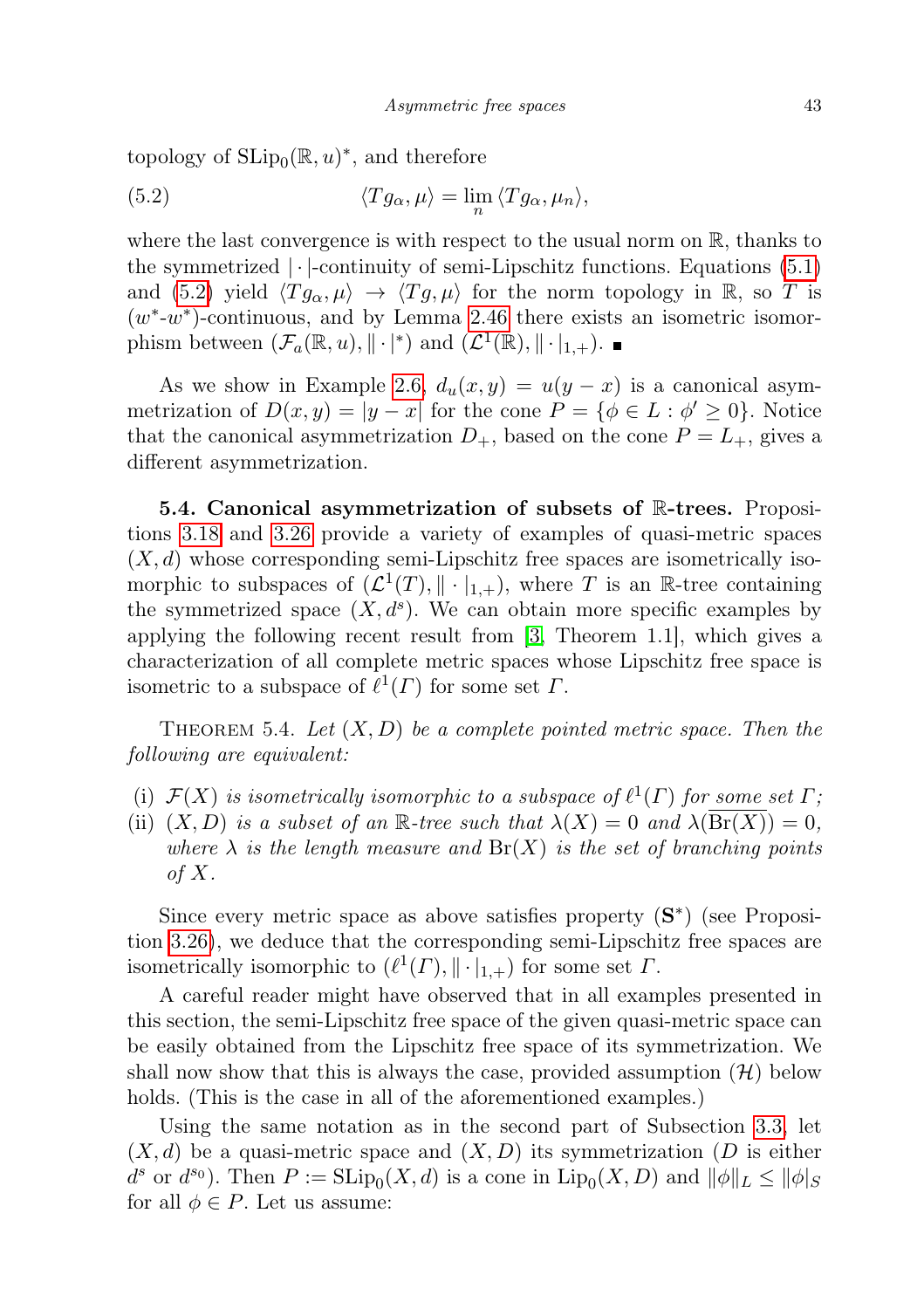(H) For every  $\phi \in \text{Lip}_0(X, D)$  there exist  $\phi_1, \phi_2 \in \text{SLip}_0(X, d)$  such that  $\phi = \phi_1 - \phi_2$  and  $\max{\{\|\phi_1|_S, \|\phi_2|_S\}} \le \|\phi\|_L$ .

Since  $\|\phi_i\|_{L} \le \|\phi_i\|_{S}$  for  $i \in \{1, 2\}$  and in view of the triangular inequality

 $\|\phi\|_L = \|\phi_1 - \phi_2\| \le \|\phi_1\|_L + \|\phi_2\|_L,$ 

we deduce that  $(H)$  implies in particular that P induces a canonical asymmetrization in  $\mathcal{F}(X,D)$  (in the sense of Remark [2.1\)](#page-4-3).

PROPOSITION 5.5. Let  $(X, d)$  be a quasi-metric space and assume  $(\mathcal{H})$ holds. Then the semi-Lipschitz free space  $\mathcal{F}_a(X, d)$  coincides (as a set) with the free space  $\mathcal{F}(X,D)$  of the symmetrized space  $(X,D)$  and is endowed with the asymmetric norm

$$
||Q| = \sup_{\substack{||\phi|_S \le 1 \\ \phi \in \text{SLip}_0(X,d)}} \langle Q, \phi \rangle \quad \text{for all } Q \in \mathcal{F}_a(X,d).
$$

Proof. Following the method used in Subsection [3.3,](#page-26-0) we start by identifying the sets

$$
F = \text{span}\{\delta(x) : x \in X\} \subset \text{SLip}_0(X, d)^*,
$$
  

$$
\widehat{F} = \text{span}\{\widehat{\delta}(x) : x \in X\} \subset \text{Lip}_0(X, D)^*
$$

where  $\delta$  and  $\widehat{\delta}$  are the canonical injections of  $(X, d)$  into  $SLip_0(X, d)^*$  and of  $(X, D)$  into  $\text{Lip}_0(X, D)^*$ , respectively.

It suffices to prove that the  $d^s$ -symmetrization  $\|\cdot\|^s$  of the asymmetric norm  $\|\cdot\|$  is equivalent to  $\|\cdot\|_{\mathcal{F}}$ . Consider  $Q \in F$ . Since  $\|\phi\|_{S} \ge \|\phi\|_{L}$  for any  $\phi \in \mathrm{SLip}_0(X,d)$ , it follows (by the definition of each norm) that  $||Q| \le ||Q||_{\mathcal{F}},$ so  $||Q||^s \leq 2||Q||_{\mathcal{F}}$ . Conversely, take  $\phi$  in the unit ball of  $\text{Lip}_0(X, D)$  such that  $||Q||_{\mathcal{F}} = \langle Q, \phi \rangle$ , and consider  $\phi_1, \phi_2 \in \text{SLip}_0(X, d)$  such that  $\phi = \phi_1 - \phi_2$ , with max  $\{\|\phi_1|_S, \|\phi_2|_S\} \le \|\phi\|_L \le 1$ . Then

$$
||Q||_{\mathcal{F}} = \langle Q, \phi \rangle = \langle Q, \phi_1 \rangle + \langle -Q, \phi_2 \rangle \le ||Q| + ||-Q| := ||Q||^s.
$$

The result follows from  $\mathcal{F}_a(X,d) = \overline{F}^{\|\cdot\|_{\mathcal{F}_a}} = \overline{F}^{\|\cdot\|_{\mathcal{F}}} = \mathcal{F}(X,D).$ 

<span id="page-43-0"></span>6. Conclusions, future research. It seems to be of paramount importance to relate symmetric and asymmetric structures in a way that remains compatible with the embeddings to the corresponding free spaces. At the same time, a given asymmetric space might not be equal to a canonical asymmetrization of some (symmetric) metric space. It is even unknown if a given quasi-distance is always topologically equivalent to a quasi-distance with this property.

Let us observe that there are several ways to symmetrize a quasi-distance and obtain (symmetric) metric spaces that generate the same underlying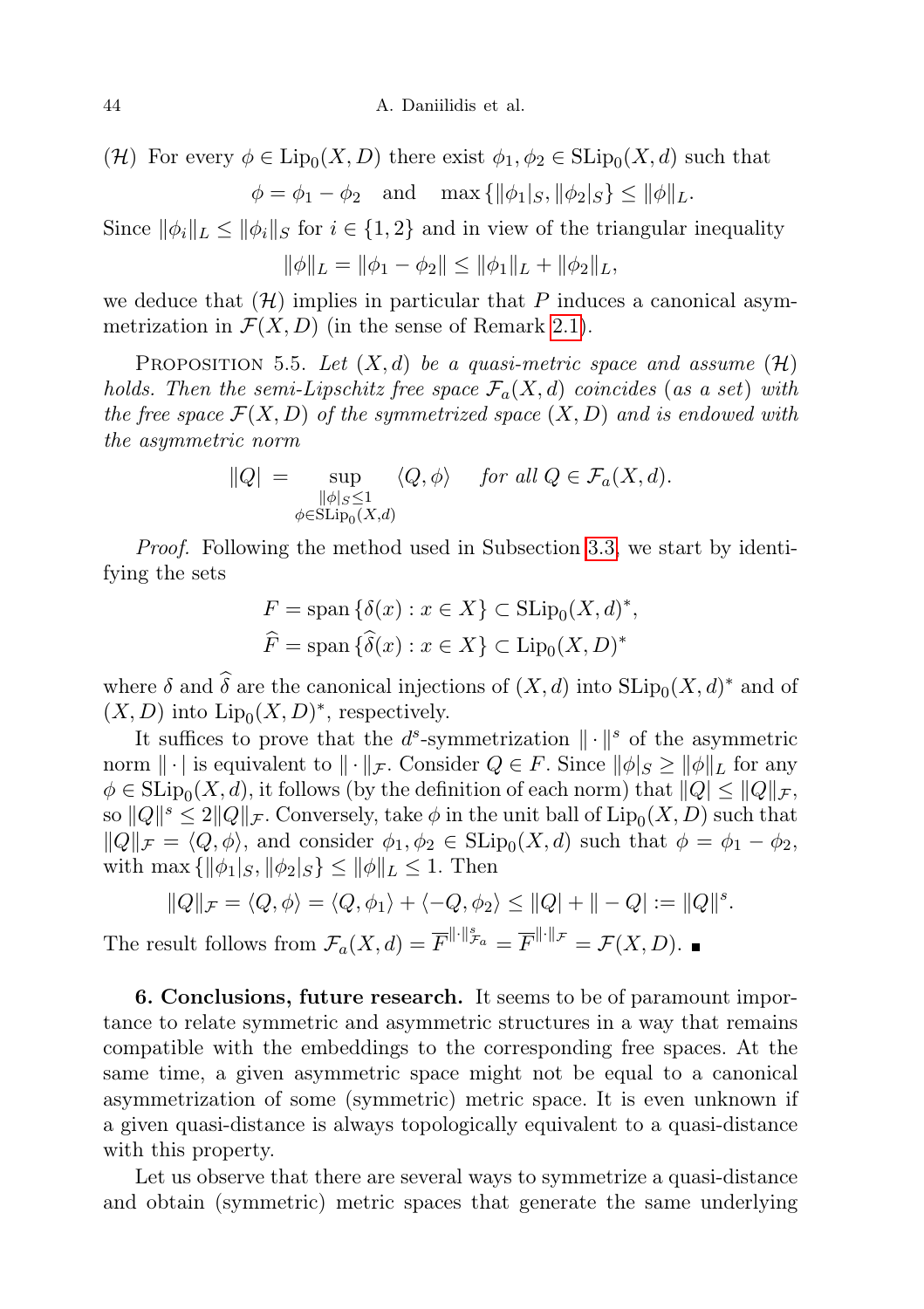topology. Indeed, let  $\phi : \mathbb{R}_+^2 \to [0, \infty)$  be any non-negative continuous function satisfying  $\phi(a, b) \ge \max\{a, b\}$  and assume further that  $\phi$  is symmetric (i.e.  $\phi(a, b) = \phi(b, a)$  for all  $a, b \ge 0$ ), coercive (i.e. with bounded sublevel sets) and  $\phi(a, b) = 0$  if and only if  $a = b$  for all  $a, b \geq 0$ . Then for every quasi-distance d, we obtain a symmetric distance  $d^{\phi}$  via

$$
d^{\phi}(x, y) = \phi(d(x, y), d(y, x)) \quad \text{ for all } x, y \in X.
$$

(In Definition [2.7](#page-7-3) we have only focused on the cases  $\phi_0(a, b) = \max\{a, b\}$ and  $\phi(a, b) = a+b$ .) Concerning the inverse procedure (asymmetrization), we have mainly been based on the lattice structure of the non-linear dual of the metric spaces, which is used to induce a canonical asymmetrization on the initial metric space  $(X, D)$ . However, in some cases, canonical asymmetrizations of the same space may look completely different (see Example [3.19\)](#page-30-2). In a similar spirit, starting from an asymmetric space  $(X, d)$  and considering its symmetrization  $(X, D)$ , it is not known whether or not the set  $\text{SLip}_0(X, d)$  of semi-Lipschitz functions, viewed as a cone in  $\text{Lip}_0(X, D)$ , induces a canonical asymmetrization on  $(X, D)$  (cf. Proposition [3.15\)](#page-29-1) and in particular when conditions [\(3.3\)](#page-28-2) or  $(\mathcal{H})$  hold. Therefore, many natural questions still remain unexplored and the whole panorama is far from being completely understood.

Another topic that merits to be further explored is the particular case of normed spaces. Indeed, considering a normed space  $(X, \|\cdot\|)$  as a metric space leads to a canonical asymmetrization  $D_P$  of its distance  $D(x, y) =$  $||y - x||$ . If  $X = \mathbb{R}$  (therefore,  $\mathcal{F}(\mathbb{R}) = \mathcal{L}^1(\mathbb{R})$ ), then taking  $P = \mathcal{L}^{\infty}_+(\mathbb{R})$ we observe that the asymmetrized distance  $D_P = u$  is associated to an asymmetric norm; see Subsection [5.3.](#page-40-0) It would be interesting to determine which normed spaces admit canonical asymmetrizations of their norms in this way, and inversely, characterize asymmetric norms that can be obtained via this procedure.

Let us finish this discussion with a more philosophical comment. Convexity is a fundamental notion of variational analysis whose definition relies on the linear structure. It particular, it is not distance-related, in sharp contrast with usual differential calculus, Lipschitz functions, Riemann/Finsler geometry and metric generalizations of convexity. In particular, the class of Lipschitz functions is clearly affected if we consider asymmetric distances or asymmetrizations of the space. In both cases semi-Lipschitz functions are appropriate morphisms to describe properties of the space (see [\[14\]](#page-46-9) e.g.) and this work outlines a natural way to define a notion of a quasi-metric free space as well as of a canonical asymmetrization of a space. Let us recall that in a metric space  $(X, D)$ , every Lipschitz function  $\varphi : K \to \mathbb{R}$  can be extended to a Lipschitz function  $\tilde{\varphi}: X \to \mathbb{R}$  without any increase in the Lipschitz constant, that is,  $\text{Lip}(\varphi, K) = \text{Lip}(\tilde{\varphi}, X)$ . Indeed, McShane [\[30\]](#page-47-18) gave a concrete formula (based on inf-convolution) to obtain such an exten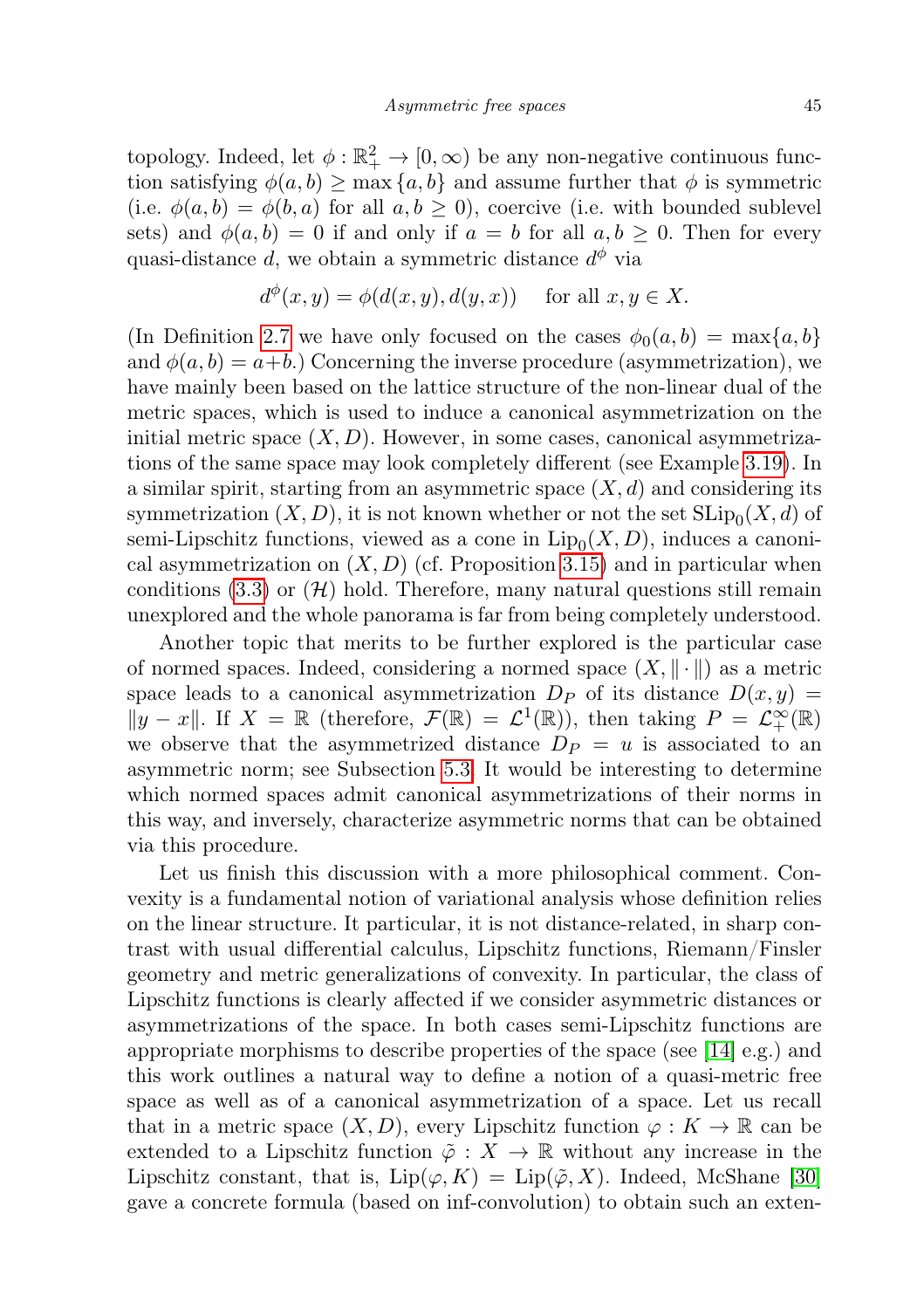sion, called minimal extension. In a completely analogous way one constructs minimal semi-Lipschitz extensions for real-valued semi-Lipschitz functions defined on a quasi-metric space  $(X, d)$  maintaining the semi-Lipschitz constant (see proof of Proposition [4.5\)](#page-37-0). An important instance of minimal Lipschitz extension is the so-called AMLE (absolutely minimal Lipschitz extension), which in the case of a Euclidean space corresponds to the solution of the infinite-Laplacian operator [\[26\]](#page-47-19). The notion of absolutely minimal semi-Lipschitz extension makes perfect sense in an asymmetric framework, but it is not known whether or not such an extension always exists and, in the case of a finite-dimensional asymmetric normed space, whether it can be identified to a solution of some differential type operator. Concerning this latter topic, for the time being there is no clear way to deal with differentiability in asymmetric structures. Doing this in a satisfactory manner seems to be somehow related to the fact that the asymmetric space is canonical, since in this case, and only there, one would expect to obtain a canonical asymmetric differential calculus. Formalizing and proving this meta-theorem is mathematically challenging, but at the same time it will shed new light on asymmetric analysis, a topic on which very little is known and which might be relevant in the future.

Acknowledgements. The authors wish to express their gratitude to the referee for his careful reading and comments, as well as for his suggestion to use Godard's characterization of isometric embeddings to an R-tree, which led to Propositions [3.26](#page-33-1) and [3.27.](#page-34-2)

Part of this work was realized during a research stay of A. Daniilidis (Gaspard Monge invited professor) and F. Venegas (Research trainee) at IN-RIA (Équipe Tropicale) and CMAP of École Polytechnique (France), from September to December 2018. The authors wish to thank G. Godefroy and S. Gaubert for insightful comments. Part of this work has been presented by the third author at the conference "Function Theory on Infinite Dimensional Spaces XVI", held at the Complutense University of Madrid (November 2019). This author is grateful to the organizing committee of the event for hospitality and financial support. He also thanks S. Tapia, A. Procházka and C. Petitjean for useful discussions.

Research of A. Daniilidis supported by the grants: CMM AFB170001, FONDECYT 1211217, ECOS-CONICYT C18E04 (Chile), and PGC2018- 097960-B-C22 (MCIU/AEI/ERDF, UE).

Research of J. M. Sepulcre supported by the grant PGC2018-097960-B-C22 (MCIU/AEI/ERDF, UE).

Research of F. Venegas supported by the grants: CMM AFB170001, FONDECYT 1171854, ECOS-CONICYT C18E04, and CONICYT Doctorate Fellowship PFCHA 2019–21191167 (Chile).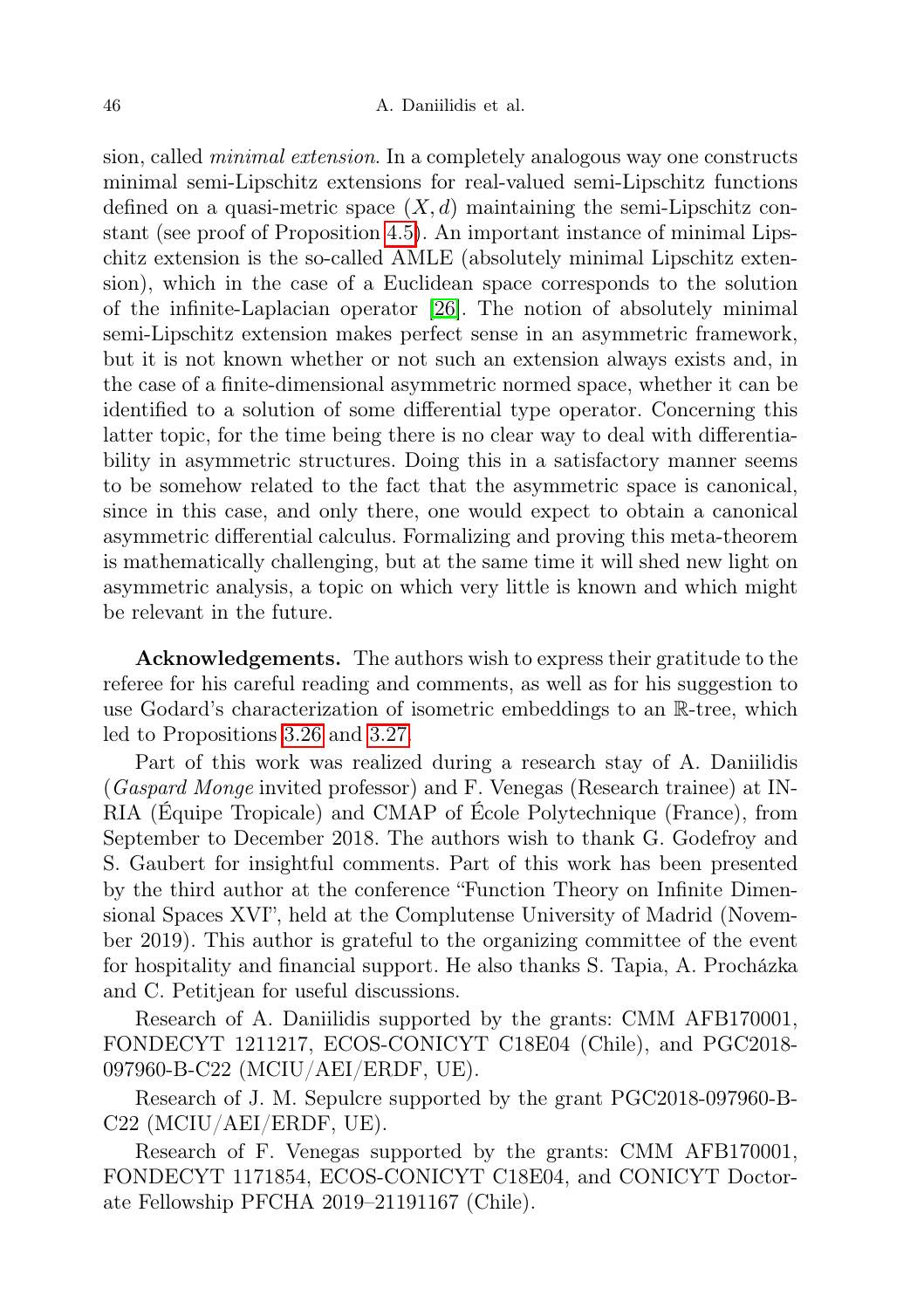Shortly before the conclusion of this work, it came to our knowledge that L. Candido, P. Kaufmann and J. Romão have been working on this topic, and independently obtained results which partially overlap with some of the ones presented here; see [\[10\]](#page-46-19).

#### <span id="page-46-0"></span>References

- <span id="page-46-12"></span>[1] M. Akian, S. Gaubert and A. Hochart, Minimax representation of nonexpansive functions and application to zero-sum recursive games, J. Convex Anal. 25 (2018), 225– 240.
- <span id="page-46-2"></span>[\[2\]](http://dx.doi.org/10.1007/s11856-009-0031-z) F. Albiac and N. J. Kalton, Lipschitz structure of quasi-Banach spaces, Israel J. Math. 170 (2009), 317–335.
- <span id="page-46-3"></span>[\[3\]](http://dx.doi.org/10.1016/j.jfa.2020.108916) R. J. Aliaga, C. Petitjean and A. Procházka, Embeddings of Lipschitz-free spaces into  $\ell_1$ , J. Funct. Anal. 280 (2021), no. 6, art. 108916, 26 pp.
- <span id="page-46-1"></span>[\[4\]](http://dx.doi.org/10.2140/pjm.1956.6.397) R. Arens and J. Eells, On embedding uniform and topological spaces, Pacific J. Math. 6 (1956), 397–403.
- <span id="page-46-7"></span>[\[5\]](http://dx.doi.org/10.1006/jfan.2000.3701) M. Bachir, A non-convex analogue to Fenchel duality, J. Funct. Anal. 181 (2001), 300–312.
- <span id="page-46-17"></span>[6] M. Bachir and G. Flores, Index of symmetry and topological classification of asymmetric normed spaces, Rocky Mountain J. Math. 50 (2020), 1951–1964.
- <span id="page-46-10"></span>[\[7\]](http://dx.doi.org/10.1007/978-1-4612-1268-3) D. Bao, S.-S. Chern and Z. Shen, An Introduction to Riemann–Finsler Geometry, Grad. Texts in Math. 200, Springer, 2000.
- <span id="page-46-4"></span>[8] L. Borel-Mathurin, Approximation properties and non-linear geometry of Banach spaces, Houston J. Math. 38 (2012), 1135–1148.
- <span id="page-46-8"></span>[\[9\]](http://dx.doi.org/10.1016/j.jmaa.2016.04.026) J. Cabello-Sánchez and J. A. Jaramillo, A functional representation of almost isometries, J. Math. Anal. Appl. 445 (2017), 1243–1257.
- <span id="page-46-19"></span>[10] L. Candido, P. Kaufmann and J. Romão, Asymmetric Lipschitz-free spaces, in preparation.
- <span id="page-46-14"></span>[\[11\]](http://dx.doi.org/10.1007/978-3-0348-0478-3_2) Ş. Cobzaş, Functional Analysis in Asymmetric Normed Spaces, Birkhäuser, 2012.
- <span id="page-46-18"></span>[12] Ş. Cobzaş, R. Miculescu and A. Nicolae, Lipschitz Functions, Lecture Notes in Math. 2241, Springer, 2019.
- <span id="page-46-5"></span>[\[13\]](http://dx.doi.org/10.1090/proc/13019) M. Cúth, M. Doucha and P. Wojtaszczyk, On the structure of Lipschitz-free spaces, Proc. Amer. Math. Soc. 144 (2016), 3833–3846.
- <span id="page-46-9"></span>[\[14\]](http://dx.doi.org/10.1016/j.jfa.2020.108662) A. Daniilidis, J. A. Jaramillo and F. Venegas, Smooth semi-Lipschitz functions and almost isometries between Finsler Manifolds, J. Funct. Anal. 279 (2020), no. 8, art. 108662, 29 pp.
- <span id="page-46-11"></span>[\[15\]](http://dx.doi.org/10.2140/pjm.2002.207.149) S. Deng and Z. Hou, The group of isometries of a Finsler space, Pacific J. Math. 207 (2002), 149–155.
- <span id="page-46-6"></span>[\[16\]](http://dx.doi.org/10.1090/proc/14446) L. C. García-Lirola and A. Procházka, Pełczyński space is isomorphic to the Lipschitz free space over a compact set, Proc. Amer. Math. Soc. 147 (2019), 3057–3060.
- <span id="page-46-16"></span>[\[17\]](http://dx.doi.org/10.1016/j.topol.2005.01.014) L. M. García-Raffi, Compactness and finite dimension in asymmetric normed linear spaces, Topology Appl. 153 (2005), 844–853.
- <span id="page-46-15"></span>[18] L. M. García-Raffi, S. Romaguera, E. A. Sánchez-Pérez and O. Valero, Metrizability of the unit ball of the dual of a quasi-normed cone, Boll. Un. Mat. Ital. B  $(8)$  7 (2004), 483–492.
- <span id="page-46-13"></span>[\[19\]](http://dx.doi.org/10.1017/S0305004111000673) S. Gaubert and G. Vigeral, A maximin characterization of the escape rate of nonexpansive mappings in metrically convex spaces, Math. Proc. Cambridge Philos. Soc. 152 (2012), 341–363.